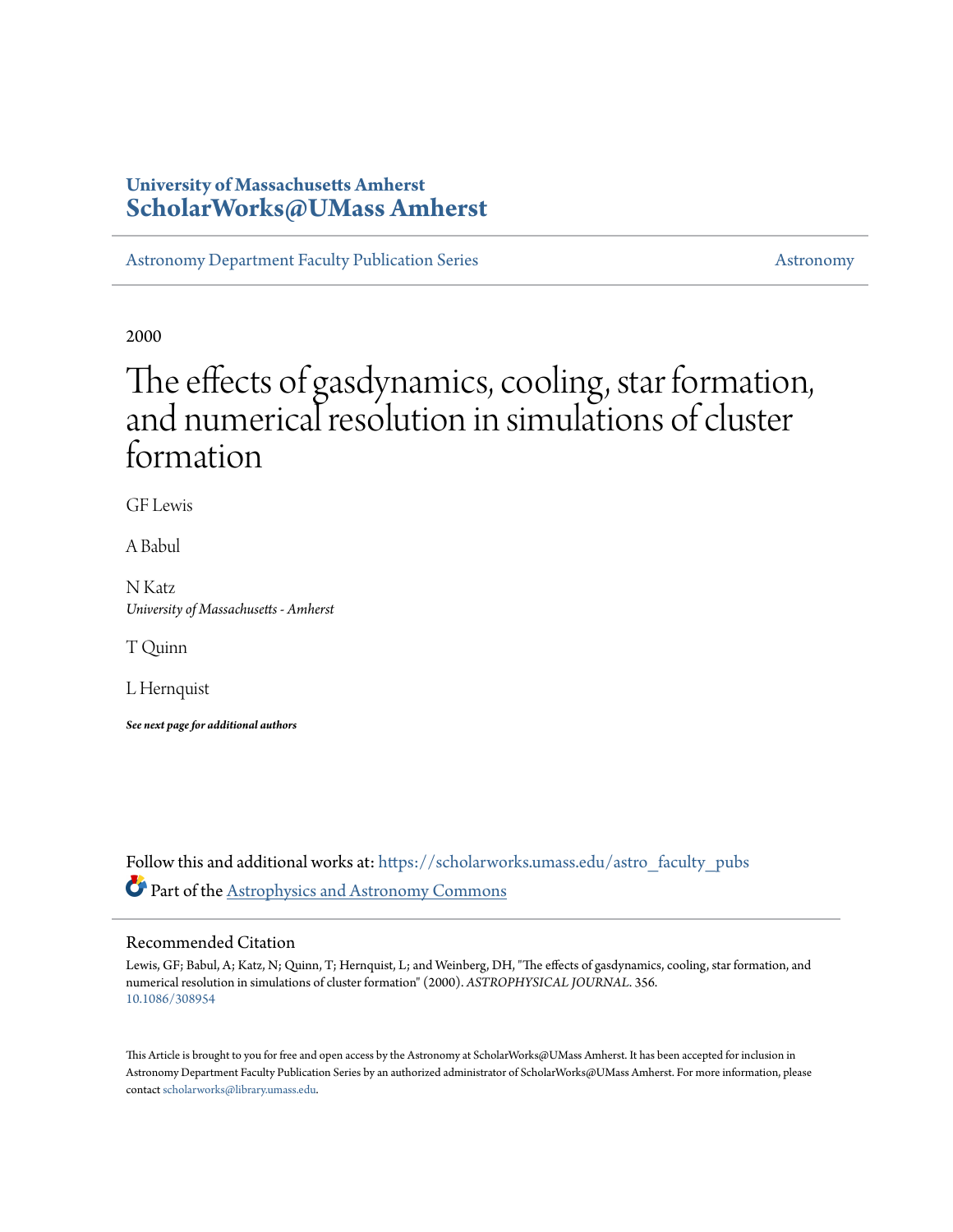## **Authors**

GF Lewis, A Babul, N Katz, T Quinn, L Hernquist, and DH Weinberg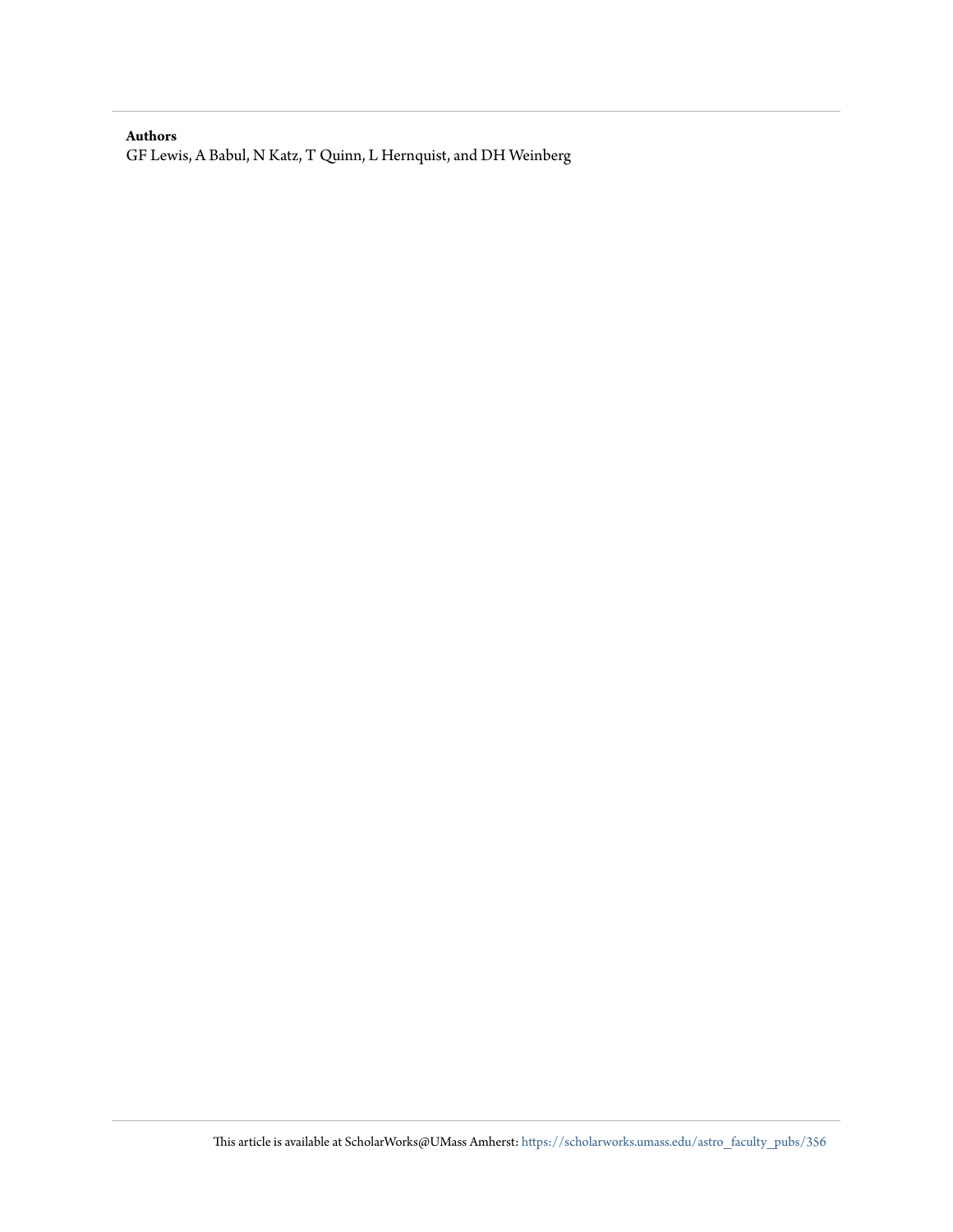# The Effects of Gas Dynamics, Cooling, Star Formation, and Numerical Resolution in Simulations of Cluster Formation

Geraint F. Lewis<sup>1</sup>, Arif Babul<sup>2</sup>, Neal Katz<sup>3</sup>, Thomas Quinn<sup>4</sup>, Lars Hernquist<sup>5</sup> & David H.

Weinberg<sup>6</sup>

Received <u>example accepted</u> in accepted accepted accepted accepted accepted accepted accepted and  $\frac{1}{2}$ 

<sup>1</sup>Fellow of the Pacific Institute of Mathematical Sciences 1998-1999,

Dept. of Physics and Astronomy, University of Victoria, PO Box 3055, Victoria, B.C., V8W 3P6, Canada

& Astronomy Dept., University of Washington, Box 351580, Seattle WA 98195-1580, U.S.A. Electronic mail: gfl@astro.washington.edu

Electronic mail: gfl@uvastro.phys.uvic.ca

<sup>2</sup>Dept. of Physics and Astronomy, University of Victoria, PO Box 3055, Victoria, B.C.,

V8W 3P6, Canada

Electronic mail: babul@uvic.ca

<sup>3</sup>Dept. of Physics and Astronomy, University of Massachusetts, Amherst, MA 01003, U.S.A.

Electronic mail: nsk@kaka.phast.umass.edu

<sup>4</sup>Astronomy Dept., University of Washington, Box 351580, Seattle WA 98195-1580,

U.S.A.

Electronic mail: trq@astro.washington.edu

<sup>5</sup>Department of Astronomy, Harvard University, 60 Garden Street, Cambridge MA 02138 Electronic mail: lars@cfa.harvard.edu

<sup>6</sup>Dept. of Astronomy, The Ohio State University, Columbus, OH 43210, U.S.A.

Electronic mail: dhw@astronomy.ohio-state.edu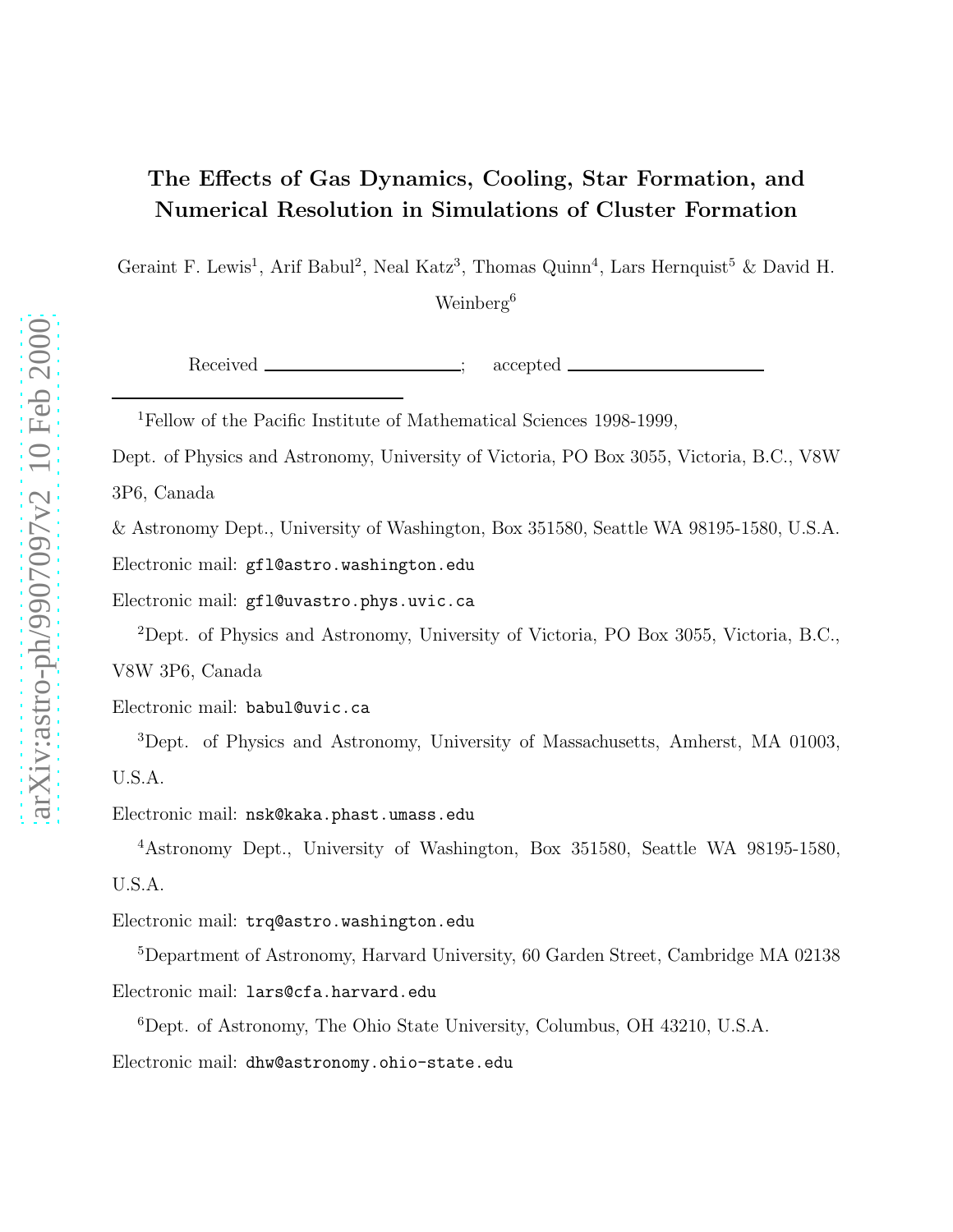Submitted to the Astrophysical Journal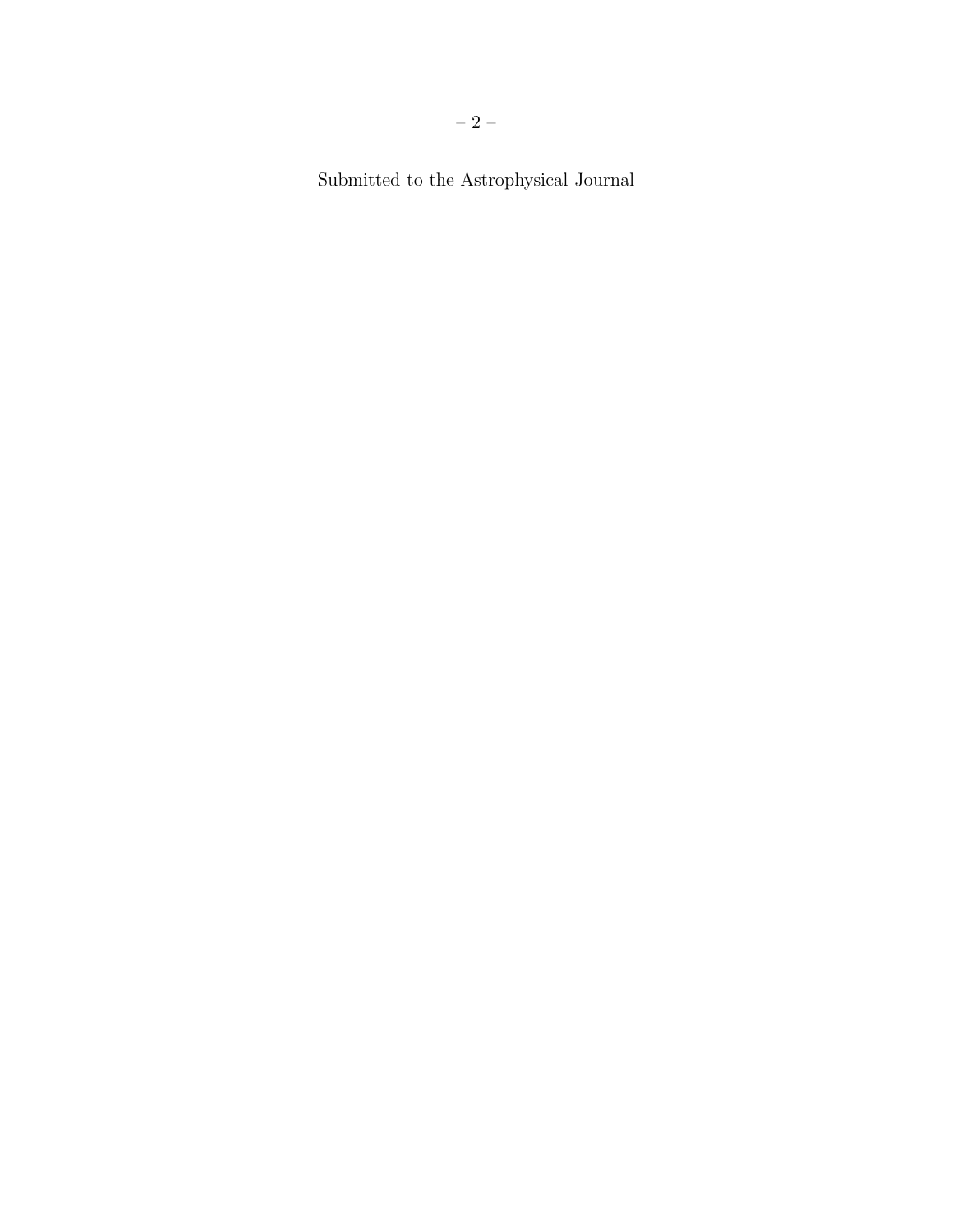## ABSTRACT

We present the analysis of a suite of simulations of a Virgo mass galaxy cluster. Undertaken within the framework of standard cold dark matter cosmology, these simulations were performed at differing resolutions and with increasingly complex physical processes, with the goal of identifying the effects of each on the evolution of the cluster. We focus on the cluster at the present epoch and examine properties including the radial distributions of density, temperature, entropy and velocity. We also map 'observable' projected properties such as the surface mass density, X-ray surface brightness and Sunyaev-Zel'dovich signature. We identify significant differences between the simulations, which highlights the need for caution when comparing numerical simulations to observations of galaxy clusters. While resolution affects the inner density profile in dark matter simulations, the addition of a gaseous component, especially one that cools and forms stars, affects the entire cluster. For example, in simulations with gas dynamics but no cooling, improving the gravitational force resolution from 200 kpc to 14 kpc increases the X-ray luminosity and emission-weighted temperature by factors of 2.9 and 1.6, respectively, and it changes the form of the X-ray surface brightness and temperature profiles. At the higher resolution, a simulation that includes cooling and star formation converts 30% of the cluster baryons into stars and produces a massive central galaxy that substantially alters the cluster potential well. This cluster has 20% higher X-ray luminosity and 30% higher emission-weighted temperature than the corresponding cluster in the no-cooling simulation. Its properties are reasonably close to those of observed XD clusters, with conversion of cooled gas into stars greatly reducing the observational conflicts found by Suginohara & Ostriker in simulations with cooling but no star formation. We conclude that both resolution and included physical processes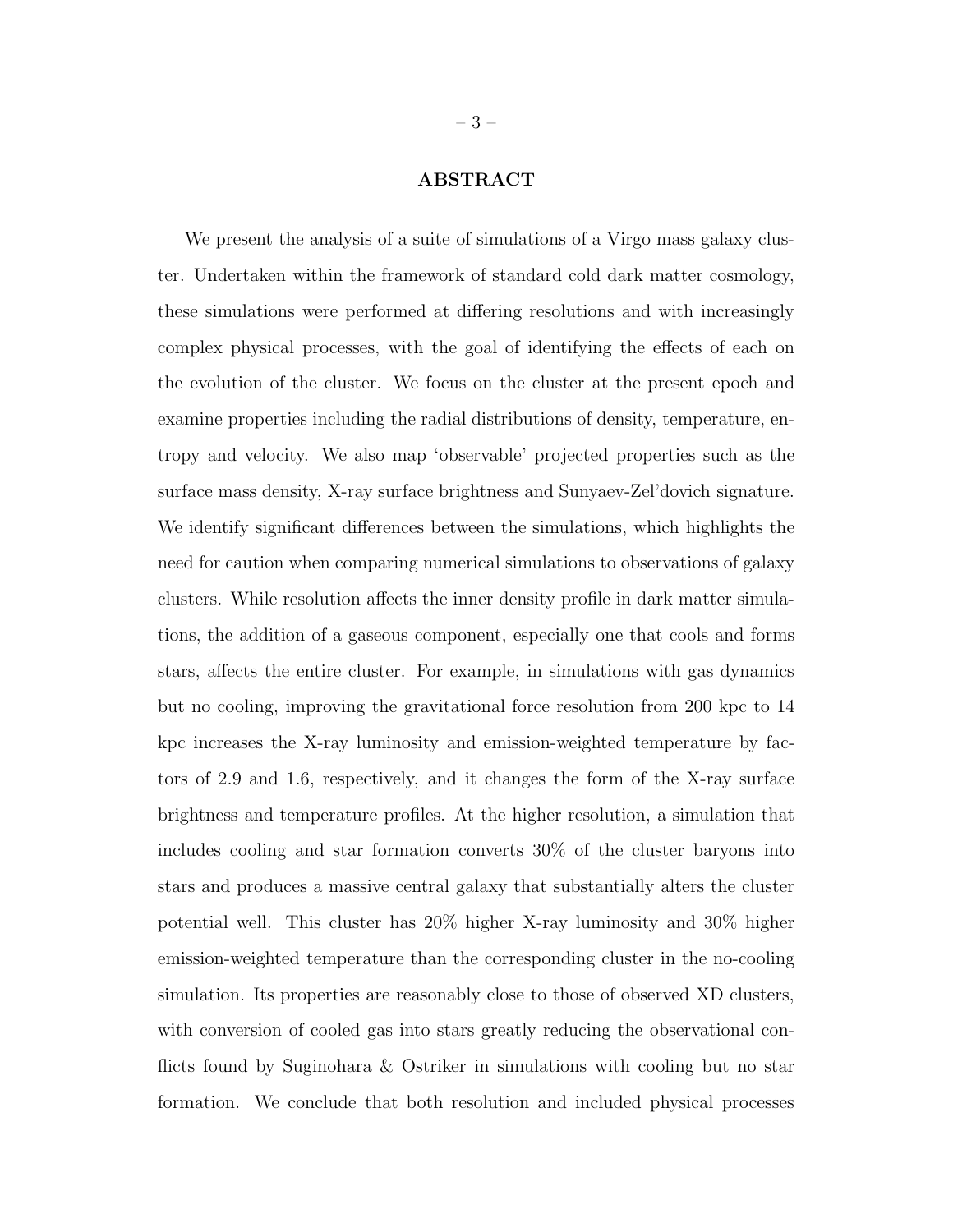play an important role in simulating the formation and evolution of galaxy clusters. Therefore, physical inferences drawn from simulations that do not include a gaseous component that can cool and form stars present a poor representation of reality.

Subject headings: Galaxy Clusters; Numerical Simulations; Star Formation

# 1. Introduction

With masses exceeding  $10^{13} M_{\odot}$ , clusters of galaxies represent the largest gravitationally bound objects in the Universe. For a number of decades, these systems have been the focus of intense observational and theoretical study in an effort to understand the evolving inter-relationships between the hot diffuse intracluster gas, the galaxies, and the inferred dark matter component that make up the clusters. In recent years, rapid advances in computer technology and available computational power, coupled with the development of increasingly sophisticated numerical simulation codes, have offered the possibility of studying the formation and evolution of cosmological structures like clusters in unprecedented detail.

The developmental history of the increase in resolution and physical complexity of the numerical simulations has closely followed the growth of computational power. Early efforts considered simple systems consisting only of dark matter (e.g. Peebles 1970); the evolution of such systems depends solely on the action of gravity. Since the number of particles involved was relatively small, the gravitational forces were calculated directly. To enhance the degree of realism, novel techniques (such as particle-mesh and tree-codes) were developed so that simulations with an increasingly larger number of particles would be computationally feasible.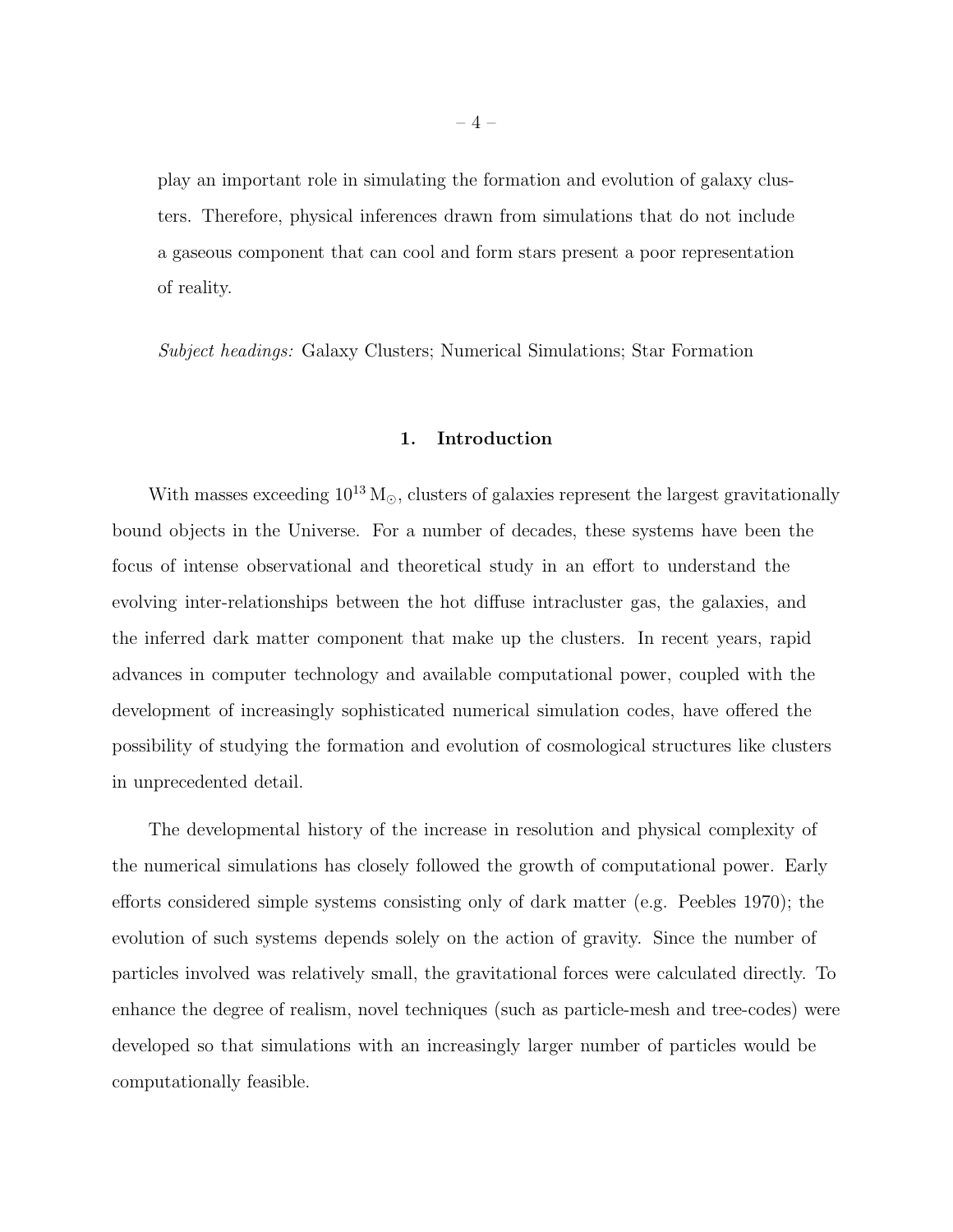More recent simulations have also included a baryonic component. This was made possible using techniques like smoothed particle hydrodynamics (SPH), to study jointly the distributions of gas and dark matter within the cluster environment. Unlike the dark matter, the evolution of this baryonic material depends not only on gravity but also on processes such as cooling via radiative and Compton processes, heating via shocks and the deposition of energy by supernova explosions, the conversion of gas into stars, etc. Even in simulations where the baryonic component is treated as a simple adiabatic fluid, one still needs to consider the impact of processes like compressional and shock heating. Such heating modifies the subsequent motions of baryonic material within the cluster potential. The effects of these non-gravitational processes can be complex, and they can interact in unexpected ways with the effects of finite numerical resolution. The physics of star formation and supernova feedback is poorly understood; one can introduce plausible "recipes" for converting cooled gas into stars, but until these recipes are better constrained by observations they remain a source of uncertainty in numerical calculations.

How much do the details of the resultant simulated clusters depend on the characteristics of the simulation? Specifically, how do properties such as the mass and force resolution and the degree to which non-gravitational physical processes are included affect the results? In this paper we address these questions by considering a family of simulations modeling the formation of a Virgo-sized cluster evolved with differing resolutions and including different physical processes. A complementary study was recently presented by Bryan and Norman (1998); while they considered a sample of clusters, their simulations were undertaken at lower resolution and did not include the cooling of gas and subsequent star formation.

In §2 we briefly review the results from recent simulations. In §3 we describe our methods. The three-dimensional radial profiles of a number of physical properties of the simulated clusters are compared in §4, more specifically the total and dark matter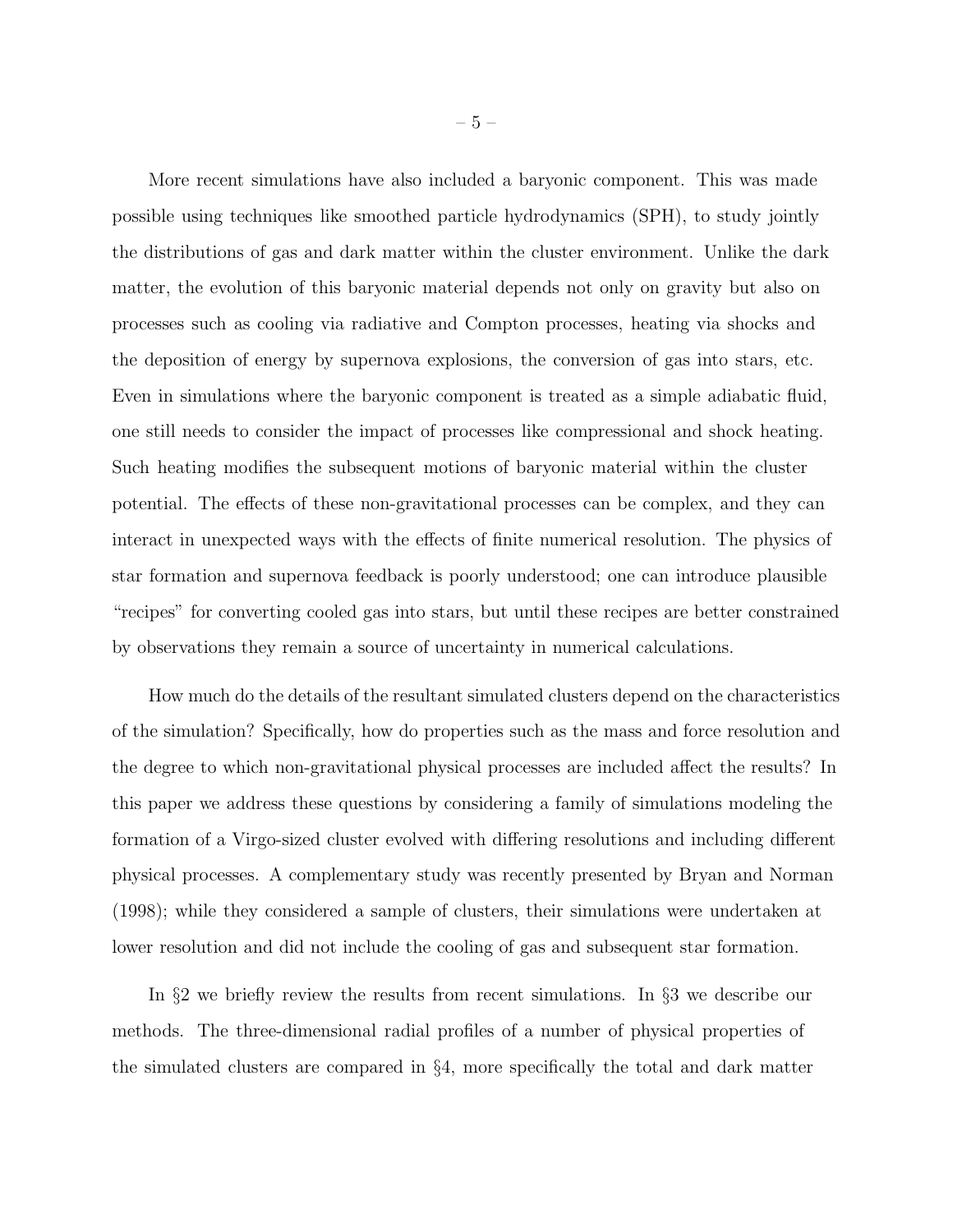distributions in §4.1, the circular velocity in §4.2, the gas density profile and baryon fraction in §4.3, the cooling timescales in §4.4, the gas temperature distribution in §4.5 and the entropy in §4.6. Projected, two-dimensional distributions, akin to observable properties of galaxy cluster, are presented in §5. These are the total and dark matter distributions in §5.1, X-ray surface brightness in §5.2, X-ray temperature distributions in §5.3 and the Sunyaev-Zel'dovich effect in §5.4. We discuss the implications of this study in §6, with §6.1 focusing of the effect of resolution, §6.2 on the addition of a hydrodynamic component and §6.3 the effect of allowing the gas to cool and and form stars. The conclusions of our study are presented in §7.

# 2. Past Simulations

Many simulations of cluster formation have been undertaken over the last three decades. While the earliest had only a dark matter component, many have included a gas component and, in more recent work, have incorporated the physics of cooling and star formation within the gaseous environment. To exhaustively summarize the details of all the previous simulations is beyond the scope of this paper. For comparison purposes, however, we present the details of a representative sample of recent cluster formation simulations in Table 1. In addition to the physical details of the simulations, such as the final cluster mass and whether or not the gas was allowed to cool and form stars, we also present the resolution limits of the various components. This includes the spatial resolution, which we define to be twice the gravitational softening length, and the dark matter and gas mass resolution, which we define to be 32 times the mass of the corresponding particle. Wherever possible we convert the gravitational softening length into its equivalent Plummer softening value. Most simulations have a spatial resolution that is constant in comoving coordinates. We append a "p" to those that have a resolution constant in physical coordinates. For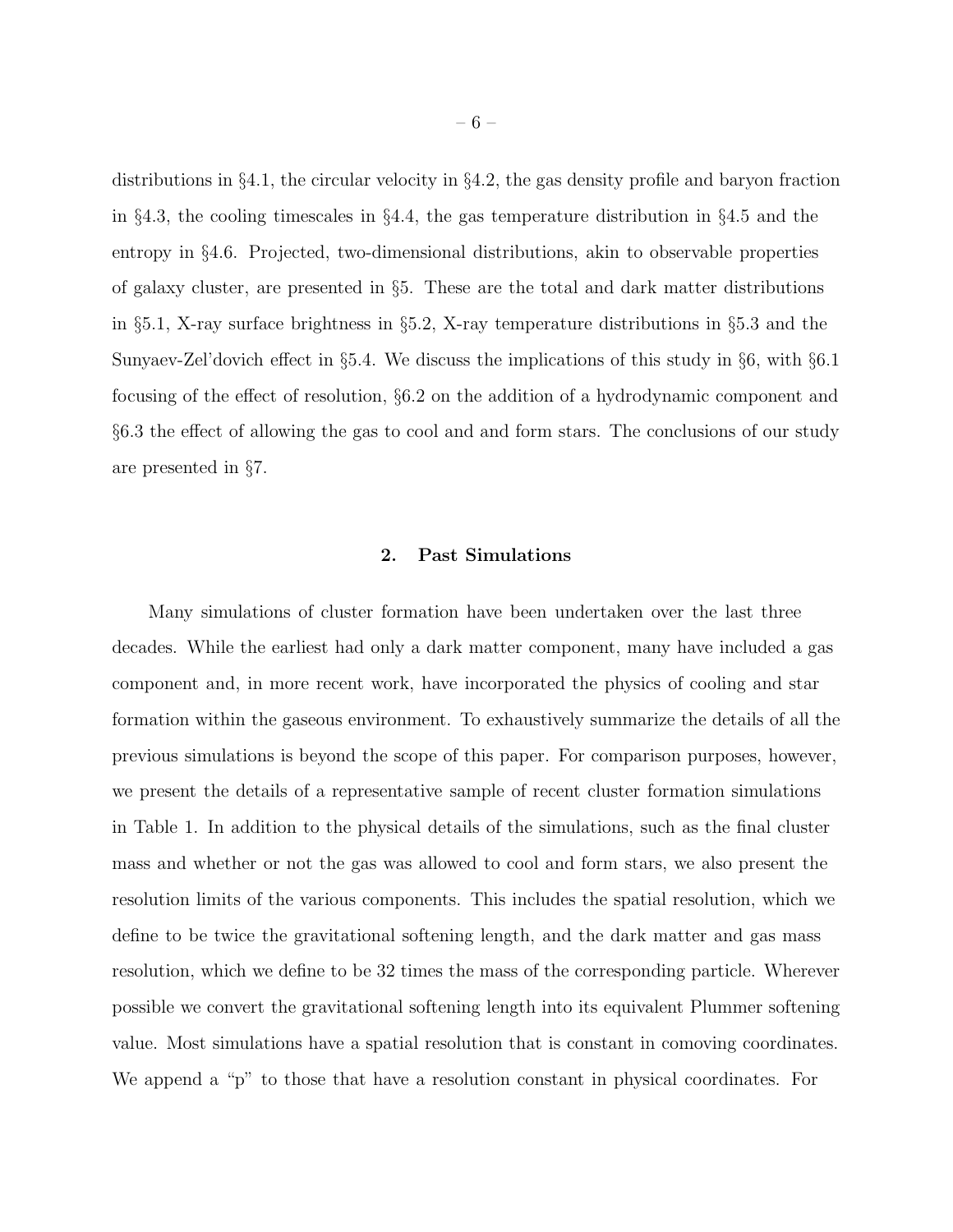the Eulerian simulations we quote the gas mass resolution at the mean density. The gas mass resolution for a virialized object is the number in parentheses. We also define a virial mass limit to be the mass of a virialized object, an object with a mean overdensity greater than 178, that has a radius that is twice the spatial resolution scale. This should be the minimum resolvable mass of a collapsed object. All values are at  $z = 0$ . As one can see from this table, the various resolutions used span several orders of magnitude.

As noted in Suginohara & Ostriker (1998), these various methods reproduce the generic features of observed galaxy clusters, such as their core radii, suggesting that the overall picture of clusters forming from gravitationally driven merging and collapse of subcomponents provides a reasonable description for structure formation. While we consider this encouraging, we also feel that, owing to various numerical effects and the exclusion of various known physical components and processes, these simulations probably do not provide a complete description of the formation and evolution of galaxy clusters.

It has been argued that cooling should be important only on scales smaller than the cooling radius; gas within the cooling radius can cool within a Hubble time, leaving gas outside the cooling radius unaffected. However, the loss of central pressure support owing to this cooling will influence the hydrodynamic evolution of the entire cluster and cooling during the early stages of cluster formation can remove gas from the eventual intracluster medium by converting it into stars. For galaxy clusters the cooling radius ranges from 100 to 200 kpc depending on the size of the cluster. As we show below, cooling can greatly affect some physical properties of the cluster all the way out to the virial radius.

Similarly, one might expect the limited spatial resolution to affect only scales smaller than the spatial resolutions listed in Table 1. Since most of the cluster simulations resolve the scales of observed cluster cores, one might perhaps conclude that all the simulations have sufficient resolution. Although this may be true for the total mass density distribution,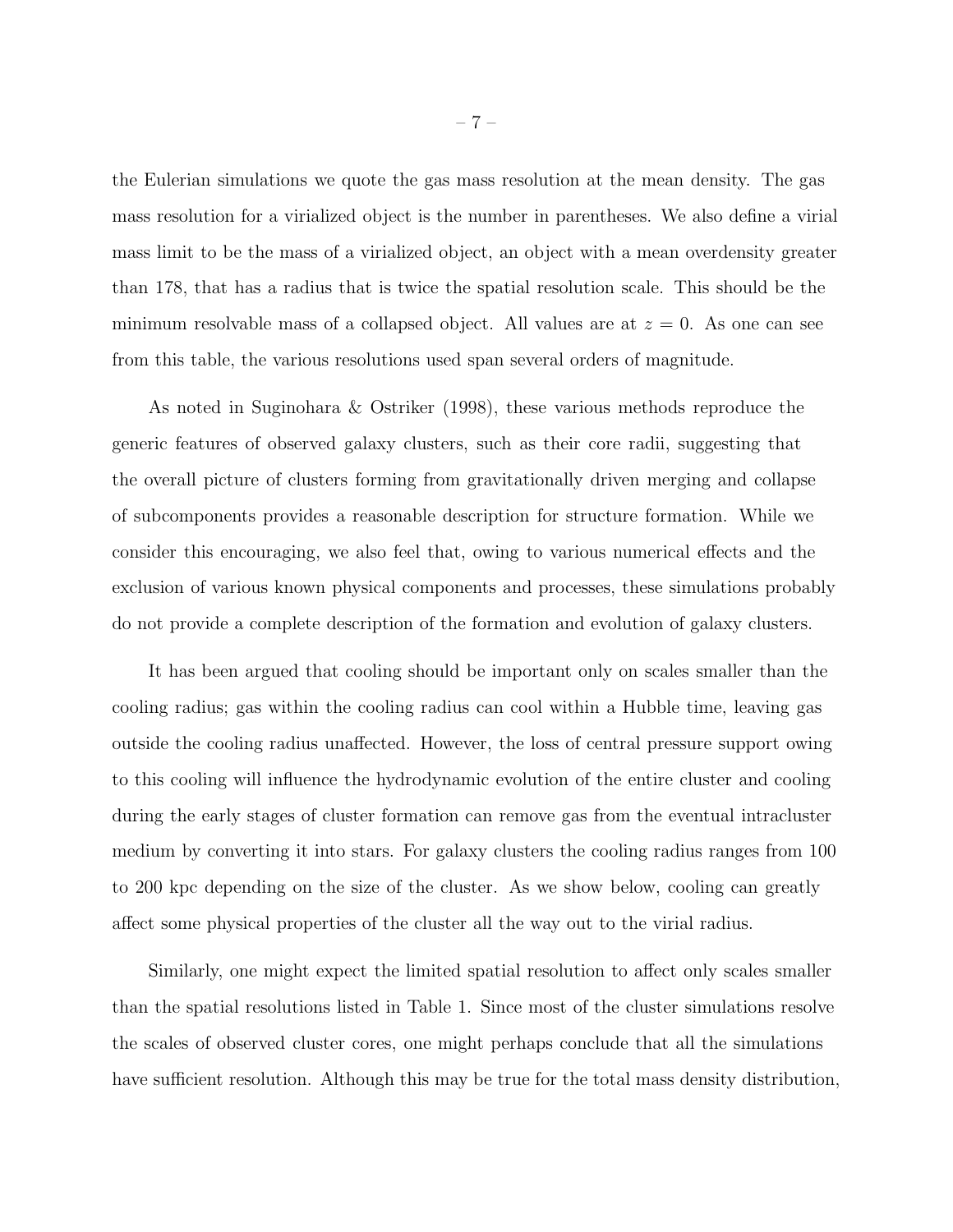finite resolution effects modulate the potential out to several times the spatial resolution scale. Further, since clusters form hierarchically, one might expect that it is also necessary to resolve the subunits that eventually merge to form the cluster and that not resolving the subunits will influence even larger scales (the relevant comparable resolution is the fraction of the virial radius). As we will show, some physical quantities are affected on larger scales than those listed in Table 1, sometimes approaching the virial radius.

Judging by Table 1, the mass resolutions all seem adequate to resolve galaxy clusters. But once again, it may be necessary to resolve the substructures that merge to form the galaxy clusters. Most of the simulations appear to have mass resolutions sufficient to resolve several levels down the hierarchy. When cooling is included, however, it may be necessary to resolve galactic scales.

#### 3. Methods and Models

For the study presented here, most of the simulations were performed with TreeSPH [Hernquist & Katz (1989), hereafter HK; Katz et al. (1996), hereafter KWH], a code that unites smoothed particle hydrodynamics [SPH; Lucy (1977); Gingold & Monaghan (1977)] with the hierarchical tree method for computing gravitational forces (Barnes & Hut 1986; Hernquist 1987). Dark matter, stars, and gas are all represented by particles; collisionless material is influenced only by gravity, while gas is subject to gravitational forces, pressure gradients, and shocks. Because it uses a Lagrangian hydrodynamics algorithm and individual particle time steps, TreeSPH can perform simulations with the enormous dynamic range needed to study galaxy formation in a cosmological context. In SPH, gas properties are computed by averaging or "smoothing" over a fixed number of neighboring particles; 32 in the calculations here. When matter is distributed homogeneously, all particles have similar smoothing volumes. However, smoothing lengths in TreeSPH are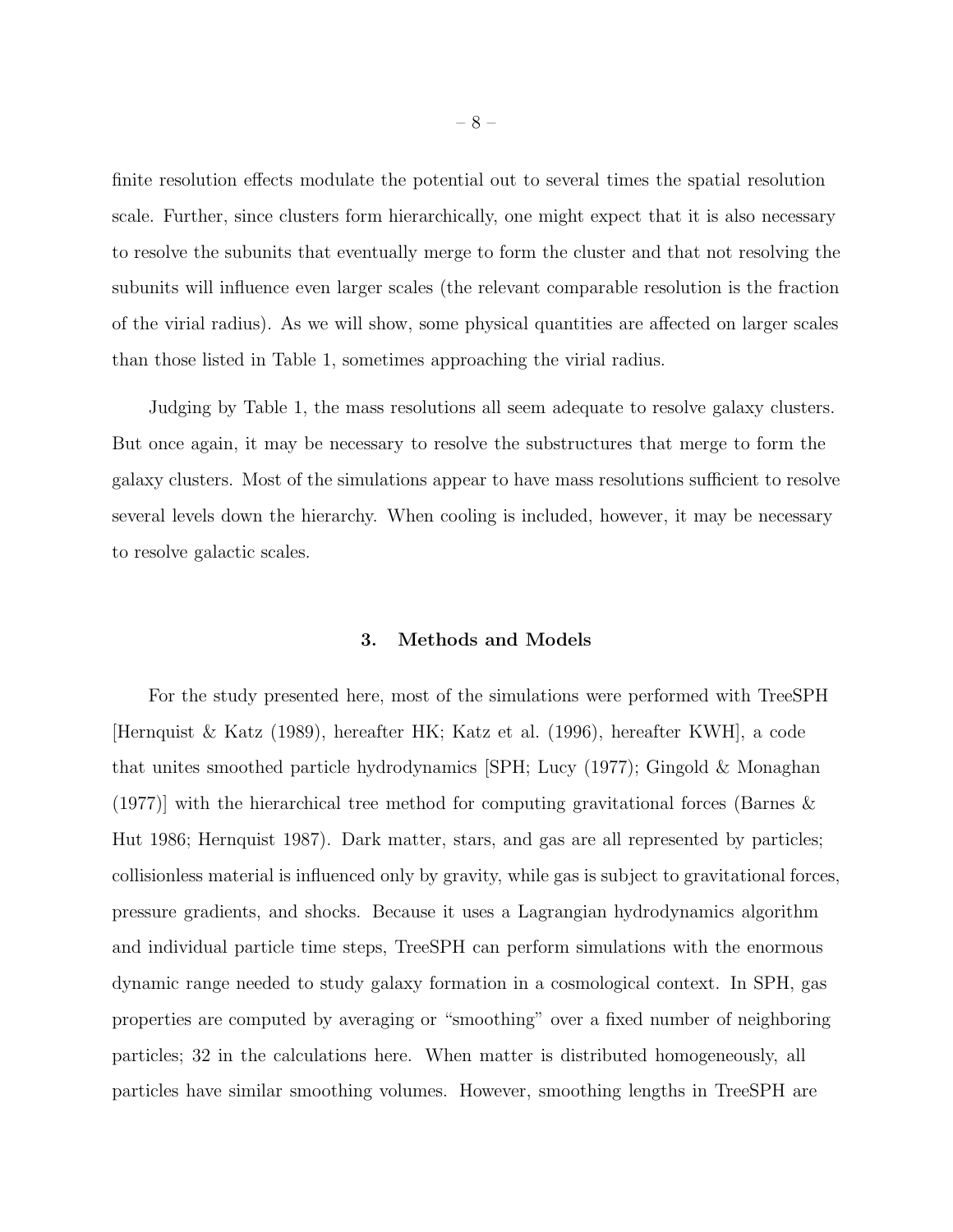allowed to decrease in collapsing regions, in proportion to the interparticle separation, thus increasing the spatial resolution in precisely those regions where a high dynamic range is needed. In underdense regions, the smoothing lengths are larger, but this is physically reasonable because the gas distribution is smoother in these regions, requiring fewer particles for an accurate representation. To enable it to perform cosmological simulations TreeSPH includes periodic boundary conditions, comoving coordinates, radiative cooling, and an algorithm for star formation that turns cold, dense gas into collisionless particles and returns supernova feedback energy to the surrounding medium.

To maintain accuracy in the tree force calculation we use an opening angle criterion of of  $\theta = 0.7$  (Hernquist & Katz 1989). We use a spline kernel for the gravitational force softening; this has an advantage over other forms for the softening (e.g. Plummer); forces become exactly Newtonian beyond twice the softening length. TreeSPH allows particles to have individual time steps according to their physical state, so that the pace of the overall computation is not driven by the small fraction of particles requiring the smallest time steps. To ensure accurate integrations we use the timestep criteria described in Quinn et al. (1998) and KWH for each particle with a Courant factor of 0.3 and  $\epsilon_{grav} = 0.4$ . To increase efficiency, we never allow the gas smoothing length to drop below 1/4 times the gravitational softening length. In the hydrodynamical calculations described here, the largest allowed timestep is  $6.5 \times 10^6$  years. The smallest timestep was 32 times smaller, or  $2.03 \times 10^5$  years.

To accurately simulate the formation of a galaxy cluster it is important to follow the evolution of the gravitational tidal field out to a large radius, while retaining high resolution in regions that eventually constitute the cluster. The global tidal field can affect the evolution of matter flowing into the cluster. To accomplish these goals using a minimum number of particles, hence making the problem computationally tractable, we use the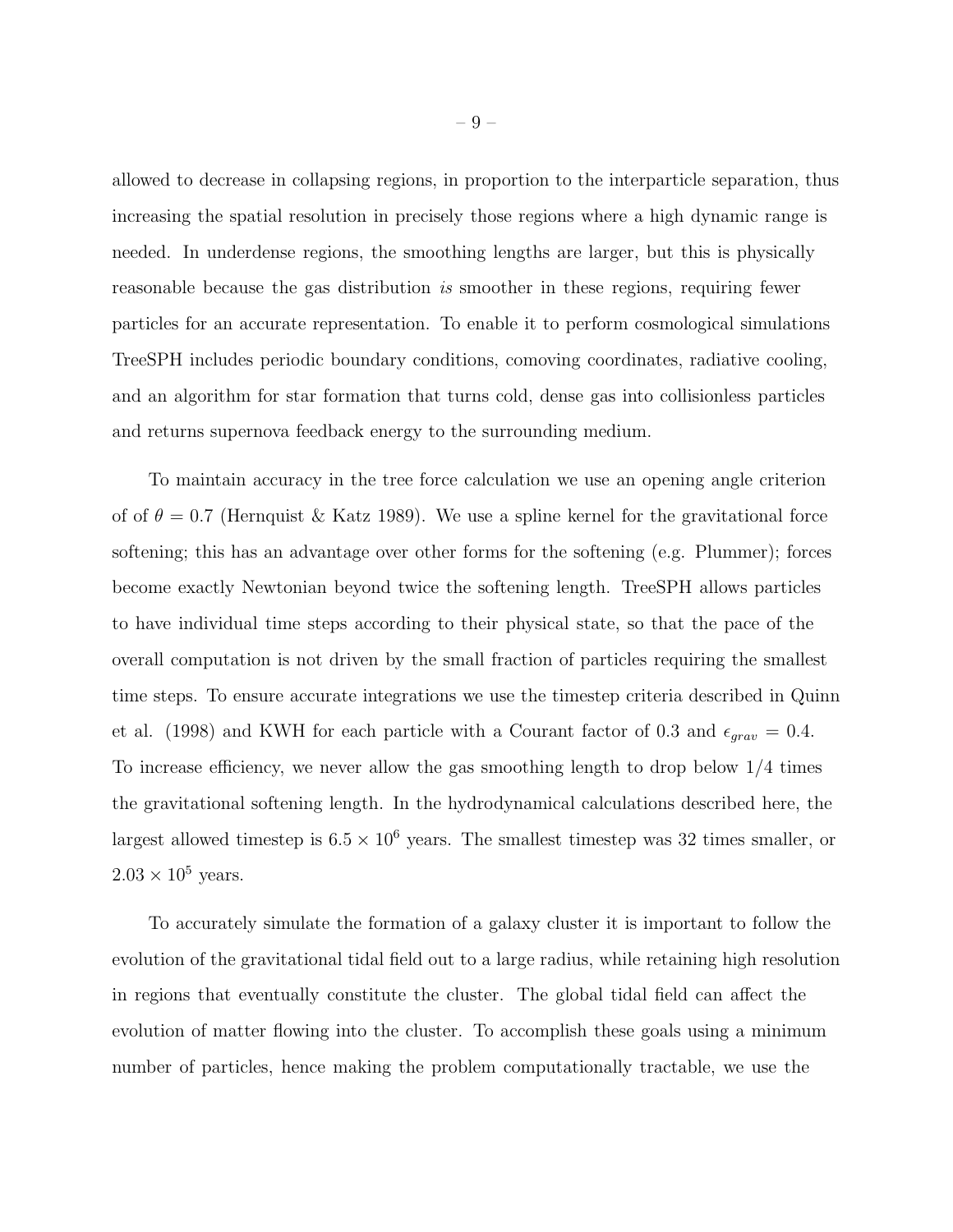following procedure.

First, we used a Gelb & Bertschinger (1994) simulation of a large, uniform, periodic volume to create a catalog of galaxy clusters for further study. The simulation tracked the evolution of 144<sup>3</sup> dark matter particles within a periodic cube 100 Mpc  $(H_0 = 50 \text{ km s}^{-1} \text{ Mpc}^{-1}; h = 0.5 \text{ throughout this paper})$  on a side in a flat Einstein-de Sitter  $(\Omega = 1)$  universe. The mass of each dark matter particle in the simulation is  $M_{dp} = 2.3 \times 10^{10} M_{\odot}$ . The dark matter particles were imprinted with perturbations described by the standard CDM power spectrum, and evolved to the present using a  $P^{3}M$ algorithm (Gelb 1992) with a timestep of  $1.9 \times 10^7$  years and a (Plummer) gravitational softening length of  $32.5h^{-1}$  comoving kpc. The amplitude of the initial perturbations is such that the square root of the variance in  $8h^{-1}$  Mpc spheres  $(\sigma_8)$  is 0.7 when linearly extrapolated to  $z = 0$ . We selected one cluster, a relatively isolated system with a circular velocity of about 1000 km s<sup>−</sup><sup>1</sup> , representative of a candidate Virgo-like cluster, for more detailed study employing a hierarchical mass grid for higher resolution (Katz & White 1993).

The Gelb & Bertschinger (1994) simulation is used to identify the particles that constitute the final cluster at the present day. The new simulation volume is centered on the eventual position of the cluster. The mass resolution in the finest hierarchical grid, a spherical region of radius 20 Mpc about the center of the simulation volume, is the same as that in the original simulation (i.e.  $M_{dp} = 2.3 \times 10^{10} M_{\odot}$ ), but it becomes successively coarser at larger distances from the cluster center. In this way, only 117,000 particles (100,000 in the central region and 17,000 outside) are needed to model the entire 100 Mpc cube, compared to over 3,000,000 if it were modeled at uniform resolution. We use the same realization of the power spectrum as before and evolve to the present using TreeSPH (no gas component) with a gravitational softening length of  $35h^{-1}$  comoving kpc (equivalent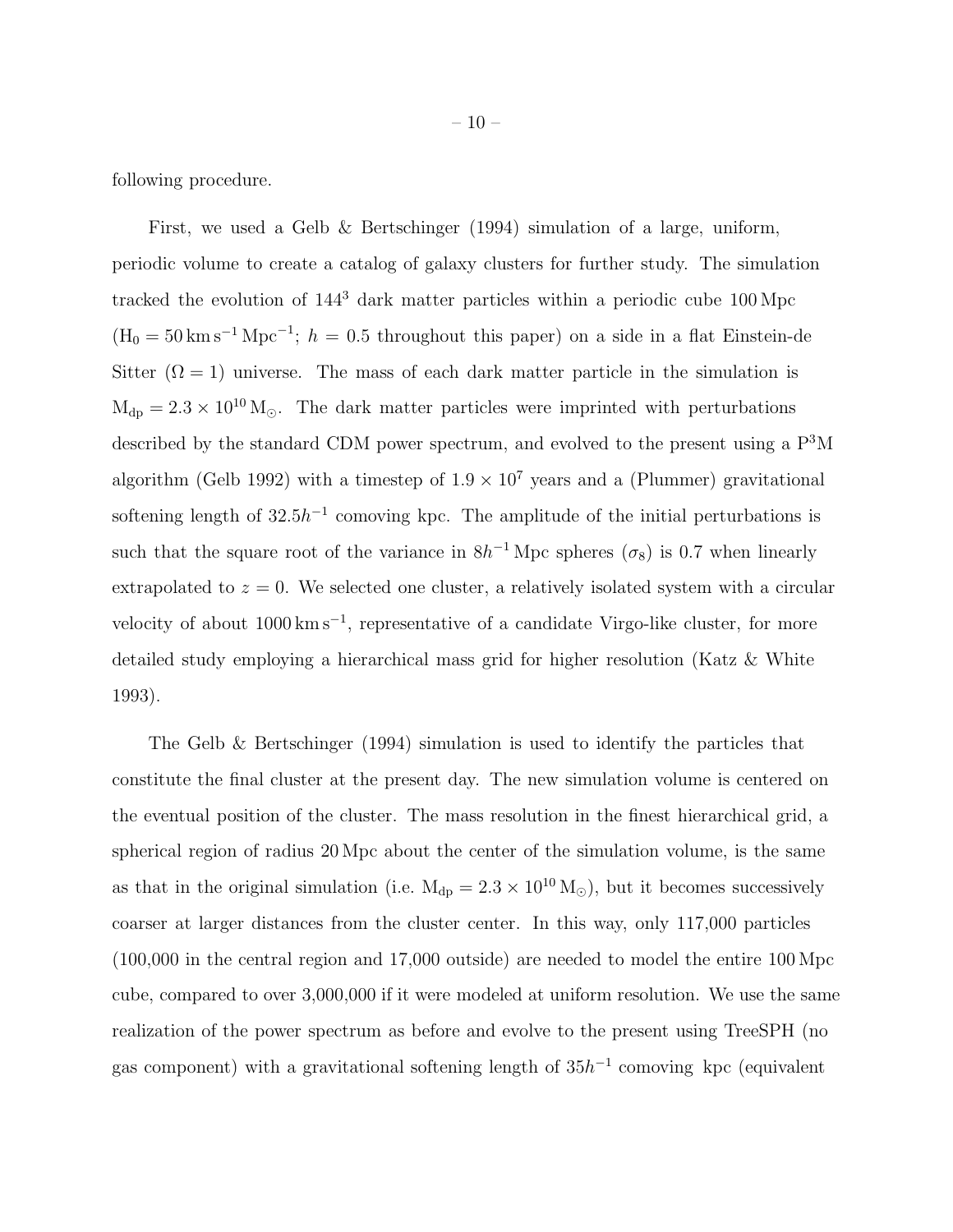Plummer softening) and a maximum timestep of  $5.2 \times 10^7$  years. We use this simulation to initialize the final set of five simulations where the highest resolution regions are limited to only those containing particles that fall within the virial radius of the cluster at  $z = 0$ and their nearest neighbors. The details of these simulations are presented below and a summary of their resolution properties is presented in Table 2.

The first of the five final simulations was a pure dark matter simulation, rerun with the same mass resolution in the high resolution regions as in the previous cases but with a gravitational softening length of  $7h^{-1}$  comoving kpc (equivalent Plummer), a factor of five improvement in the spatial resolution. This simulation hereafter will be referred to as Dark. The total number of particles in this simulation is 68,000 with 44,000 high resolution particles and 24,000 particles of greater mass.

We perform three further simulations at the same mass resolution as *Dark* but with the addition of a hydrodynamical gas component in the high resolution regions. Of these, two had the same gravitational force resolution and hence the same spatial resolution as Dark and the third had a gravitational softening length of  $100h^{-1}$  comoving kpc (equivalent Plummer). Since we restrict the gas smoothing length to be greater than 1/4 the gravitational softening length, this also has the effect of artificially reducing the spatial resolution of the gas. This low resolution SPH simulation and one of the two high resolution SPH simulations are evolved without supernova heating, radiative or Compton cooling, or star formation. We will refer to these two simulations as *Lowres* and *Adiabatic*, respectively. By comparing the results of these two simulations, we expect to assess the effects of spatial resolution. Note that we conform to the conventional misuse of terminology in this field by equating "non-radiative" gas dynamics with "adiabatic" gas dynamics, even though the gas in our adiabatic simulation is subject to shock heating and therefore does not evolve isentropically.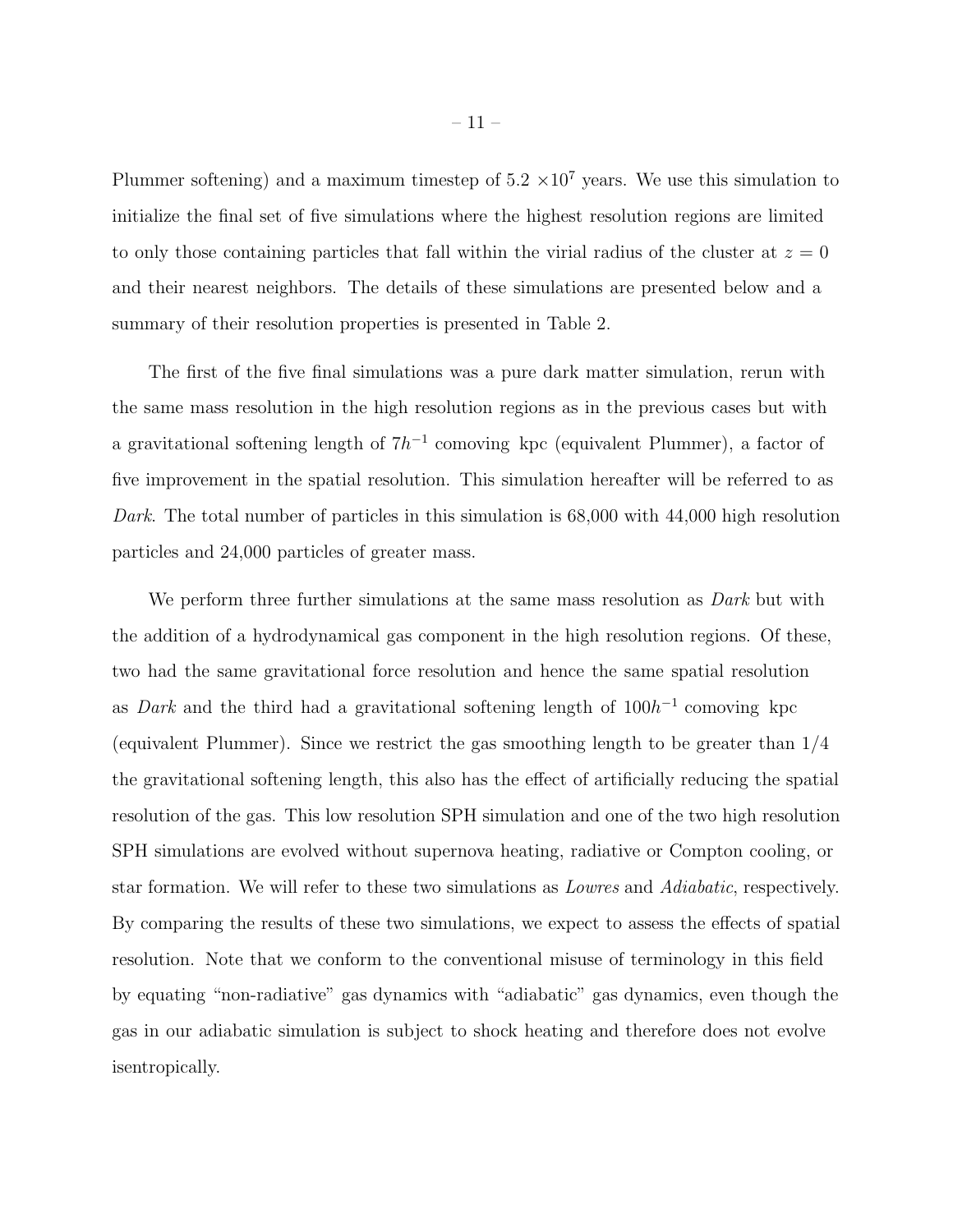In the other high resolution hydrodynamic simulation ( $Cool+SF$ ), the gas is allowed to undergo cooling via a number of mechanisms, including collisional excitation and ionization, recombination, free-free emission and inverse Compton cooling off the microwave background. Cooling allows the gas to collapse, where possible, into cold, dense knots. In "real" systems, gas in such knots would form stars. Unlike gas, a stellar component is collisionless and hence behaves very differently during collisions and mergers. Additionally, stars can inject energy into the surrounding medium via winds and supernova explosions. The fraction of the baryonic component locked up in stars can affect both the subsequent dynamical and thermal evolution of the system. Consequently, simulations that allow the gas to cool should also include a prescription for converting gas into stars; the  $Cool+SF$ simulation includes such a prescription for turning cold, dense gas into collisionless "star" particles. The technique and its computational implementation are described in detail by KWH. In brief, gas becomes "eligible" to form stars if it has a physical density corresponding to  $n_{\rm H} > 0.1\,$  cm<sup>-3</sup> and an overdensity  $\rho/\bar{\rho} > 56.7$  (equivalent to that at the virial radius of an isothermal sphere). The gas must also reside in a convergent flow and be locally Jeans unstable, although the density criteria themselves are usually sufficient to ensure this. Eligible gas is converted to stars at a rate  $d\ln\rho_g/dt = -c_\star/t_g$ , where  $t_g$  is the maximum of the dynamical time and the cooling time. We use  $c_{\star} = 0.1$  for the simulations here, but KWH show that the simulated galaxy population is insensitive to an order-of-magnitude change in  $c_{\star}$ , basically because the star formation rate is forced into approximate balance with the rate at which gas cools and condenses out of the hot halo. When star formation occurs, supernova heating is added to the surrounding gas assuming a standard IMF from 0.1 to  $100M_{\odot}$  and that stars above  $8M_{\odot}$  become supernovae. Each supernova adds  $10^{51}$ ergs of thermal energy to the system. When a gas particle first experiences star formation, a fraction of its mass becomes stellar and the particle temporarily assumes a dual role as a "gas-star" particle, with its contribution to gas dynamical quantities dependent on its gas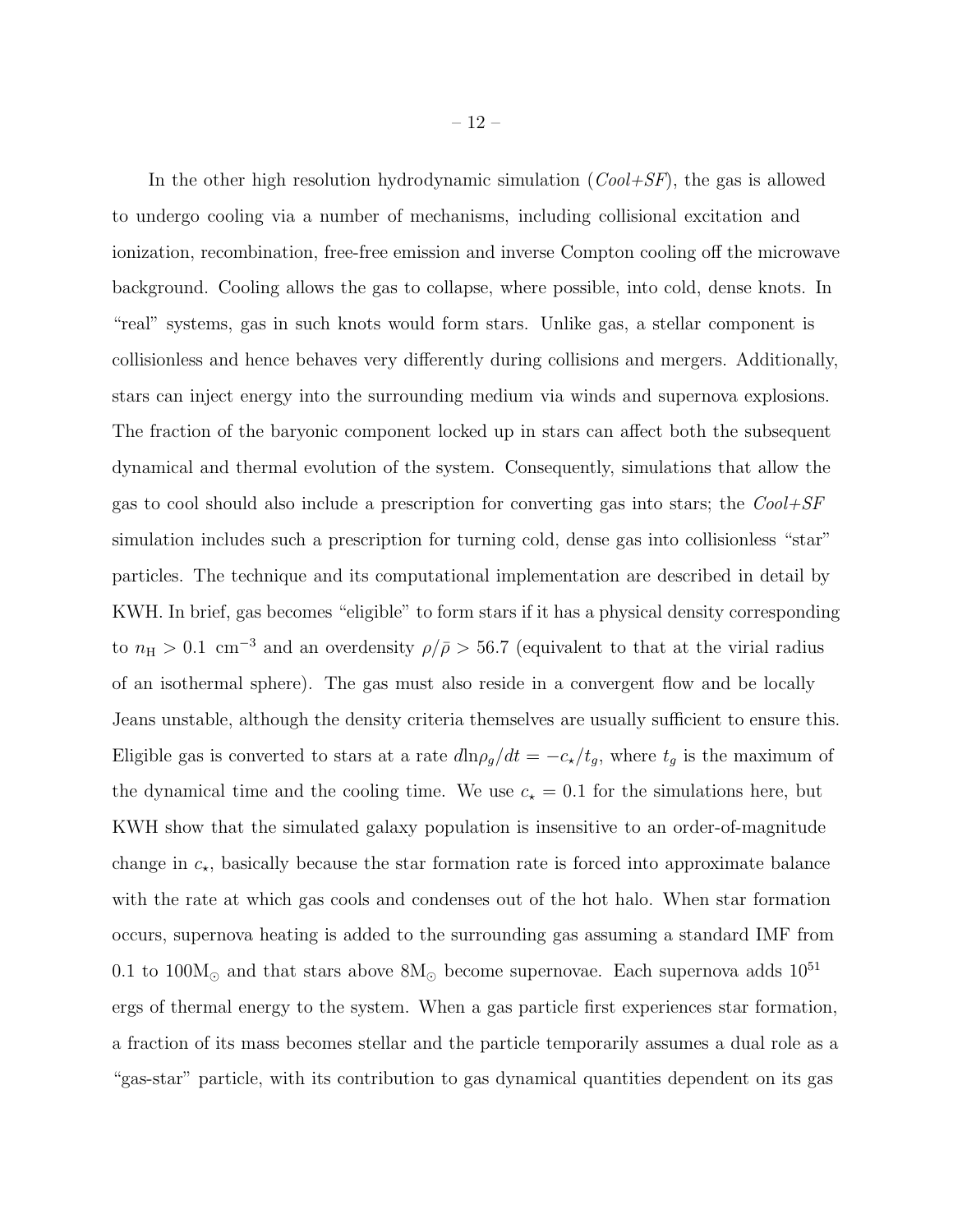mass alone. A gas particle is converted to a purely collisionless star particle when its gas mass falls below 5% of its initial value. As discussed in KWH, the use of hybrid gas-star particles allows us to avoid the computational cost of introducing extra particles into the simulation but also avoids decreasing the local gas resolution in cooling regions, which would happen if we immediately converted gas particles into star particles.

The initial gas particle distributions for the three SPH simulations are generated by taking the initial particle distribution for the Dark simulation and creating a gas particle for each high resolution dark particle. The gas particles are displaced from the dark particles by one-half of a grid spacing in each of the three directions. We assume a global baryonic fraction of  $\Omega_b = 0.05$  consistent with nucleosynthesis values (Walker et al. 1991). The resulting grid has 44,000 gas particles, 44,000 high resolution dark matter particles, and 24,000 coarser resolution particles, for a total of 112,000 particles.

Finally, we evolve a very high resolution dark matter only simulation (Hires) by splitting each particle in the *Dark* simulation that fell within the virial radius of the cluster at  $z = 0$  into 27 particles and extending the power spectrum down to smaller wavelengths. This simulation had a total of 1.3 million particles and was evolved using PKDGRAV (Stadel & Quinn 1998) with a gravitational softening length of  $0.7h^{-1}$  comoving kpc (equivalent Plummer) and a dark matter particle mass of  $\rm M_{dp}=8.6\times10^{8}\,M_{\odot}.$ 

All the results presented in this paper are at  $z = 0$ . The cluster virial radius, defined such that  $\bar{\rho}$ (< R<sub>vir</sub>) = 178 $\rho_c$ , where  $\rho_c$  is average density of a critical universe, is ~ 2 Mpc in all the simulations. The cluster virial mass is  $4.1 \times 10^{14} M_{\odot}$  and the circular velocity at the virial radius is  $\sim 1000 \,\mathrm{km \, s^{-1}}$ .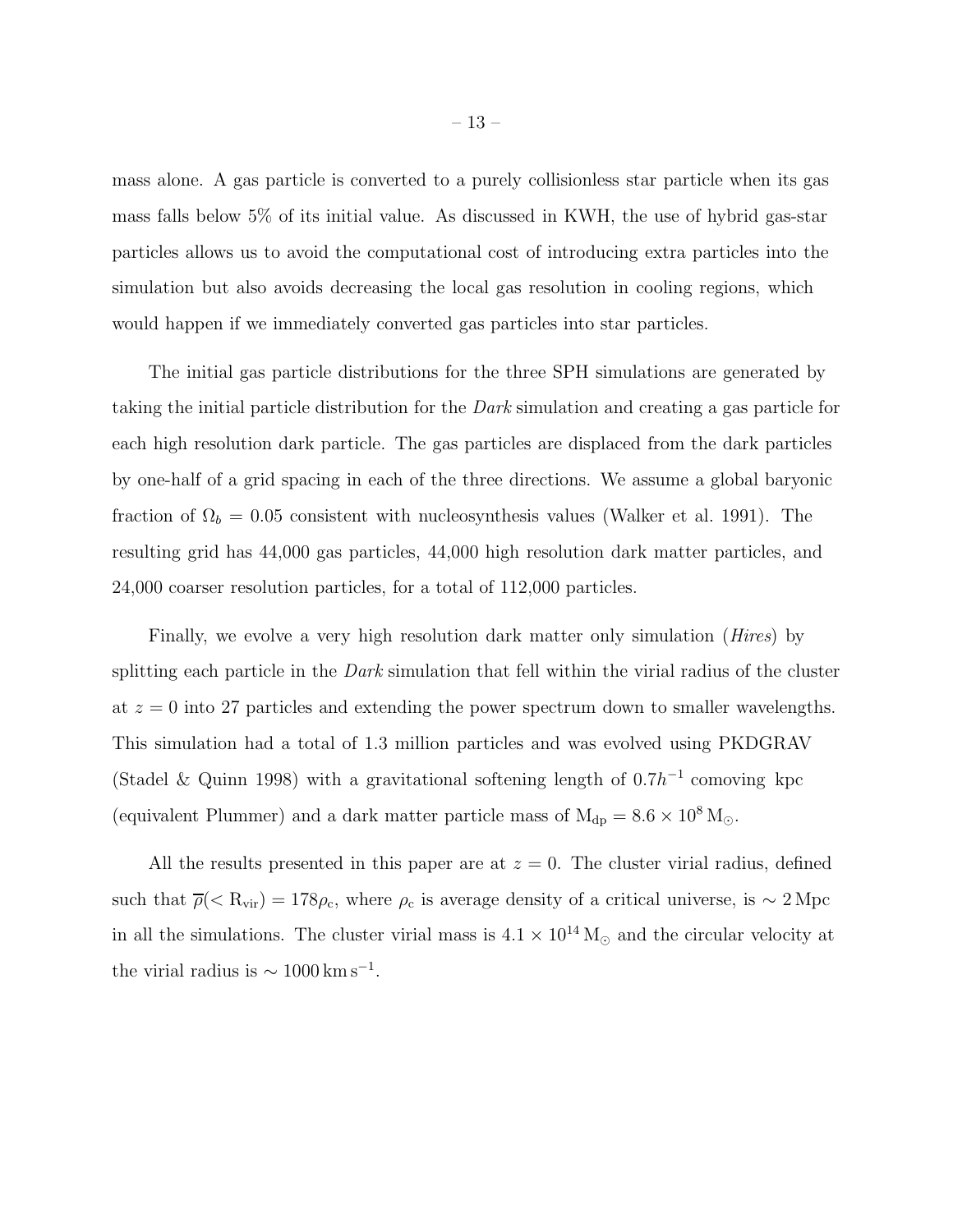#### 4. Cluster Properties: 3-D Distributions

In this section we examined the physical properties of the simulated cluster averaged on spherical shells. During this section one must remember that the cluster is neither spherical nor even homogeneous on ellipsoidal shells. Interactively examining the structure of the cluster reveals sublumps, shocks and wakes whose properties are washed out in the spherical averages. For example, in the adiabatic simulation there is a sublump about 1 Mpc from the cluster center that has a higher pressure and density but whose temperature is slightly cooler than the surrounding medium  $(10<sup>7</sup>K$  vs. a few  $10<sup>7</sup>K$ ). Trailing behind this lump is a cooler "wake" (few  $10^6$ K) extending out to the virial radius, which is in rough pressure equilibrium with the surrounding hot gas. Ahead of the lump is a shock front with particles as hot as  $10<sup>8</sup>K$ . Structures of this sort might conceivably be observable with the next generation of X-ray telescopes. Such substructure must also be kept in mind during the discussion when we refer to spherically averaged quantities.

#### 4.1. Total and Dark Matter Distributions

In Figure 1, we plot the mean radial profile of the total (dark + baryonic) mass density in the cluster, relative to the universal density,  $\rho_c$ . The vertical bars along the x-axis denote the equivalent Plummer resolutions derived from the resolution lengths employed in the Adiabatic, Dark, Cool+SF and Lowres simulations. The heavier bars on top of the curves indicate the radii within which there are 32 particles; this can be considered the "mass resolution" limit of the simulation. At radii greater than  $\sim$  300 kpc, the cluster mass density profiles in the different simulations are indistinguishable. At the virial radius they fall as  $\rho \propto r^{-3}$ . The effects of resolution and the included physical processes are apparent at radii less than ∼ 300 kpc. The mass density profile in the Lowres simulation becomes increasingly shallower with decreasing radius, becoming nearly flat for  $r < 60$  kpc.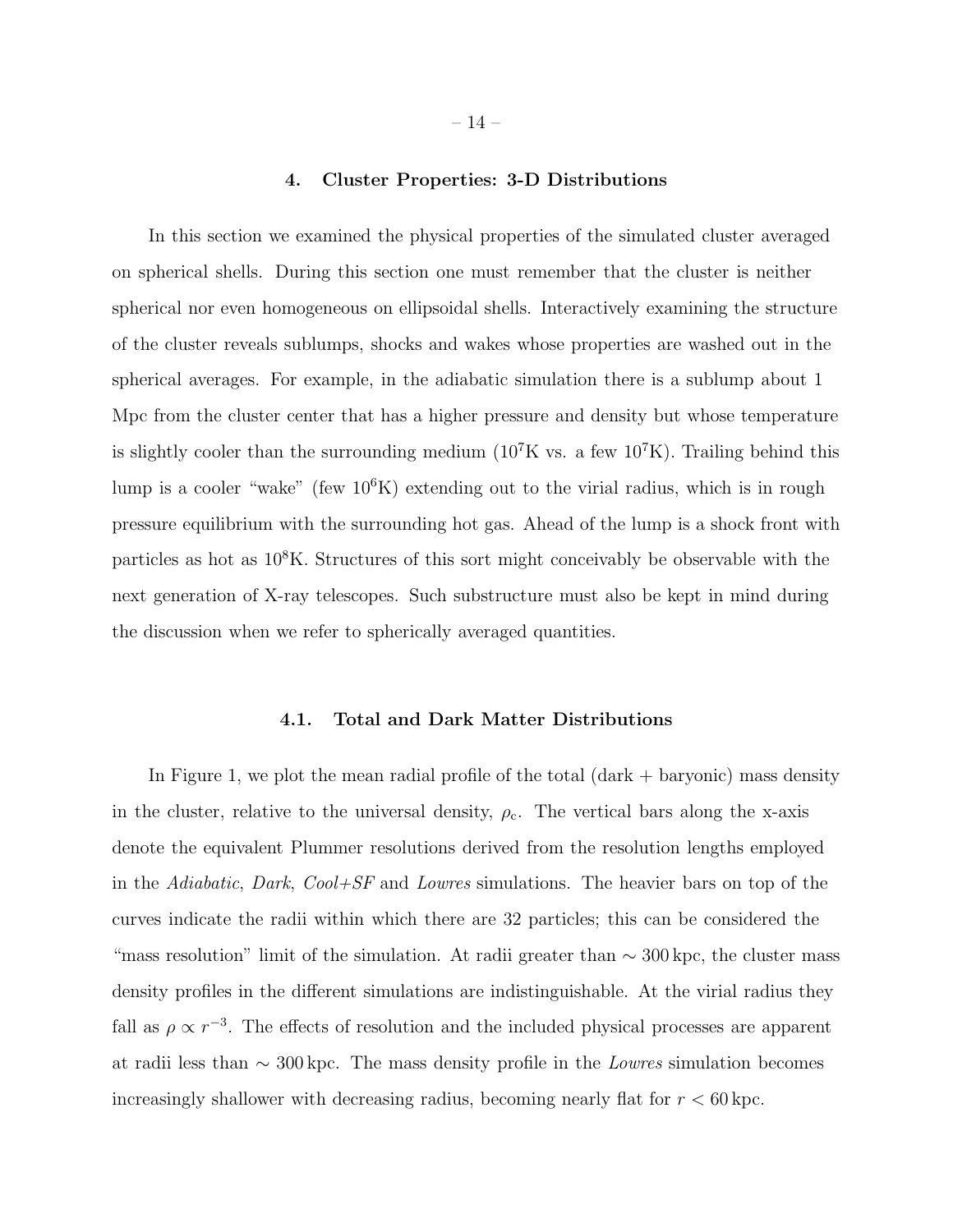The radial mass profile for the higher resolution simulation  $(Dark)$ , does not appear to differ significantly from the *Hires* simulation except perhaps at  $r < 40$  kpc, suggesting that the total mass density profiles in these simulations are free from resolution effects for  $r > 40$  kpc. This agrees with the conclusions of Moore et al. (1998). The total mass density profiles in simulations that include the same physical processes appear to converge at radii greater than our defined spatial resolution limit.

The inclusion of an adiabatic gas component does not significantly affect the total mass density profile on large scales. Differences do occur on small scales, however. The profile in the Adiabatic simulation slightly steepens within 60 kpc and then flattens substantially within 30 kpc, about the spatial resolution scale. The inclusion of cooling results in a significant change in the mass profile, with a rapid steepening within the central  $\sim 100$  kpc, approximately 1.5 times the cooling radius in the Adiabatic simulation.

The mass density profile can be approximated by

$$
\rho(r) = \frac{\rho_0}{(r/r_s)^{1.4} \left[1 + (r/r_s)\right]^{1.6}}
$$
\n(1)

where  $\rho_0 \sim 5900\rho_c$  and  $r_s = 370$  kpc. This profile has the same inner slope of  $\alpha = 1.4$  found by Moore et al. (1998), although the slope in the outer region is slightly steeper with  $\alpha \sim 3$ . [More recent high-resolution simulations of haloes of different masses all show an  $\sim r^{-1.5}$ inner profile, turning over to  $r^{-3}$  at large radii (Moore et al. 1998, 1999).] Equation 1 matches the density profile of Navarro, Frenk & White (1997) at large radii but has a steeper central cusp.

We plot the difference between the profile in equation (1) and the density distributions of our simulations in Figure 2. The parameterization of equation (1) accurately describes the *Hires* simulation, and it reasonably describes both the *Dark* and *Adiabatic* simulations except in the very central regions where these flatten slightly. As indicated in Figure 1, both the Lowres and  $Cool+SF$  simulations have significant departures from the density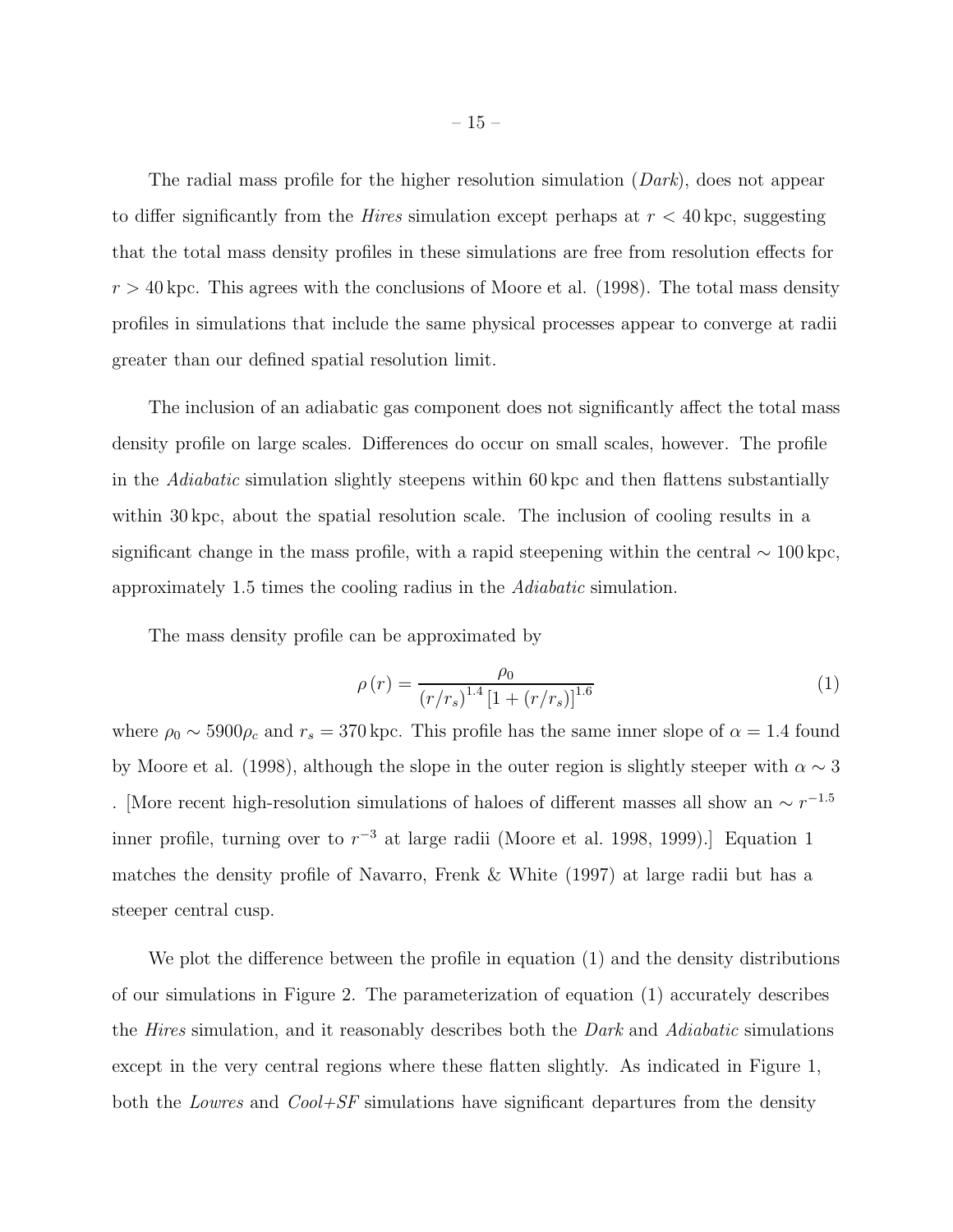profile of equation (1).

The total mass density profile for the cluster in the  $Cool+SF$  simulation, even though it has the same spatial resolution as the clusters in the Adiabatic and Dark simulations, continues to rise steeply towards the cluster center and appears to steepen even further within the central 20 kpc. The density within the central 20 kpc exceeds that in the Adiabatic and Dark clusters by a factor of 14. This behavior is caused by additional physical processes, in the form of cooling, star formation and feedback, included in this simulation and is caused by baryons collecting in the cluster center. This pooling of baryons in the cluster center deepens the potential well and modifies the dynamics in that region.

In Figure 3, we show the radial density distribution for the dark matter component in each of the simulations. Since the Dark and Hires simulations are pure dark matter simulations, the curves appearing in this plot are identical to those in Figure 1. Interestingly, while all the simulations which include gas possess a very similar dark matter profile beyond  $\sim$  30 kpc, within this radius it is apparent that the additional physical processes of gas cooling and star formation result in a radical modification in the form of the dark matter profile. This is not the case for those simulations where the gas was treated purely adiabatically, and the forms of the dark matter profiles for the Adiabatic and Lowres simulations are similar to those of their total mass distributions.

In each simulation with gas, the baryonic component represents a minor fraction of the mass at all radii. The only exception is the very central regions in the  $Cool+SF$  simulation, where the baryonic fraction approaches  $M_b/M \approx 10$ , revealing the bayonic nature of the central regions of this simulation. While enhanced with respect to the other simulations, the dark matter in  $Cool+SF$  comprises only half the total mass density at 20 kpc and even less further in.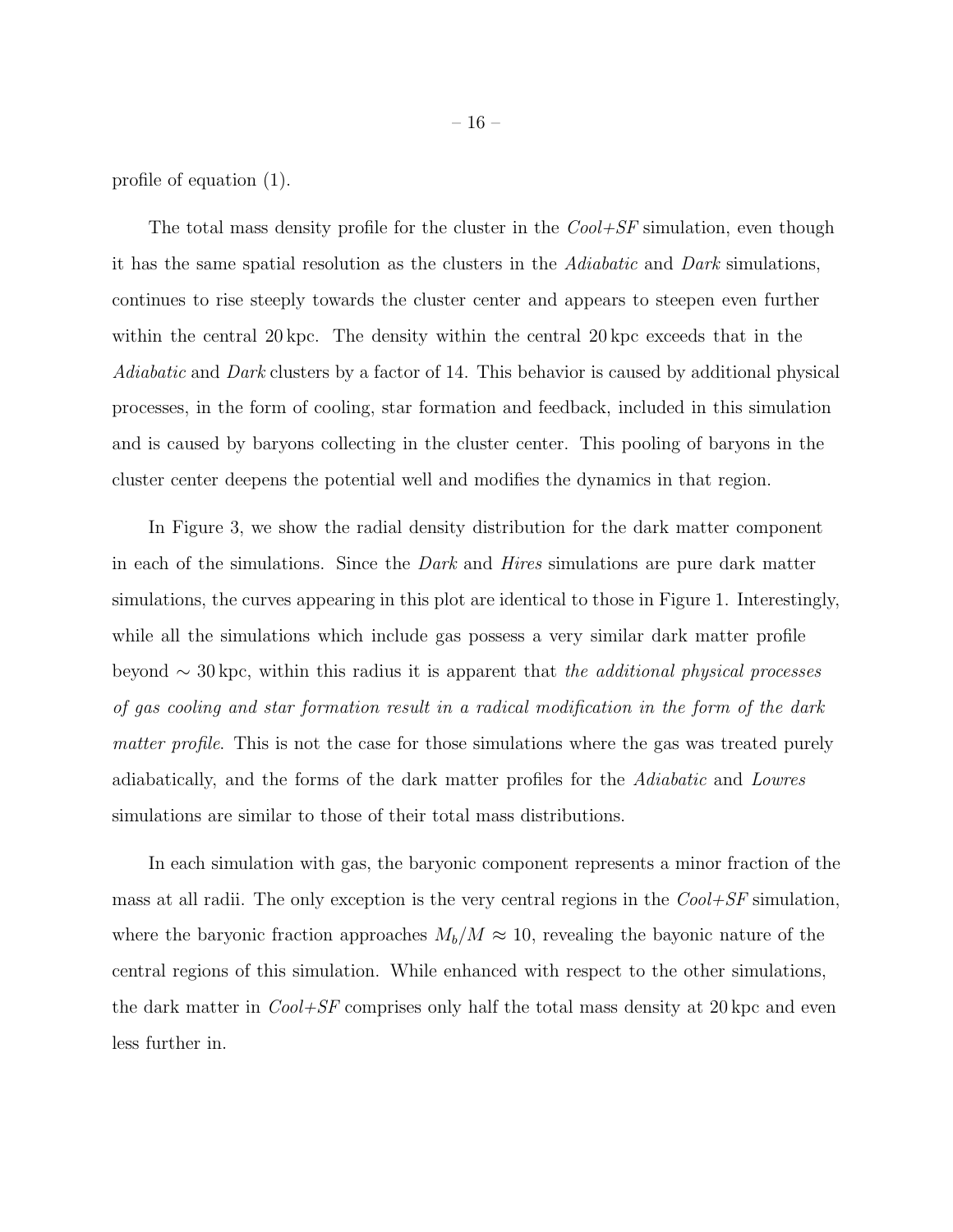#### 4.2. Circular Velocity

The circular velocity of a test particle at radius r in a spherical mass distribution is given by

$$
V_{circ}^2 = \frac{GM(
$$

For an isothermal cluster, where the density falls as  $r^{-2}$ , the circular velocity is constant with radius. Figure 4 illustrates the radial dependence of the circular velocity for the simulations presented in this paper. As in the previous plots, the vertical bars indicate the two spatial resolutions. The circular velocities derived from the various simulations are compared to that derived from the profile of Navarro, Frenk and White (1997) defined such that

$$
\rho(r) \propto \frac{1}{r} \frac{1}{(a+r)^2}
$$
  

$$
V(r)_{NFW}^2 \propto \frac{1}{r} \left[ \left( \frac{a}{a+r} \right) - 1 + \log \left( 1 + \frac{r}{a} \right) \right].
$$
 (3)

Such a profile is over-plotted in Figure 4, with  $V_{\text{max}} \sim 1125 \text{ km s}^{-1}$  at a radius of  $\sim 500 \text{ kpc}$ . Unlike the total mass density profiles, which are identical at radii greater than  $\sim 300 \,\text{kpc}$ , the circular velocities for the different simulations only converge at r  $\gtrsim 1$  Mpc or slightly more than twice the nominal spatial resolution of the *Lowres* simulation. At the virial radius, the curves are very similar in form to  $V_{NFW}$ , decreasing as r<sup>- $\frac{1}{2}$ </sup> with increasing radius.

For  $r < 1$  Mpc, the circular velocity curves begin to differ from one another. This is very apparent for the Lowres simulation;  $V_c$  is maximum at  $\sim 1$  Mpc and drops to  $\sim 85\%$ of its peak value of ∼1050km/s at the spatial resolution limit. The amplitudes of the other simulations all peak at ∼1100km/s at 600kpc. Apart from slight variations in amplitude, the remaining curves track each other until ∼ 200 kpc, where the circular velocity for the  $Cool+SF$  simulation stops declining as rapidly as the Adiabatic, Dark and Hires simulations.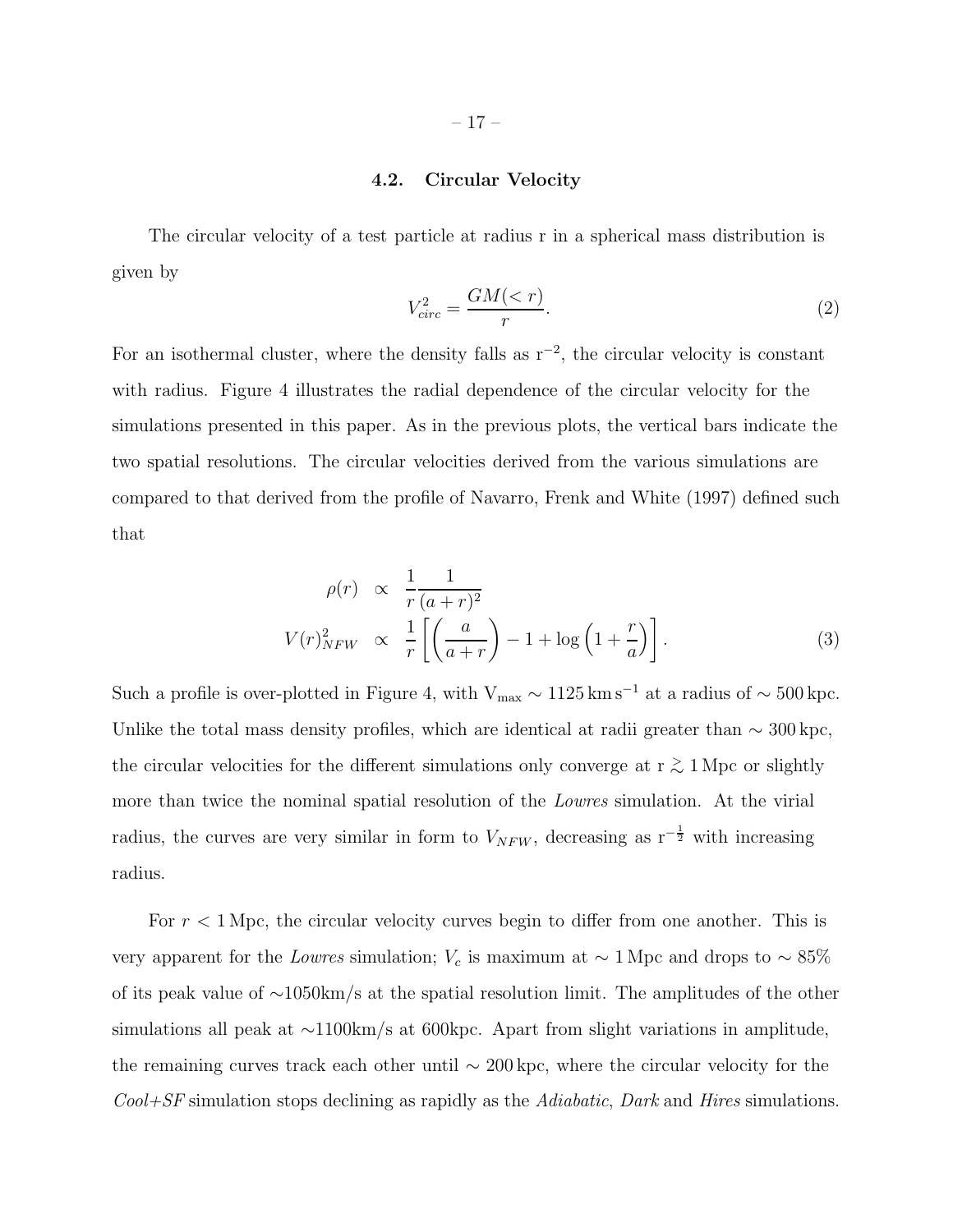The amplitudes and slopes of the latter three begin to diverge for  $r \lesssim 200$  kpc.

Between 100 kpc  $\leq r \leq 600$  kpc the circular velocity of the  $Cool+SF$  simulation only decreases to  $\sim$  95% of its peak value and then remains essentially constant until r  $\sim$  20 kpc, where it begins to rise towards the cluster center While this behavior is expected given the nature of the total mass density profile, this region is within the resolution limit of the simulation. Such high circular velocities in the central 20 kpc of clusters are probably incompatible with the observed dynamics of brightest cluster galaxies. Conceivably better resolution would resolve this discrepancy, but it may instead point to a shortcoming in our input physics. The difference between this curve and that of the Adiabatic simulation illustrates the impact of baryon dissipation on the structure of the cluster potential.

In sum, resolution affects the circular velocity out to typically 3 times the nominal resolution scale. The inclusion of an adiabatic gas component does not have much effect on circular velocities but a gas component that can cool and form stars causes the circular velocity to rise above pure dark matter calculations out to 200 kpc, about 3 times the cooling radius of the Adiabatic simulation.

#### 4.3. Gas Density Profile and Baryon Fraction

In Figure 5, we plot the radial gas density profile for the cluster in the *Lowres*,  $Adiabatic$ , and  $Cool+SF$  simulations. The two adiabatic simulations approximately converge at  $R \sim 300$  kpc, essentially the same as the convergence radius for the dark matter or total mass density profiles and corresponding to the nominal spatial resolution of the Lowres simulation. The gas density profile of the  $Cool+SF$  simulation, the one that includes cooling as well as star formation and its related feedback processes, does not converge to the gas density profiles of the adiabatic simulations until the virial radius ( $\sim 2 \text{ Mpc}$ ). We have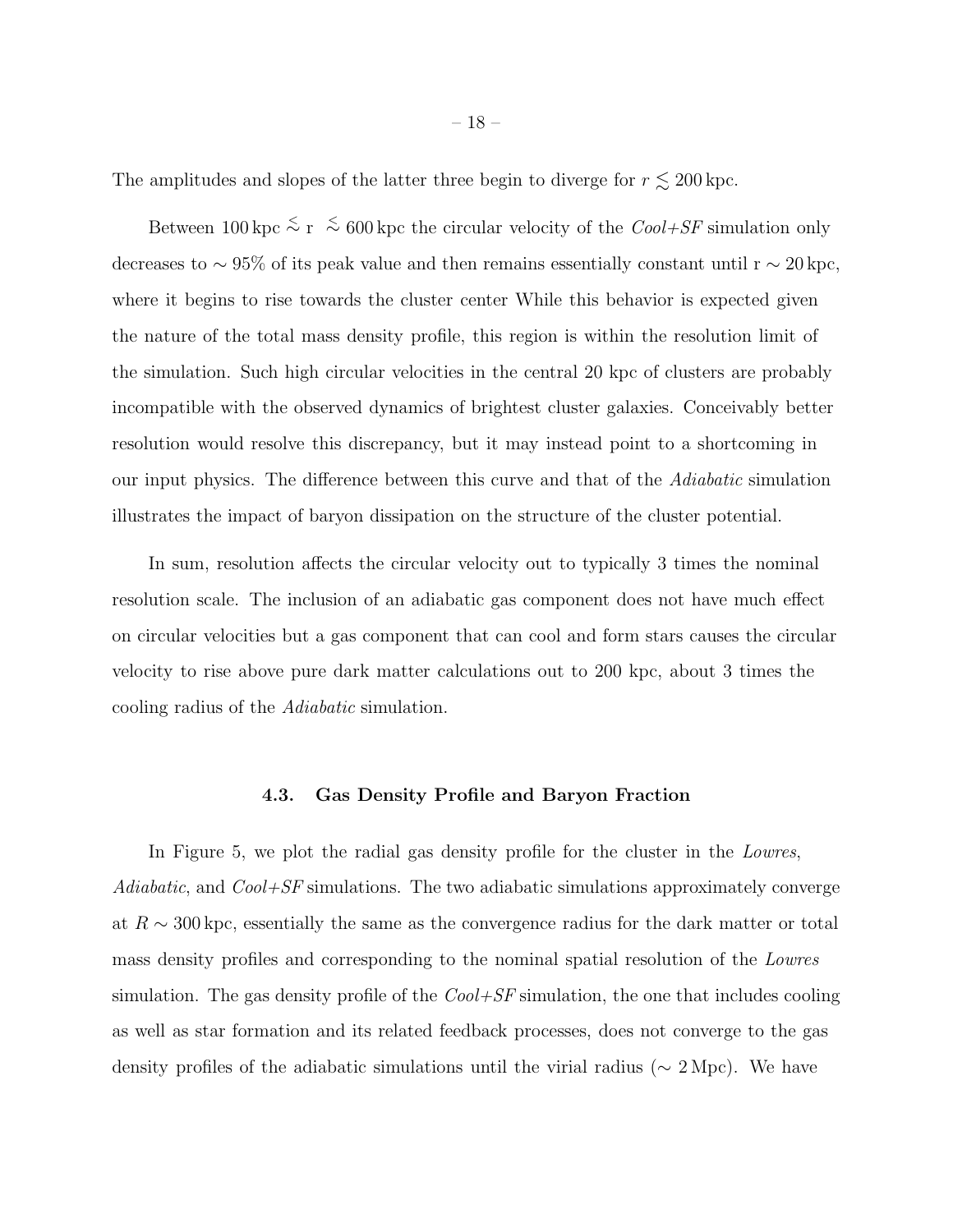already commented how these processes affect the structure of the very central regions of the cluster, with dissipation producing a strong density peak in the center. This density peak has a strong influence on the cluster's X-ray properties, as we discuss in § 5.2 and §6 below. Figure 5 shows that cooling and star formation affect the gas density profile throughout the cluster, partly by deepening the potential well, partly by converting a significant fraction of the gas into stars, and partly because these two effects in turn alter the hydrodynamic evolution of the remaining diffuse gas.

Examining the profiles in more detail, one sees that all three gas density profiles have a slope of  $\sim$  2.6 beyond the virial radius. At the virial radius the gas density profiles steepen, possibly indicating the presence of a weak shock. At 1 Mpc from the cluster center, both the Adiabatic and Lowres gas density profiles steepen to a slope of  $\sim$  3.4. The steepening is less dramatic for the  $Cool+SF$  gas density profile which has a slope of ~ 2.7. Between 300 kpc and the virial radius  $\rho_{Lowres} > \rho_{Adiabatic} > \rho_{Cool+SF}$ ; to first order caused by the response of the gas to the different potentials. In the Lowres simulation the central potential is shallower and the gas distribution is more extended. At  $300 \,\text{kpc}$ ,  $\rho_{Lowers}$  flattens to form a core and crosses the  $\rho_{Adiabatic}$  profile, which continues to rise. At ~ 40 kpc, the gas density profiles of the  $Cool+SF$  and Adiabatic simulations also cross, owing to a combination of a rapid steepening of the Cool+SF density profile and a flattening of the Adiabatic profile. In the  $Cool+SF$  case, gas cools to form a galactic component, much of it found in the cluster center in the form of stars. This effectively depletes the hot intracluster medium and forms a giant galaxy in the cluster center. The redistribution of the gas has important consequences for the baryon fraction in the cluster. The causes and implications of these processes will be discussed in more detail in §6.

Figure 6 shows the fraction of the mass in baryons within a radius, R, normalized by  $\Omega_{\rm b}/\Omega$ , the mean baryon density of the universe, which was 0.05 in the simulations, i.e.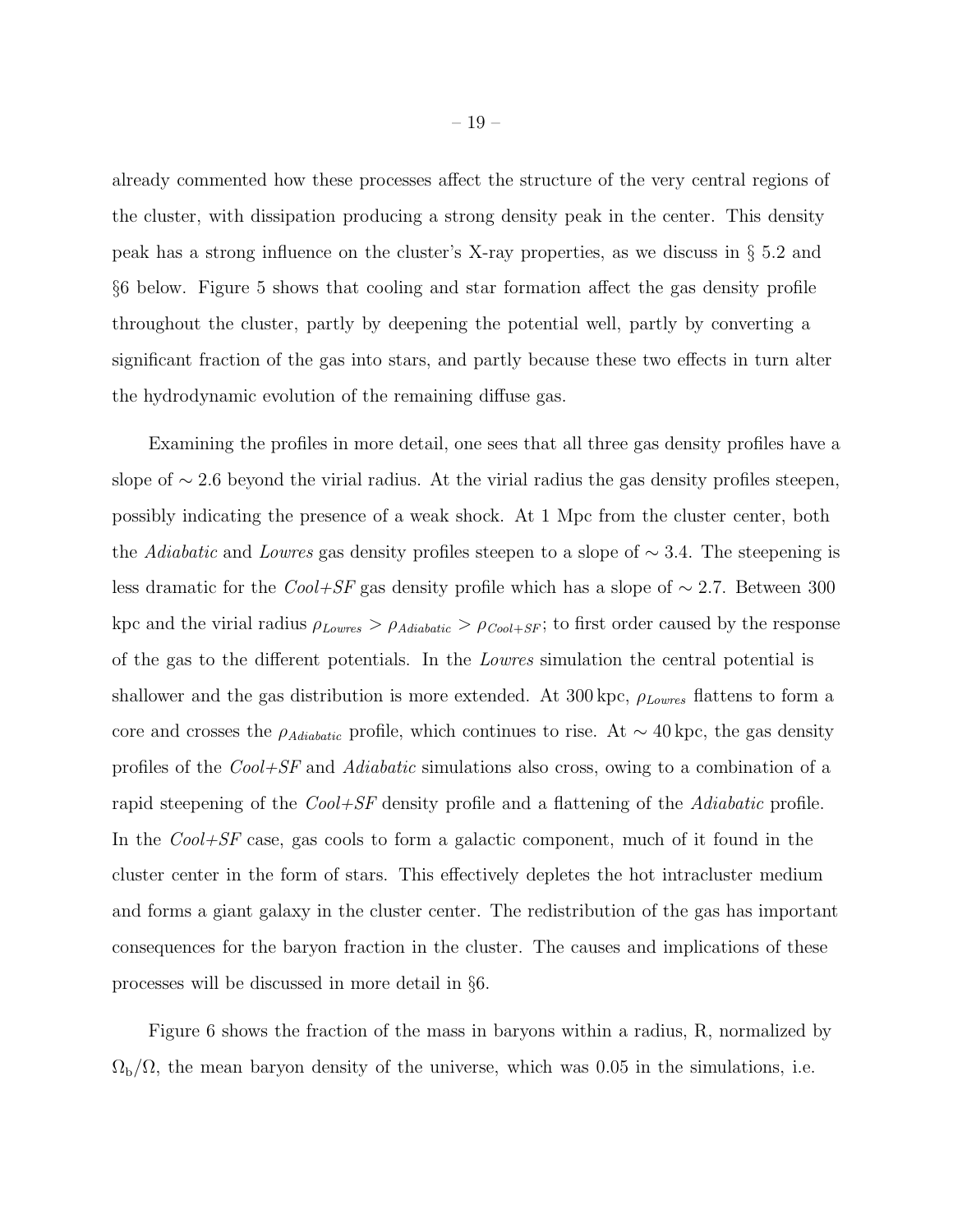we plot  $[M_b(< R)\Omega_{tot}]/[M_{tot}(< R)\Omega_b]$ . We plot two curves for the Cool+SF simulation; the upper curve shows the distribution of the total baryonic component (in gaseous and stellar forms), and the lower curve shows the baryon fraction based only on the gaseous component.

The baryon fraction curves from the  $Adiabatic$  and  $Cool+SF$  simulations behave differently. As expected, both curves asymptote to unity as the radius approaches and exceeds the virial radius. However, going from the virial radius to the cluster center, the baryon fraction in the Adiabatic simulation declines gradually until  $R \sim 24$  kpc and then levels off at  $∼ 20\%$  of the universal value. In the  $Cool+SF$  simulation, the baryon (total) fraction curve rises steeply towards the cluster center.

Looking at the gas fraction instead of the total baryon fraction in the  $Cool+SF$ simulation we find a very different result. Like the total baryon fraction in the Adiabatic simulation, the gas fraction in  $Cool+SF$  drops gently going from the virial radius towards the cluster center, leveling off at ∼ 240 kpc. Moreover, the gas fraction in the cluster is significantly below unity at all radii and only climbs to 0.7 at twice the virial radius. The differences between the gas and the total baryon fraction curves in  $Cool+SF$  simulation indicates that 30% of the baryons in the cluster are locked up in stars and that the core of the cluster is, in fact, a stellar core. This is illustrated more graphically in Figure 7, where we plot the distribution of the individual baryonic components in the  $Cool+SF$  simulation; stars, hot gas  $(T > 10^{6.5} K)$  and cold gas  $(T < 10^{6.5} K)$ . This plot is essentially unchanged when the boundary between hot and cold gas is reduced to  $10^{4.5}$ K. Within 150kpc of the cluster center the baryons are dominated by stars, while beyond this radius, baryons exist mainly in the form of hot gas. Other than a small central peak and in galaxies , there is very little cold gas in the cluster; this has all been turned into stars.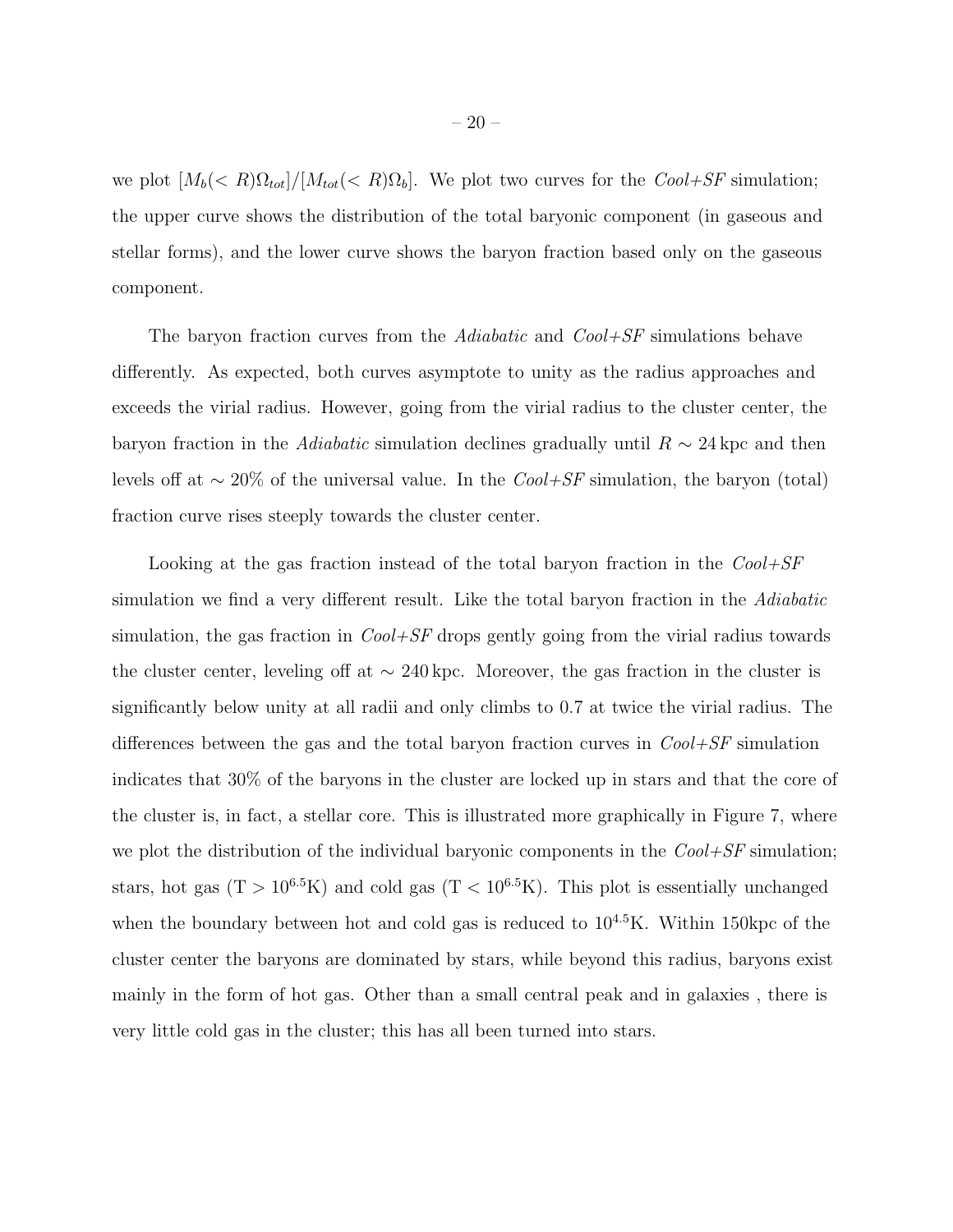#### 4.4. Cooling Timescales

In Figure 8, we plot the cooling time as a function of distance from the cluster center. The cooling time is larger than the dynamical time at all radii in all three simulations. In the Lowres simulation none of the gas would cool within a Hubble time if cooling were suddenly included, something that might have led one to erroneously conclude that cooling is unimportant for the intracluster gas. Remember that in this and in the Adiabatic simulation cooling is not included during the evolution of the cluster. In the Adiabatic simulation, only within the central 70 kpc would the cooling time be shorter than the Hubble time (13 Gyrs) if cooling were suddenly included. Including cooling in this simulation would result in the eventual collapse of the gas within the central 70 kpc region.

In the  $Cool+SF$  simulation, the only simulation that included cooling during the evolution of the cluster, the cooling radius is actually smaller, only 40 kpc, because the gas density has been reduced by the conversion of gas into stars. With our star formation prescription, the injection of energy from supernova explosions has no significant effect on the thermal properties of the intracluster gas; the cooling time scale in the central regions is very short and cold gas is readily turned into stars. Any energy that is injected into the gas rapidly escapes radiatively. Beyond the central region  $(\gtrsim 900 \,\text{kpc})$ , sharp spikes are also apparent in Figure 8; these regions represents knots of cold, collapsed gas that correspond to galaxies within the cluster.

#### 4.5. Gas Temperature

We plot the radial temperature profile of the gas averaged over a spherical shell in Figure 9. The temperature profiles for all the simulations are similar for radii greater than the virial radius, r  $\approx$  2 Mpc, more than 5 times the nominal spatial resolution scale of the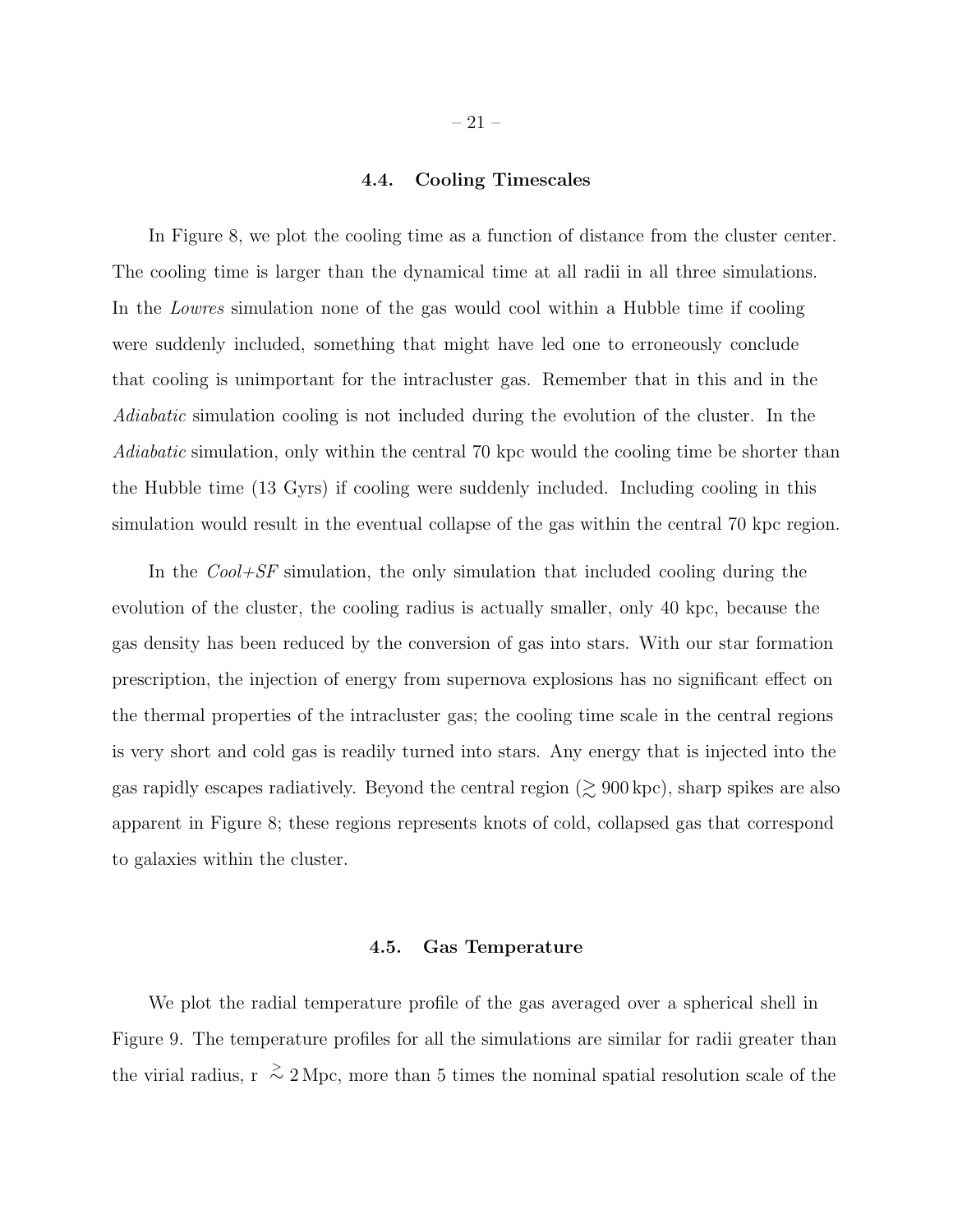Lowres simulation. At smaller radii they exhibit quite different behavior, however. The Lowres simulation has the shallowest rise towards the cluster center, leveling off at a value of ∼2 keV in the central ∼ 800 kpc. The cluster in this simulation has a large isothermal core. The central temperature lies slightly below the virial temperature of  $T_{\rm vir} \sim 2.8 \text{ keV}$ .

The temperature profiles of the cluster in the *Adiabatic* and  $Cool+SF$  simulations begin to differ from one another within the central ∼ 1 Mpc. The temperature profile for the  $Cool+SF$  simulation rises steeply towards the cluster center where the gas temperature exceeds 6 keV. The temperature profile for the Adiabatic simulation rises less steeply, reaching a maximum temperature of only 4 keV in the cluster center.

The differences in the temperature profiles of the *Lowres* and *Adiabatic* simulations are caused by resolution effects, while the differences between the the Adiabatic and  $Cool+SF$  simulation result from the additional physical processes included in the  $Cool+SF$ simulation. Since one of these processes is cooling, we would have naively expected the gas in the  $Cool+SF$  simulation to be cooler towards the cluster center compared to the gas in the Adiabatic simulation. However, as we have already seen, the cooling time scale beyond 40 kpc is longer than a Hubble time; consequently, cooling cannot directly affect the gas beyond the very central region. The indirect effect of cooling is to lower the gas density outside of the core and to raise the central concentration of baryons, and the deepening of the cluster potential due to the latter has the overall impact of *raising* the gas temperature throughout most of the cluster. Within 40 kpc, the gas temperature does plummet from the peak value of ∼ 6.5 keV. We return to the impact of cooling on the cluster density and temperature profiles in §6.

Comparing the gas temperature profiles with the gas density profiles, the gas density, in all three simulations, is related to the gas temperature by  $\rho_{\rm gas} \propto T^3$  or equivalently, the pressure  $P \propto \rho_{\text{gas}}^{4/3}$  for  $r > 800 \text{ kpc}$ . In the central regions, the relationship approaches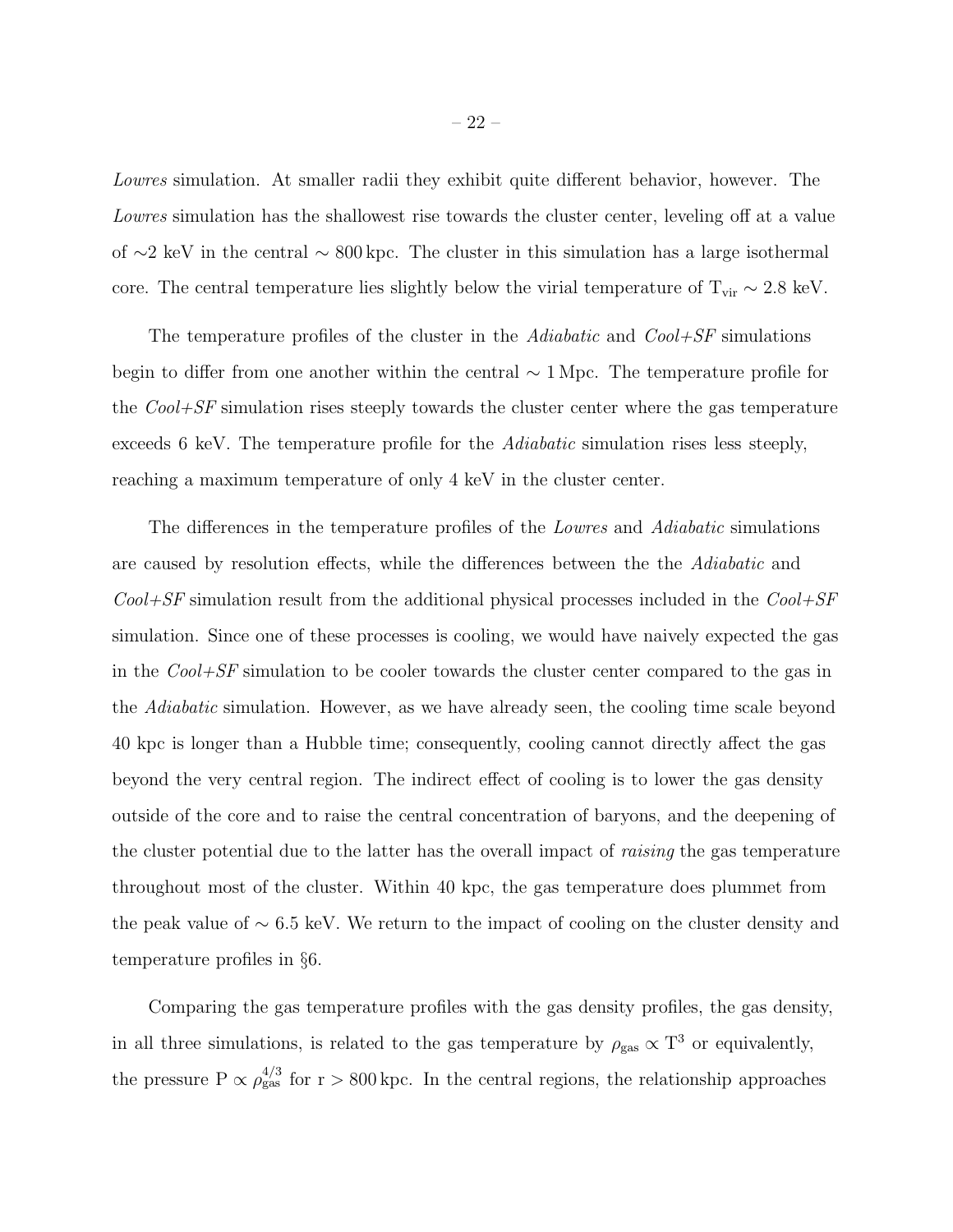$\rho_{\rm gas} \propto T^{3/2}$  or P  $\propto \rho_{\rm gas}^{5/3}$ , the relationship for an isentropic gas. Between 800 kpc and 40 kpc the pressure-density relationship can be approximated by  $P \propto \rho^{1.2}$ . These scaling relationships break down in the very central regions of the  $Cool+SF$  cluster.

#### 4.6. Gas and Dark Matter Entropy

In the top panel of Figure 10, we plot radial profiles of a quantity proportional to the entropy per unit mass for an ideal gas,

$$
S = \log_{10} \left( P / \rho_{gas}^{5/3} \right) , \qquad (4)
$$

where  $P = \rho_{gas} k_B T_{gas} / \mu m_H$  is the gas pressure,  $\rho_{gas}$  is the gas density and  $\mu m_H$  is the mean molecular mass of fully ionized gas ( $\mu = 0.6$ ). In all three simulations, the mean entropy per unit mass of the gas at  $R > 3$  Mpc (i.e. well beyond the virial radius) is quite high—comparable to the entropy per unit mass inside the cluster. Why does the gas have high entropy at such radii? One possibility, suggested by the results of Cen et al. (1995) and Cen & Ostriker  $(1999)$ , is that the high entropy of the gas outside the cluster may due to the gas having been heated to temperatures of  $10^5 - 10^7 K$  by shocks associated with the formation of large-scale structures such as sheets and filaments. An alternative possibility is that the high entropy of the gas outside the cluster is due to numerical effects, as we discuss further below. We will address the origin of gas entropy in more detail in a subsequent paper. Here, it suffices to note that the entropy per unit mass inside and outside the cluster differ by a very small amount. Therefore, accretion shocks must produce only a small amount of entropy, suggesting that the cluster accretion shock is weak.

The gas entropy per unit mass in all three simulations differs within the virial radius. As we will discuss in §6, the total entropy of the gas in the three simulations is essentially the same. The profiles vary mostly because the gravitational potentials differ. That the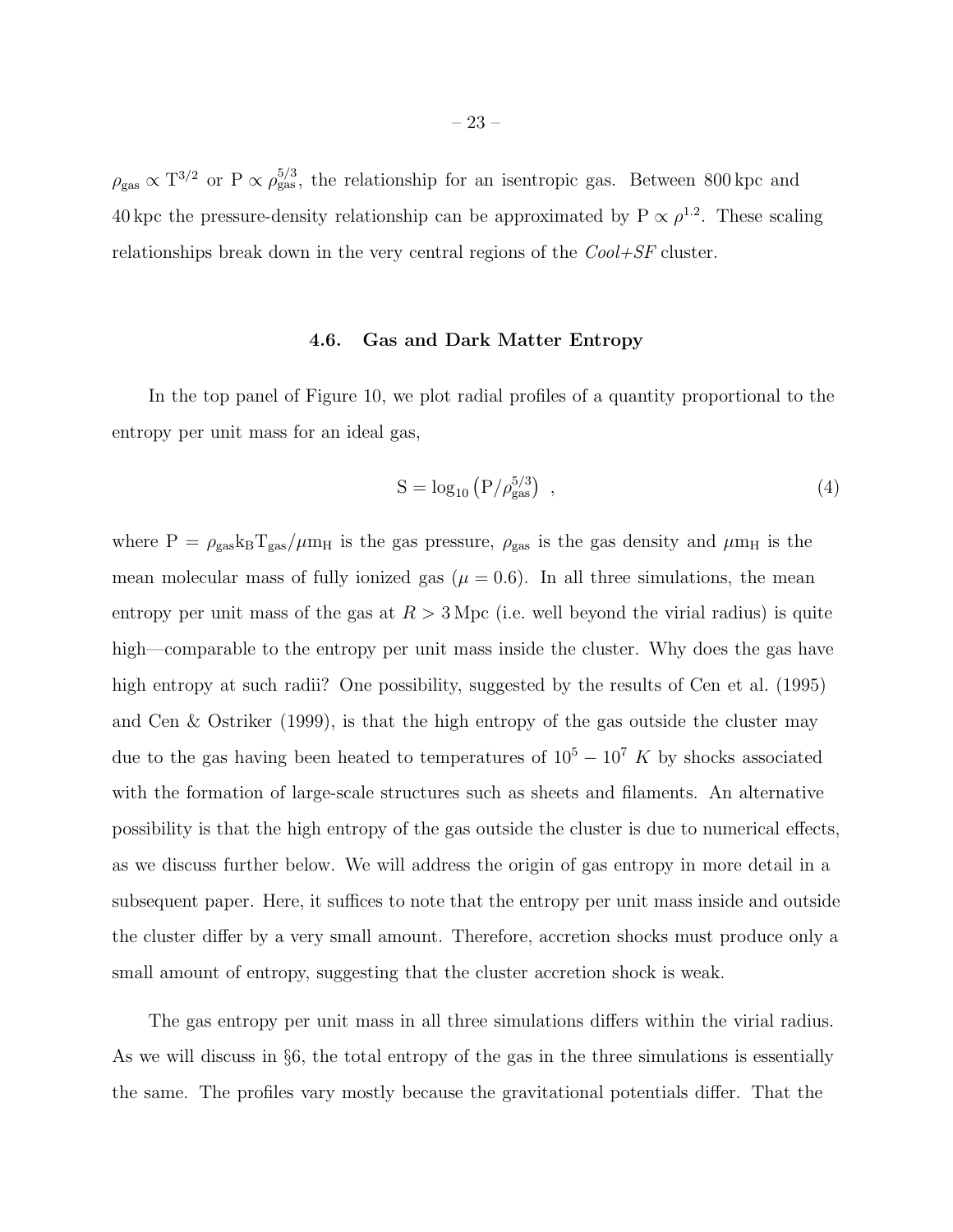entropy profiles converge only at the virial radius highlights that differences in the potential, even if localized to the central 300 kpc of the cluster, can affect the gas distribution on scales of the entire cluster. The gas density profiles, as we already discussed, exhibit similar behavior. The entropy per unit mass decreases towards the cluster center, dropping from S ∼ 7 at the virial radius to  $S \sim 5.5$  at  $r = 40$  kpc. In both the Adiabatic and the Lowres simulations, the intracluster gas forms a nearly isentropic core; in the Lowres simulation, the radial extent of the core is 300 kpc while radial extent of the core in the Adiabatic simulation is a factor of  $\sim$  3 smaller.

In the bottom panel of Figure 10, we plot radial profiles of a quantity characterizing the "coarse-grain" entropy per unit mass for the dark matter,

$$
S = \log_{10} \left( \sigma_{1D}^2 / \rho_{\text{dark}}^{2/3} \right) \tag{5}
$$

where  $\rho_{\text{dark}}$  is the local density of dark matter determined using the 64 nearest neighbours and  $\sigma_{1D}$  is the one-dimensional velocity dispersion of those particles.

On the whole, the dark matter entropy in all five simulations behaves similarly in the inner regions, declining from a value of  $\sim$  5.5 at r = 0.8 Mpc to  $\sim$  3.7 at r = 43 kpc. Over this same radial range, the dark matter radial density profile scales as  $\rho_{\text{dark}} \propto r^{-2}$ for  $r > 0.1$  Mpc and  $\rho_{dark} \propto r^{-1.7}$  for  $r < 0.1$  Mpc. If we define  $P_{dark} \equiv \rho_{dark} \sigma_{1D}^2$ , then  $P_{dark} \propto \rho_{dark}^{1.1}$  for  $r > 0.1$  Mpc, which is similar to the pressure-density relationship for the gas ( $P_{gas} \propto \rho_{gas}^{1.2}$ ). For  $r < 0.1$  Mpc, however, the pressure-density relationship for the dark matter shows a flattening trend ( $\rho_{\text{dark}}^{0.95}$  whereas that for the gas steepens to  $P_{\text{gas}} \propto \rho_{\text{gas}}^{5/3}$ ). The flattening of the dark matter pressure-density relationship is due to the combination of two effects: One, the density profile is flatter at  $r < 0.1$  Mpc and two, the azimuthally-averaged dark matter velocity dispersion, which scales as  $r^{-0.1}$  for  $r > 0.1$  Mpc, turns over and decreases as  $r^{0.1}$  towards the cluster center.

Examining the dark matter entropy curves in detail, we note that the profile for the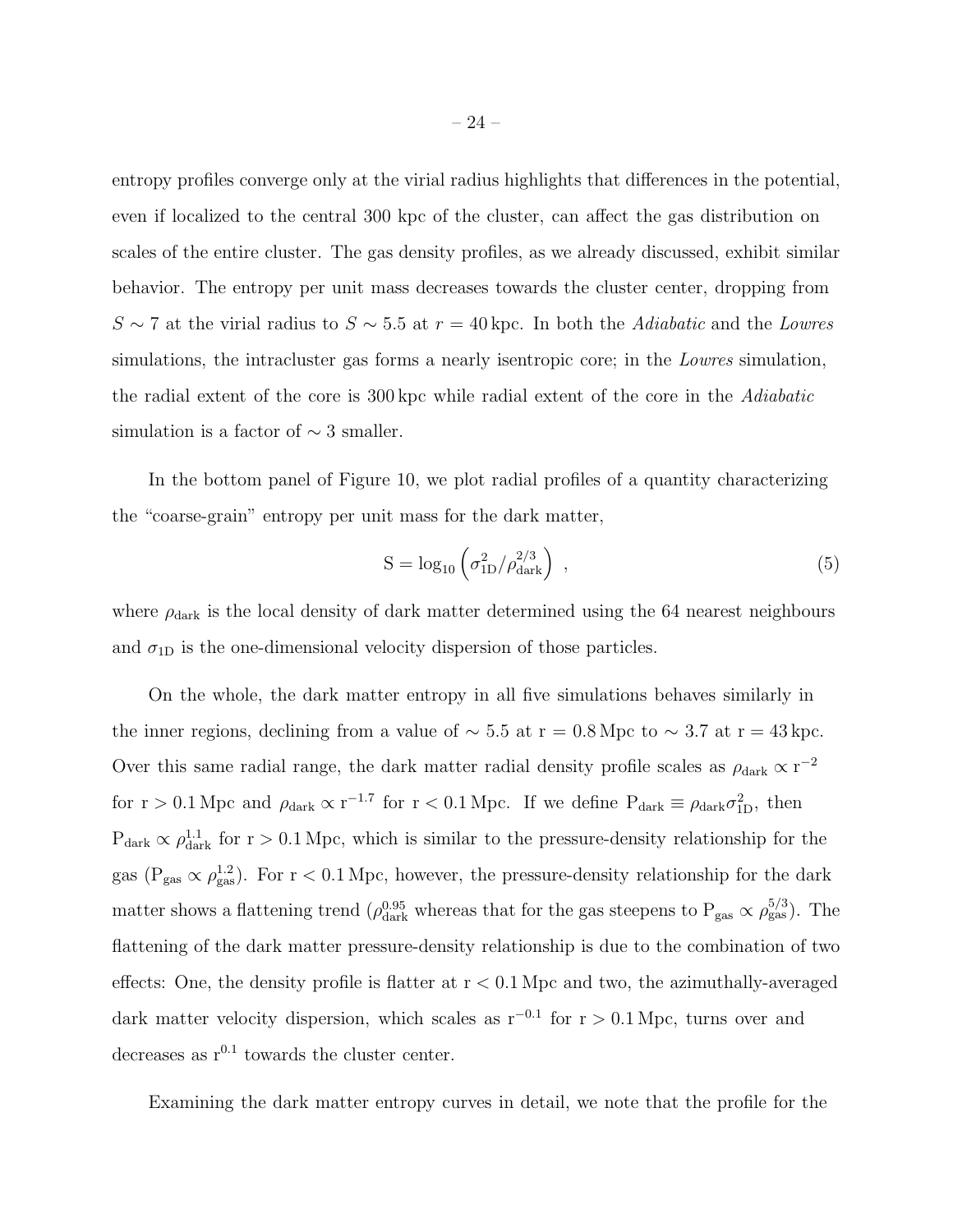Lowres simulation declines somewhat more gently towards the center than the corresponding profiles from the other simulations, a trend that appears to be directly correlated with the large force softening length in the Lowres simulation. The dark matter entropy profiles for the Dark, Adiabatic and  $Cool+SF$  also show a tendency to flatten on scales comparable to their respective force softening lengths. The entropy profile for the Hires simulation, which has much a smaller force softening length, shows no flattening.

At distances greater than  $\sim 1$  Mpc from the cluster center, the dark matter entropy profiles for four of the five simulations are similar. The only exception is the profile from the Hires simulation. Outside the cluster, the dark matter entropy in the Hires simulation is markedly lower than the entropy in the other simulations. We interpret the dark matter entropy outside the cluster as indicative of particle noise in the simulations. The particle noise is suppressed as the number of particles is increased, explaining the difference between results for the Hires and the other simulations. We note that since the number of dark matter particles and the number of gas particles in our simulations are equal, particle noise ought to contaminate both distributions to the same degree. In the case of the gas particles, however, artificial viscosity will convert the random motions due to noise into thermal energy when streams or shells cross, and it is possible that the high entropy of the gas beyond the cluster virial radius in the *Adiabatic* and  $Cool+SF$  simulations is due this type of particle noise heating.

Also, the dark matter profiles at distances greater than  $\sim 1$  Mpc have numerous troughs. These troughs are due to lower entropy dark matter in substructures. The Hires simulation exhibits the greatest degree of substucture and the corresponding entropy profile is highly serrated. In the three panels of Figure 11, we juxtapose the gas entropy profile and the dark matter entropy profiles. The offset between the two is mostly due to the difference in the dark matter and gas mass density. There is a high coincidence between the troughs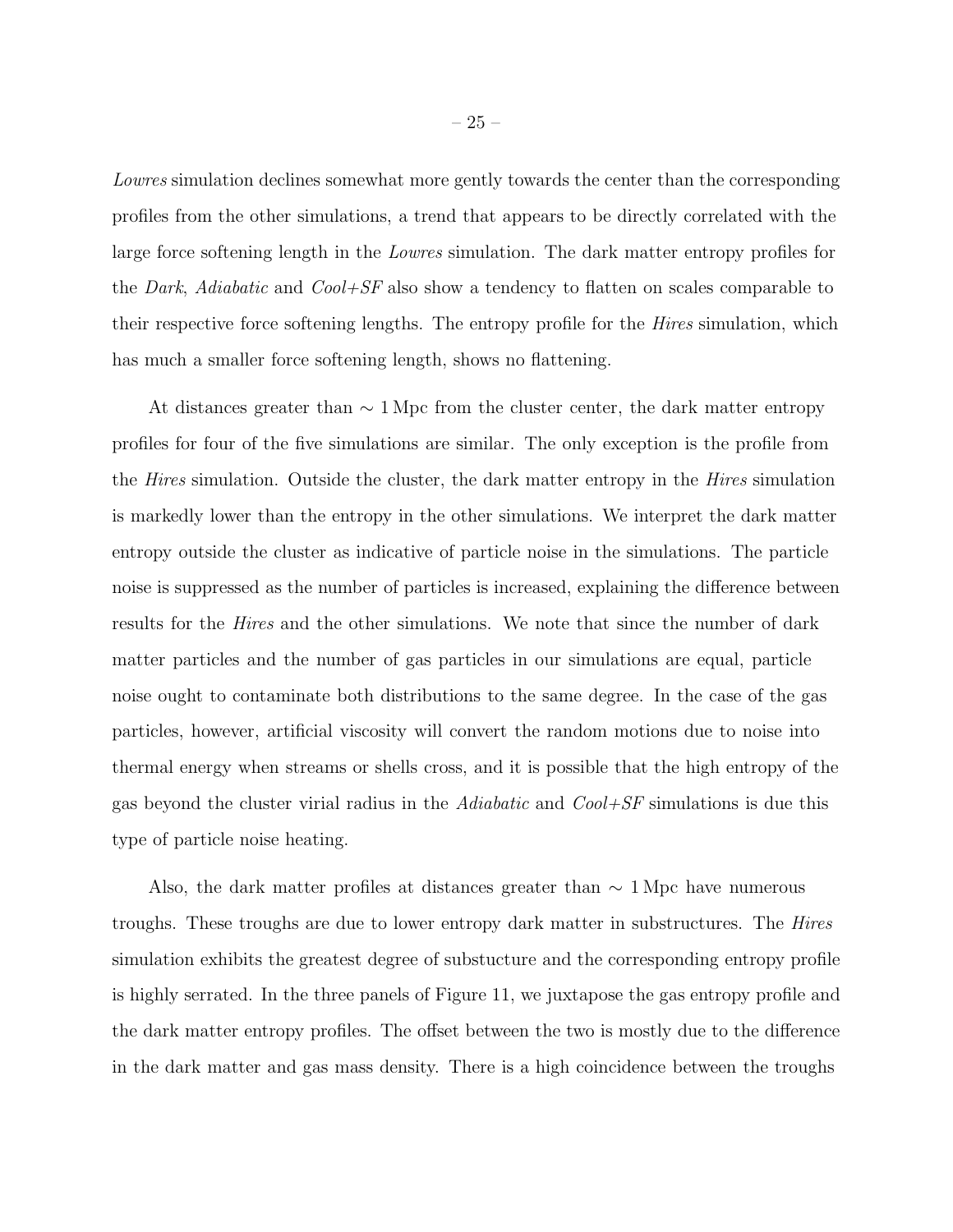in the gas entropy and the dark matter entropy, again reinforcing the interpretation of the troughs in the dark matter distribution as being due to the presence of substructure. The number, the width and the depth of the troughs in the dark matter entropy profiles are directly related to the resolution of the simulations and the included physics. In comparing the Adiabatic and Lowres simulations, there are fewer troughs in the Lowres profile and the troughs are shallower and wider in keeping with the Lowres simulation having fewer, more "fluffy" clumps.

Comparing the behaviour of the dark matter and gas entropy in the three simulations with gas, we find that, except for an offset, the two track each other very well on scales  $r > 0.2$  Mpc. The offset between the two is due to the fact that the dark matter density is larger than that of the gas and the dark matter temperature is typically lower than the gas temperature by a factor of 0.8. On smaller scales, however, the dark matter entropy profile continues to decrease towards the cluster center whereas the gas entropy curve, at least in the Adiabatic and the Lowres simulations, flattens to form a nearly isentropic core. (The gas entropy profile in the  $Cool+SF$  simulation also shows signs of flattening in the inner 0.1 Mpc but the steep decline in the gas entropy at the very center due to the cooling of the gas makes the comparison with the dark matter entropy less straightforward.) While this difference could be partly caused by caused by differences in numerical treatment of SPH and dark matter particles, we speculate that it is primarily a result of differences in the physical properties of the gas and dark matter components. In the case of the gas, short-range forces prevent colliding gas elements from interpenetrating, resulting in the formation of shocks. These shocks convert the kinetic energy of the gas into thermal energy; depending on the geometry of the shocks, the extent of acoustic waves generated by the shocks and the details of the artificial viscosity used in the simulations, the energy can be distributed over an extended region. Dark matter, on the other hand, is a collisionless fluid and will interpenetrate. This interpenetration can result in dark matter elements with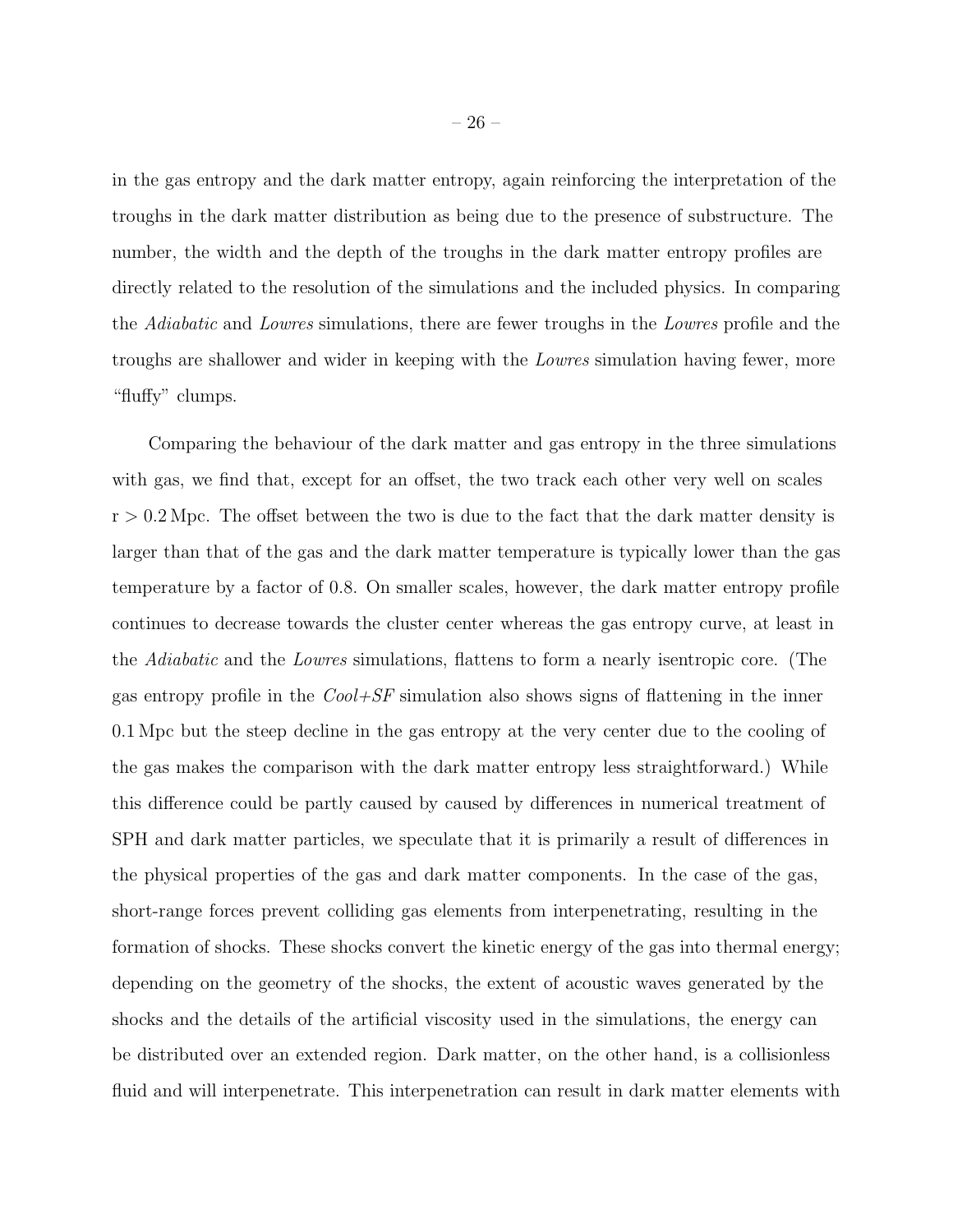very different velocities occupying the same small but finite spatial volume, resulting in a "mixed" system. The coarse-grain entropy, as we have defined it, is a measure of how well the system is mixed in this sense. The dark matter entropy profiles of our simulated clusters indicate that the dark matter in the central regions is not as well mixed as in the outer regions. This is also borne out by the decline in the dark matter velocity dispersion on scales smaller than 0.2 Mpc. The extent of mixing depends on the initial state of the system as well as on constraints imposed by integrals of motion (Tremaine, Henon and Lynden-Bell 1986) and therefore, is likely to be affected by the physical characteristics of the system, such as the angular momentum distribution of the dark particles, as well as by numerical effects, such as particle and force resolutions.

#### 5. Cluster Properties: Projected Distributions

Simulations of galaxy clusters have a wealth of structure on a range of scales. Observationally, however, we are restricted to a two-dimensional view of these systems, in the form of X-ray luminosity and temperature distributions, and maps of the projected surface mass density derived from the analysis of gravitational lensing features. In the following section we present the radial distribution of projected quantities. For this, we consider a box with a length of 4 Mpc on a side, twice the virial radius, centered on the deepest point in the cluster potential. All quantities are first smoothed in three dimensions with an adaptive SPH-like kernel over the 32 nearest neighbors. This smoothed distribution is then projected along the required axis [see Katz & White (1993)].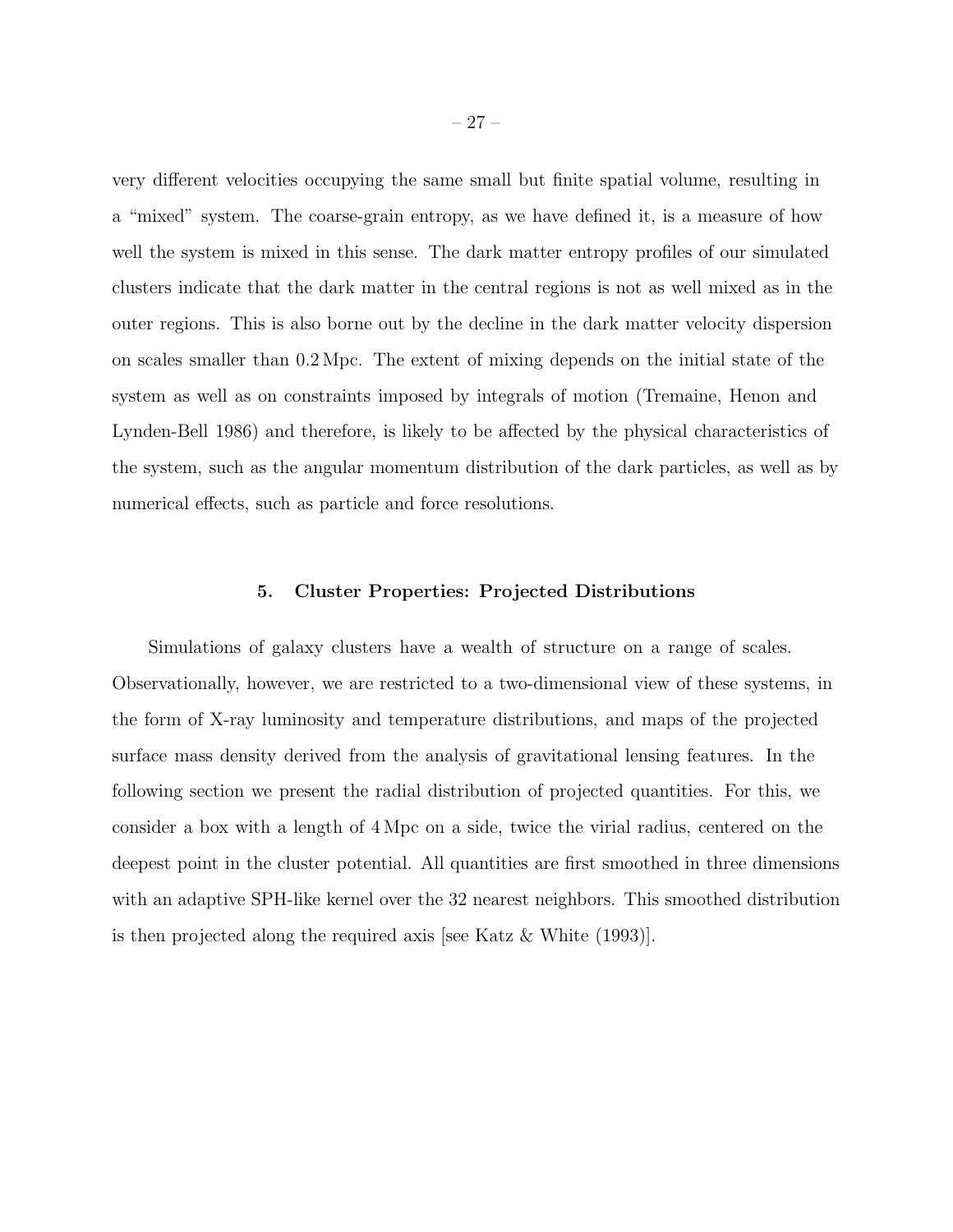#### 5.1. Total and Dark Matter Surface Mass Distributions

The left-hand column of Figure 12 plots the radial profiles of the the projected total mass density and the right-hand column plots the radial surface mass density profiles for only the dark matter. Each panel, labeled  $X, Y$  and  $Z$ , plots projections along one of the simulation axes; the total mass within the box is  $1.3 \times 10^{15}$  M<sub>☉</sub>.

As expected from our analyses of the three-dimensional total and dark matter distributions in the different simulations, the projected total and dark matter mass distributions in the Lowres simulation appear similar. At large radii, the distributions fall off as  $R^{-1.8}$ , which agrees with what one would have expected given the three-dimensional distributions. Towards the cluster center, the profiles flatten, eventually forming a core, which again is not surprising given the nature of the three-dimensional profiles. However, the size of the core depends on the viewing angle. In the  $X$  and  $Y$  projections, the core begins to form at ∼ 300 kpc, consistent with what one would have expected given the three-dimensional profiles, but in the **Z** projection the core is smaller by a factor of  $\sim$  3 and the central surface density exceeds that in the X projection by a factor of  $\sim 1.6$  and that in the Y projection by a factor of  $\sim 2.6$ . It appears that this enhancement is not due to the fortuitous presence of a subclump of matter along the Z axis but rather it is caused by the central regions of the cluster being ellipsoidal rather than spherical in shape with the major axis aligned along the Z axis.

The total and dark matter surface mass density profiles for the *Adiabatic* and Dark simulations are also very similar. There is a dependence of the core size and central peak projected mass density on the orientation of the cluster as seen in the Lowres simulation, although neither flatten enough to make a core in the central region. The projected mass density in the Adiabatic simulation has a slope of  $\sim 0.63$  at radii less than 100 kpc in the X and Y projections while the projected mass density in the *Dark* simulation has a slightly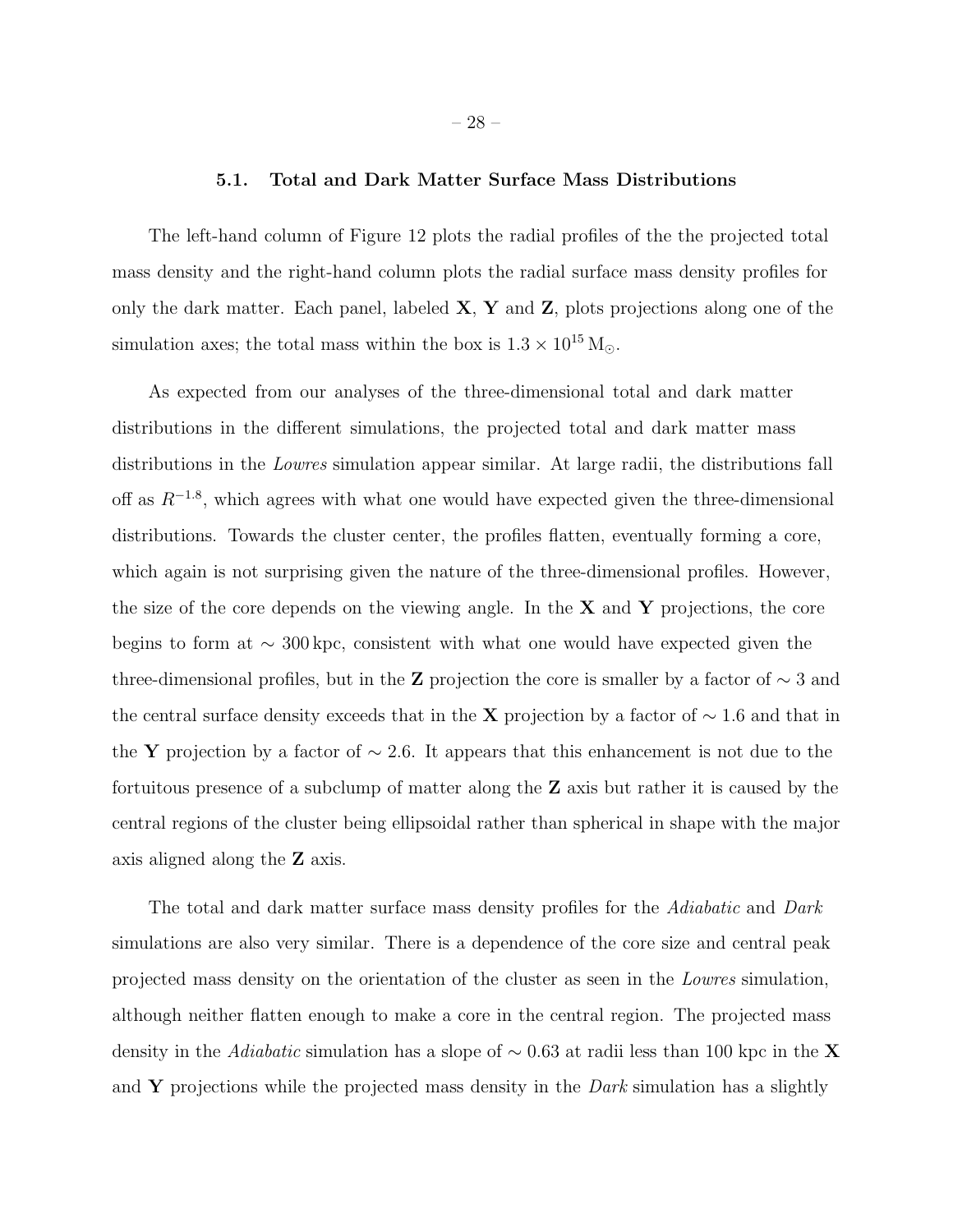shallower slope of  $\sim 0.5$ . As in the *Lowres* simulation, the **Z** projection exhibits a markedly different behavior, with the Adiabatic simulation having a steeper slope of  $\sim 0.88$  in the central regions and the Dark simulation having a slope of 0.66, both steeper than the slopes in the  $X$  and  $Y$  projections. The central projected mass density in the  $Z$  projection of the Adiabatic exceeds that of the other orientations by a factor of 1.7, while that of Dark simulation is 1.6 times higher.

The projected surface mass density profile in the *Hires* simulation is virtually indistinguishable from its lower resolution counterpart, the Dark simulation. The projected dark matter and total mass distributions in the  $Cool+SF$  simulation are similar to the corresponding projections of the Adiabatic and Dark simulations for  $R \gtrsim 50$  kpc. At smaller radii, however, the total surface mass density exhibits a sharp up-turn, with a slope of  $\sim$  1.15. This peak is not as prominent in the dark matter projections and is caused by the large central galaxy. Examining the profiles more closely, while both the total and dark matter surface density profiles in the  $X$  and  $Y$  projections are indistinguishable from the corresponding Adiabatic and Dark profiles beyond the central peak region, the projected mass density profile of the  $Cool+SF$  simulation in the **Z** projection lies below that of the Adiabatic and Dark profiles at clustercentric distances up to  $\sim 200$  kpc. As in all the other simulations, the central surface density in the **Z** projection is greater than that in the other two projections, although the Z excess is only a factor of 1.25 in this case.

Even though the mass within the virial radius is the same in each simulation, each exhibits different lensing signatures. It is possible for the *Dark* cluster to be super-critical to gravitational lensing, producing giant arcs, while the Lowres simulation lies below the critical mass threshold and produces no strong lensing features. The gravitational lensing characteristics of a galaxy cluster, such as the radial positions and widths of giant arcs and the distribution of weakly lensed images, depend on the core radius and central value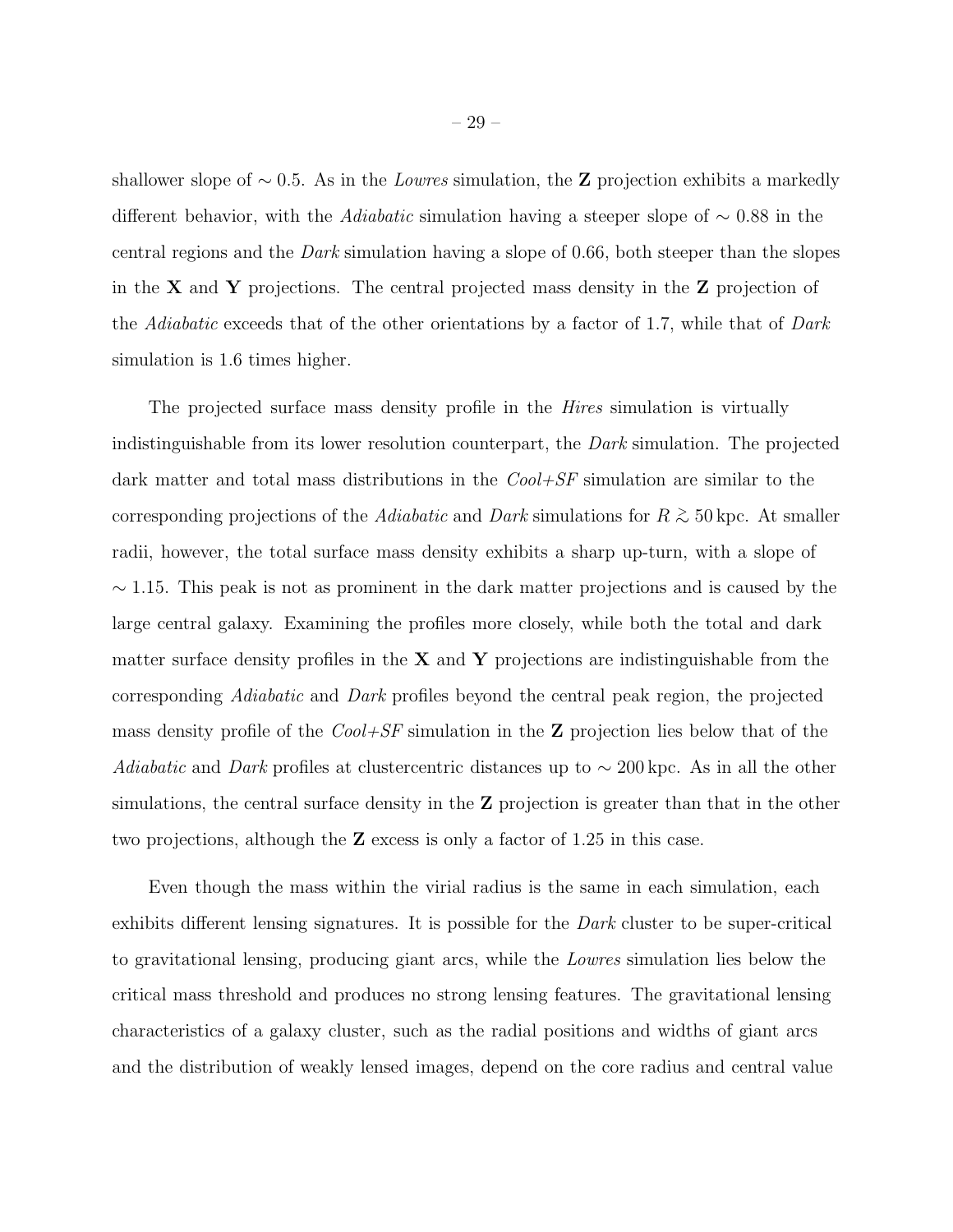and slope of the projected mass distribution (e.g. Hammer 1991), not on the total cluster mass. A small, but very centrally condensed, galaxy cluster can produce a much stronger lensing signal than a more massive cluster that is very diffuse. Using collisionless N-body simulations, Bartelmann et al. (1998) argue that the observed incidence of large arcs in clusters rules out most of the parameter space of CDM models, leaving only those models with low  $\Omega_{\text{matter}}$  and low  $\Omega_{\Lambda}$ . They note that the effects of cD galaxies are a source of uncertainty in their conclusion, and our results suggest that the effects of radiative cooling and star formation could easily move some cosmological models from the "unacceptable" category to the "acceptable" category.

Due to differences in the projected mass distributions the simulated galaxy clusters have a lensing signature that depends on the viewing angle. Therefore, the mass distribution inferred from an analysis of the gravitational lensing characteristics would also depend on the viewing angle. The X-ray profile, which we discuss in detail in the next subsection, does not depend strongly on the viewing angle and has about the same profile when viewed from all angles. This might partially explain the observed discrepancy between cluster masses derived from gravitational lensing techniques versus those derived from X-ray analyses (e.g. Allen 1998) and will be addressed more carefully in a forthcoming paper.

## 5.2. X-Ray Surface Brightness

As illustrated in Figure 9, the gas that permeates the galaxy cluster has a temperature of several keV, and such an ionized medium emits copious amounts of X-rays. Over the last two decades, observations of galaxy clusters with space-borne X-ray telescopes have provided important insights on the physical properties of intracluster gas. With the assumption of spherical symmetry and isothermality, a "fundamental plane"-like relation between the X-ray luminosity, temperature and mass (e.g. Edge & Stewart 1991) has been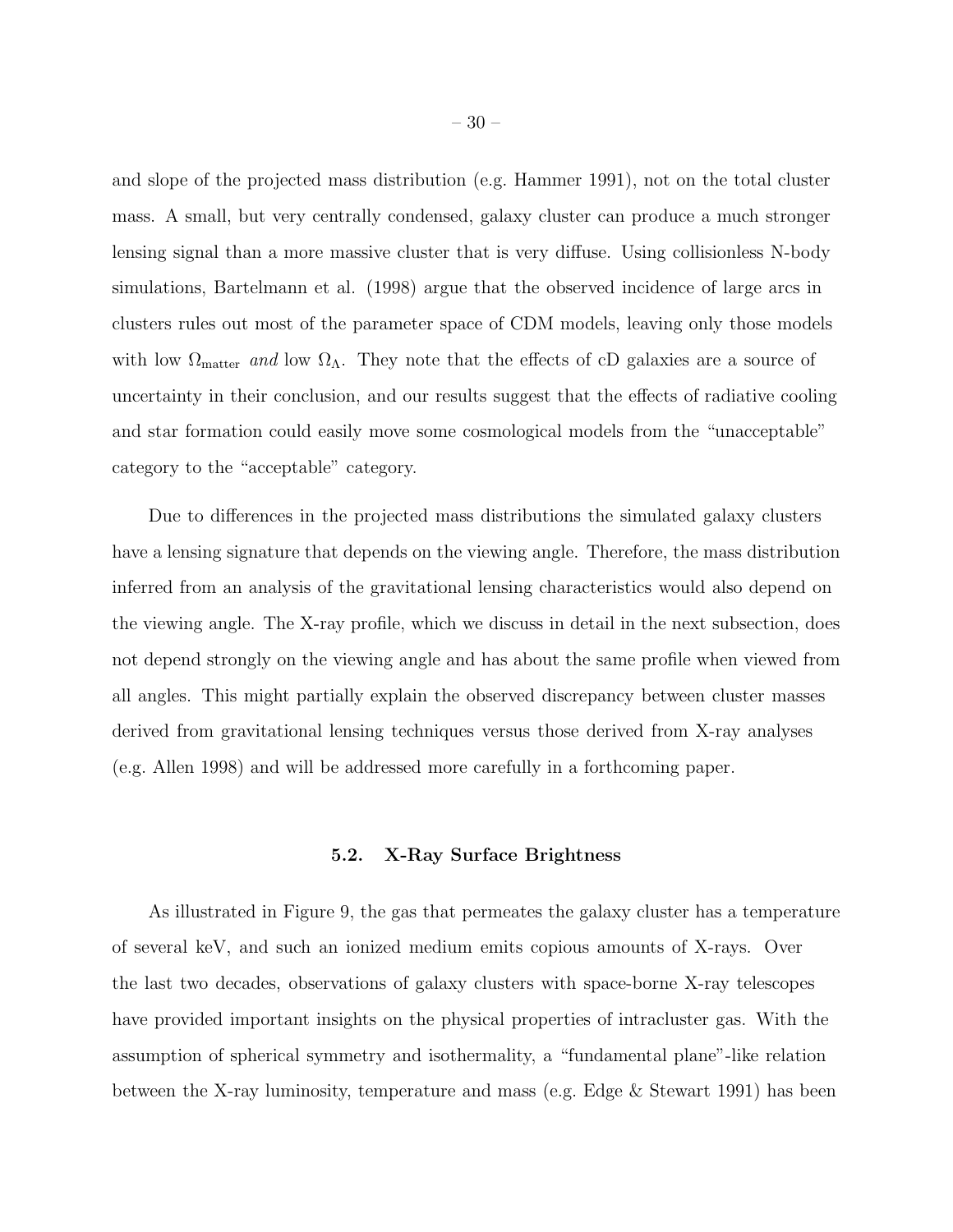used to probe the cluster potential, making X-ray analysis one of the primary tools for investigating clusters.

The inclusion of a baryonic component into the simulated clusters allows us to similarly study such X-ray characteristics. The temperature and density of the gas is used, via a Raymond and Smith plasma code (Raymond & Smith 1977), to determine the X-ray emission at any location in the cluster. We project this emission along three orthogonal lines of sight, as we did with the mass distribution, to produce two-dimensional X-ray surface brightness maps using the SPH spline kernel smoothing [see Tsai et al. (1994) for details]. We assume the metal abundance of the gas is 0.3 Solar—a value considered typical for galaxy clusters (Mushotzky & Loewenstein 1997).

We plot the X-ray surface brightness distributions for the simulated clusters in Figure 13. The left-hand panels plot the surface brightness distributions for a  $2 \rightarrow 10$  keV bandpass, similar to the ASCA Gas Imaging Spectrometers (GIS). We have not, however, filtered the X-ray surface brightness with any instrumental response functions and one should consider this to be a "raw X-ray" view of the cluster in this bandpass. This also allows a comparison to the X-ray luminosities in recently tabulated surveys of galaxy clusters [e.g. David et al. (1993)]. The right-hand panels plot the X-ray surface brightness distributions for a 0.1  $\rightarrow$  2.4 keV bandpass similar to the ROSAT X-ray telescope filtered with the response function of the High Resolution Imager (HRI); these can be considered a true X-ray telescope view of the simulated cluster.

For Cool+SF, Adiabatic and Lowres simulations, the X-ray luminosity of the clusters in the 2 → 10keV bandpass are 3.14, 2.58 and  $0.88 \times 10^{43}$  erg s<sup>-1</sup> respectively (these are also summarized in Table 3). In the same band pass the Virgo cluster has an observed X-ray luminosity of  $L_x = 1.16 \times 10^{43}$  erg s<sup>-1</sup>, with a bolometric luminosity of  $L_{\rm x}^{\rm Bol} = 2.66 \times 10^{43}$  erg s<sup>-1</sup> (David et al. 1993). The X-ray flux in this same bandpass is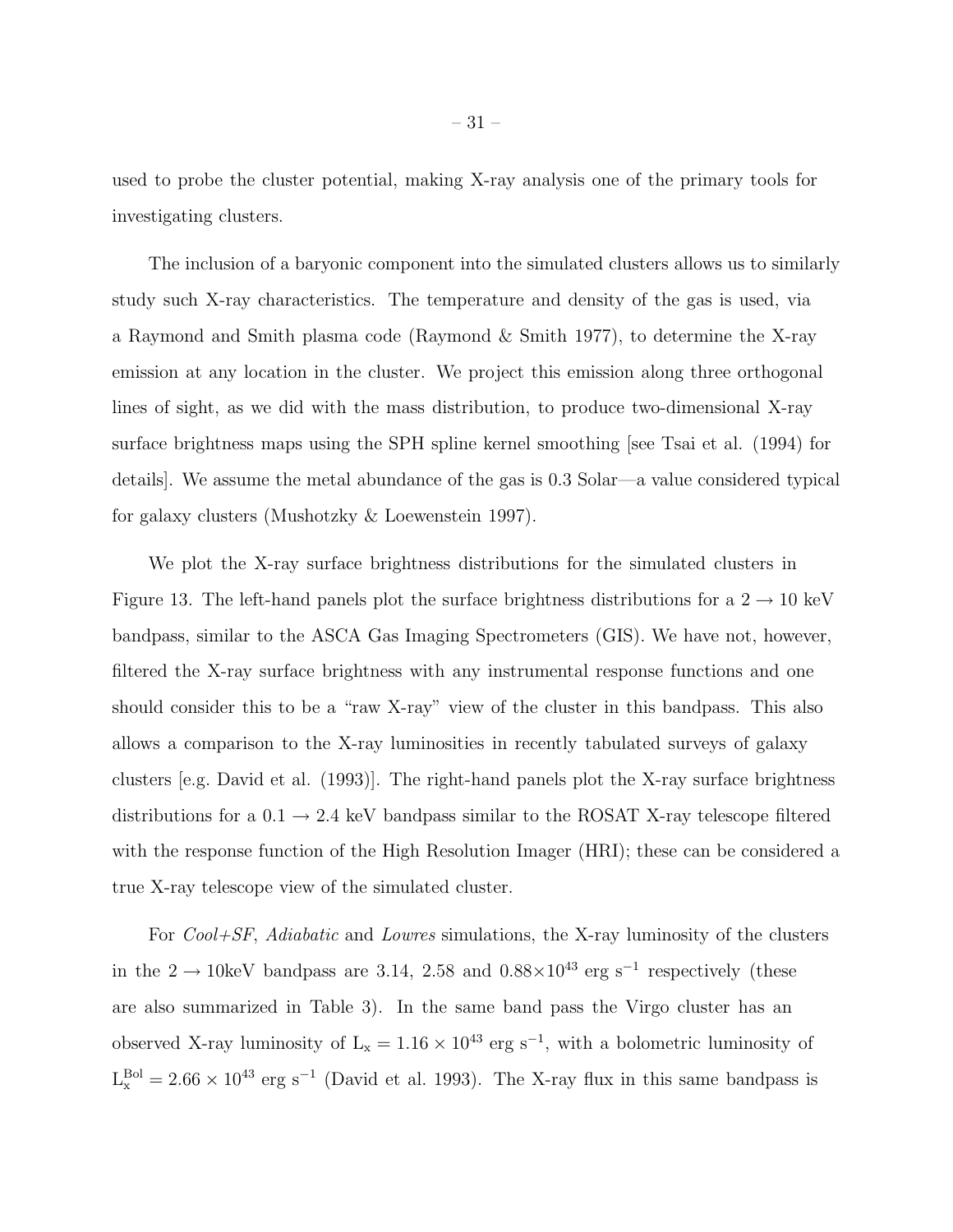within a factor of three of this observed value for all the simulated clusters.

As with the total X-ray flux, the X-ray surface brightness profiles depend on the details of the simulation, but for each simulation these profiles have generic features that are independent of both the orientation and the energy band under consideration. Beyond 1 Mpc, about half the virial radius, all the X-ray surface brightness profiles are similar. Within the inner  $\sim$  300 kpc, the *Lowres* simulation profile rapidly turns over, forming a flat X-ray core. The X-ray surface brightness in the Adiabatic simulation continues to rise all the way into the center of the cluster, slowly turning over but never fully flattening to form an apparent core. The X-ray surface brightness profile of the  $Cool+SF$  simulation falls below the others for  $R \lesssim 1$  Mpc. Then, rising slowly, it crosses the X-ray surface brightness profile of the Lowres simulation inside its core. Within the central 50 kpc, about the cooling radius in the *Adiabatic* simulation, the profile of the  $Cool+SF$  simulation rapidly rises above the profile of the *Adiabatic* simulation. The cluster in the  $Cool+SF$  simulation has a bright X-ray core, a factor of 10 brighter than the central value in the *Adiabatic* simulation.

The  $Cool+SF$  X-ray surface brightness profiles have a number of additional X-ray "spikes" caused by emission from cooling gas associated with galaxies. Such systems cannot form in the *Adiabatic* and *Lowres* simulations. However, superimposed upon their smoother profiles, one can identify additional bumps. These are associated with a prominent peak in the  $Cool+SF$  distribution. These deviations are caused by the interaction of the intracluster medium with a merging subclump.

In contrast to the projected mass density profiles, the viewing angle has very little effect on the shape or normalization of the X-ray profiles. The only exception is the location of the galaxy peaks in the  $Cool+SF$  profiles. The slopes of the X-ray profiles do depend on the energy band, however.

To summarize, resolution affects X-ray surface brightness profiles within the nominal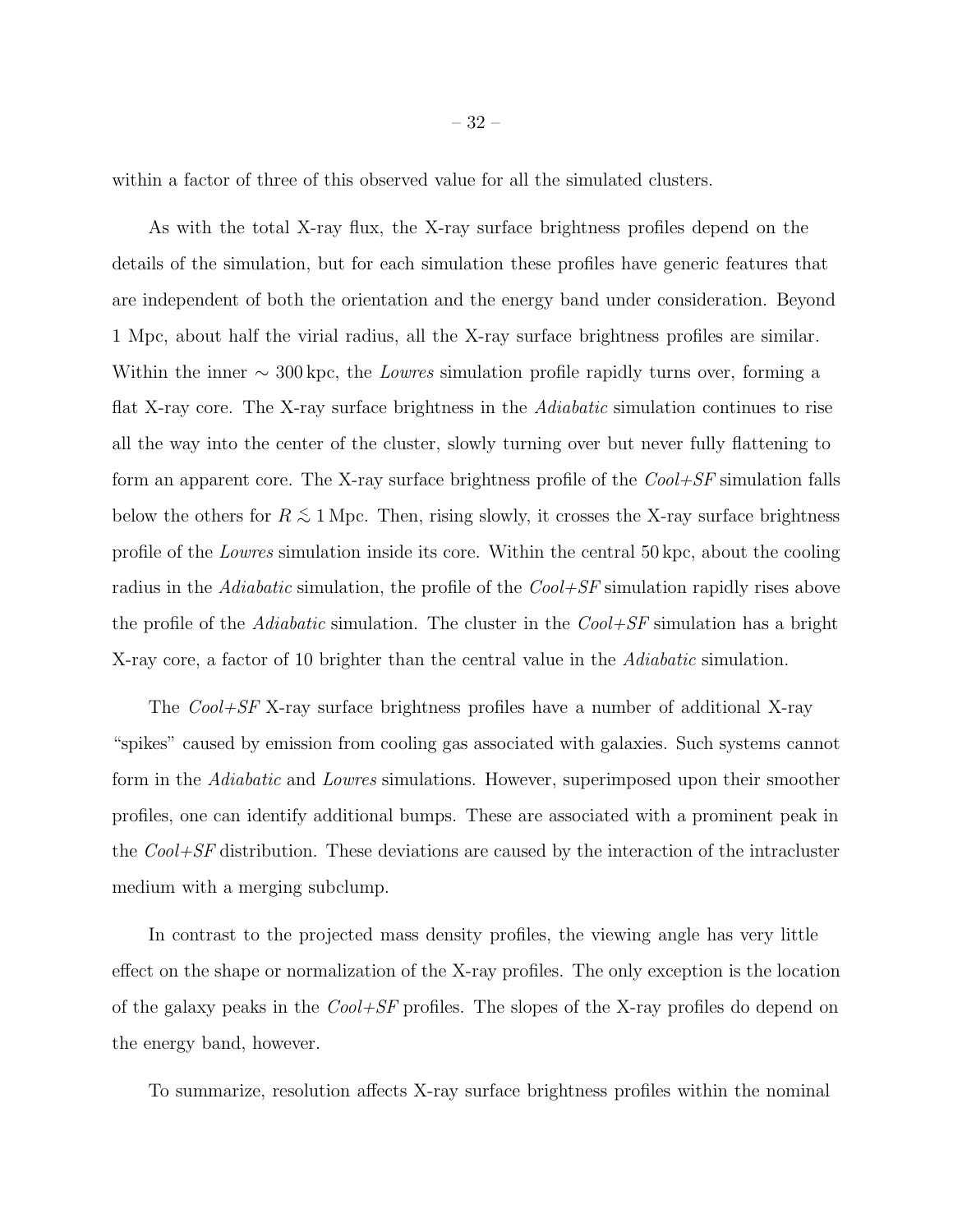spatial resolution scale, flattening them to form a core. The addition of cooling and star formation affects the X-ray surface brightness profiles out to one half the virial radius, both reducing their brightness and changing their shape to an approximate power law. Within the cooling radius, the profiles in the simulation with cooling and star formation rapidly rise, forming a bright X-ray core. Such sharp central peaks are observed in a substantial fraction of galaxy clusters and are interpreted as the observational consequence of a cluster "cooling flow" (see, e.g., Fabian 1994); whether or not this is the case in our simulated clusters will be addressed in §6.

The X-ray surface brightness distributions of observed galaxy clusters are often fit by a simple parameterized model given by

$$
I_x \propto \left[1 + \left(\frac{r}{r_c}\right)^2\right]^{\frac{1}{2} - 3\beta},\tag{6}
$$

where  $r_c$  is the core radius and  $\beta$  controls the slope of the profile. Observed clusters have core radii of  $100 - 600$  kpc and  $\beta \sim 0.7$  (Jones & Forman 1984). We fit this model to the  $2\rightarrow10$  keV X-ray profiles in Figure 13. This model fits the *Lowres* simulation X-ray profiles with a core radius of 560 kpc and  $\beta = 1.4$ .

Figure 14 shows fits of the  $\beta$ -model to the three projected X-ray surface brightness profiles of the Cool+SF simulation (left-hand panel) and the Adiabatic simulation (righthand panel). The presence of the central X-ray cusp (or bright galaxy) and the galactic spikes in the  $Cool+SF$  simulation complicates the fitting procedure. Following the analyses of X-ray emissions from XD clusters by Jones & Forman (1984), we excise the central cusp region. We also excise the galactic spikes. We use only those locations marked with a circled point in the fits. We fit two different  $\beta$ -models to the simulations: one uses the full range of the X-ray profile and the second uses only a restricted range, from 50 kpc to 750 kpc, approximately the range used for observed clusters (Peres et al. 1998). We superimpose these fits over the profiles in Figure 14 with the dot-dashed line corresponding to the fit over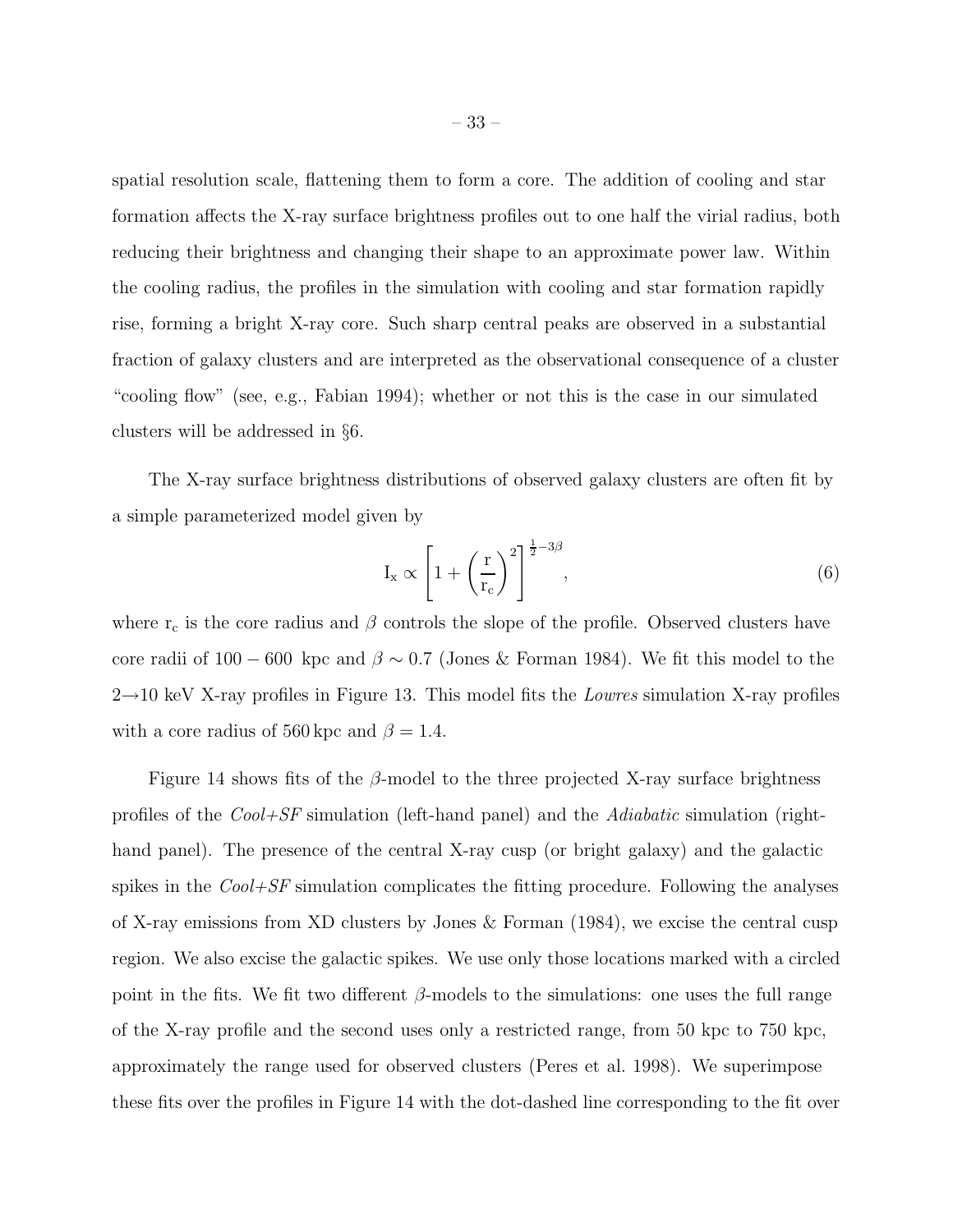the full range and the solid line to the fit over the restricted range. The  $\beta$ -models provide a reasonable fit to the data, with the fit over the restricted range accurately reproducing the X-ray surface brightness within 0.5Mpc (neglecting the central cusp in the  $Cool+SF$ ). The result of fitting to the restricted data range decreases the core radius and causes the slope to become shallower, i.e.  $\beta$  changes from  $\sim 1$  to  $\sim 0.7$ . Observationally, the fitting of X-ray profiles find a  $\beta \sim 0.7$ , while measurements of  $\beta$  considering the gas temperature and cluster dynamics yield a value of ∼ 1 [e.g. Jones & Forman (1999)], a situation often referred to as the  $\beta$ -discrepancy. While several solutions to this problem have been put forward (Edge & Stewart 1991; Bahcall & Lubin 1994; Carlberg et al. 1996), the results found with our numerical simulation suggest that the situation may be resolved if X-ray profiles could be determined to larger radii [e.g. Navarro, Frenk & White (1995)]. The addition of cooling and star formation does not greatly affect the  $\beta$ -model parameters when the central region is excluded. In fact, the model parameters are much more sensitive to the range over which the fit is performed than to the inclusion of cooling and star formation.

#### 5.3. X-Ray Temperature

In addition to measuring the X-ray brightness, recent advances in X-ray detector technology have provided satellite telescopes, such as ASCA, with increased spatial and spectral resolution, allowing the determination of X-ray emission weighted temperature maps of clusters (Markevitch et al. 1998). Such observations provide a more direct probe of the physical properties of the intracluster gas, revealing that the majority of clusters deviate substantially from isothermality and have strong temperature gradients, with many being a factor of two hotter in the central regions than at the virial radius.

Since the X-ray emissivity as a function of position in the simulated cluster is known, it is straightforward to use the three-dimensional temperature information to determine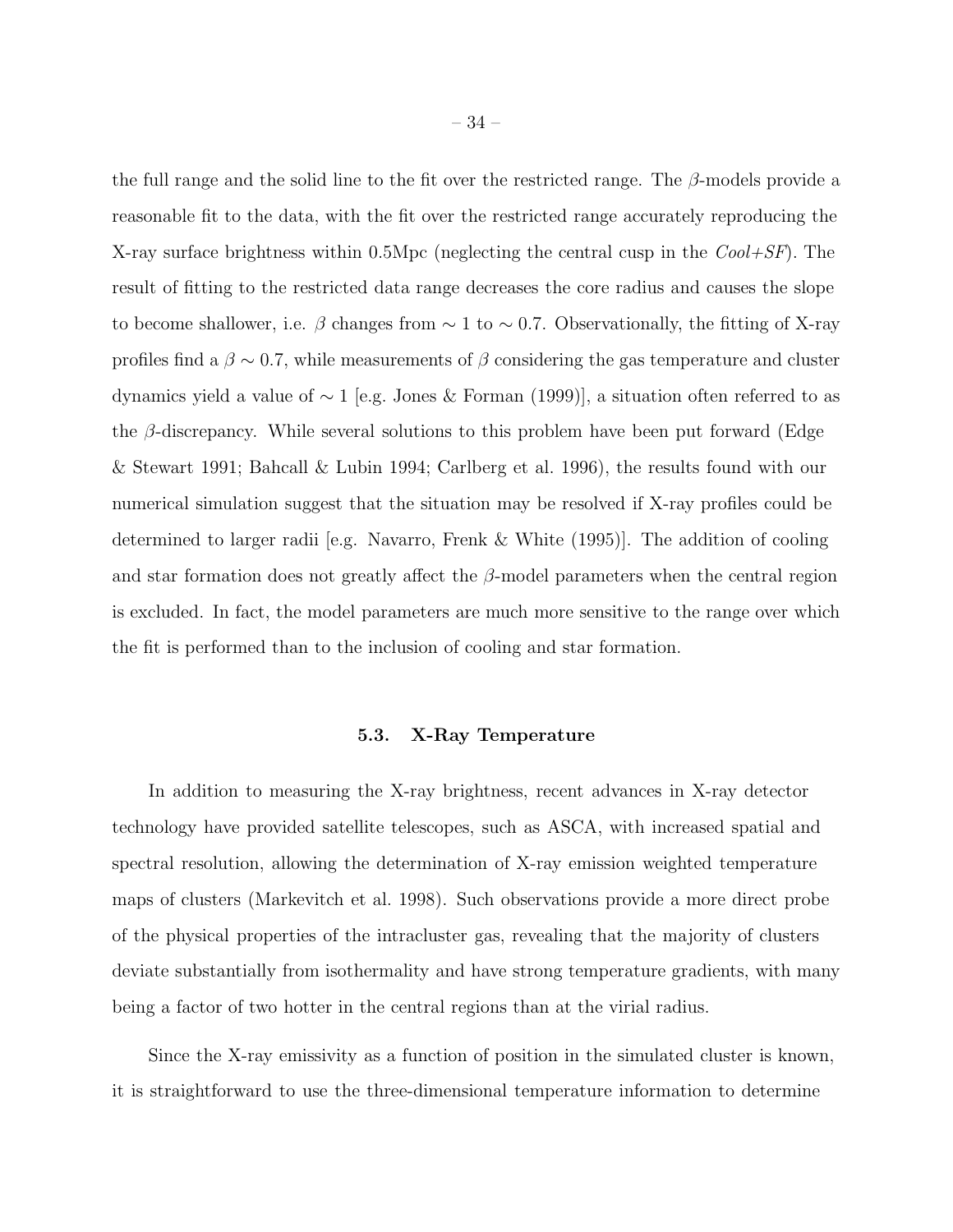the projected X-ray temperature profiles, weighted with the X-ray emission in the chosen bandpass, for the simulated clusters. We plot these temperature profiles in Figure 15. The temperature profiles depend on the energy band because the emissivity in each band samples gas at different temperatures.

In the  $2 \rightarrow 10$  keV band the *Lowres* simulation exhibits an almost flat, isothermal-like profile. The emission weighted temperature of  $\sim 2$  keV is slightly lower than the virial temperature of T<sub>vir</sub> ~ 2.8 keV. In the outer parts, r > 1 Mpc, the Cool+SF and Adiabatic temperature profiles gradually decline, falling by a factor of  $\sim 2$  between 1 and 4Mpc, and hence deviate from an isothermal temperature profile. Within 1 Mpc, about half the virial radius, both temperature profiles begin to rise, peaking at  $\sim 2T_{\text{vir}}$  for the  $Cool+SF$ simulation and  $\sim 1.4$ T<sub>vir</sub> for the *Adiabatic* simulation. The Cool+SF temperature profile falls to  $\sim 1.8$ T<sub>vir</sub> in the very central regions due to the presence of a small amount of cold gas. The profiles in the *Adiabatic* and  $Cool+SF$  simulations are similar to the profiles observed in galaxy clusters (Markevitch et al. 1998). The simulations have mean emission weighted temperatures of  $\sim 1.2$ T<sub>vir</sub> for the Adiabatic simulation and  $\sim 1.6$ T<sub>vir</sub> for Cool+SF simulation. However, in contrast to the spherically averaged 3-dimensional temperature profiles shown in Figure 9, projection causes the X-ray emission weighted temperature to have a less dramatic rise towards the center of the cluster. Also, the resolution of X-ray telescopes tends to be rather poor and much of the structure seen in Figure 15 would not be resolved, resulting in an apparently shallower gradient in the observed temperature distribution.

In the ROSAT pass-band, the Lowres simulation no longer has an isothermal temperature profile but slowly rises to  $0.7T_{\text{vir}}$  in the cluster center. Similarly, the Adiabatic simulation rises to  $1.4T_{\rm vir}$ , while the  $Cool+SF$  simulation rises to  $2T_{\rm vir}$ . In the very center, the temperature profile in the  $Cool+SF$  simulation drops sharply to  $1.4T_{vir}$ , again due to the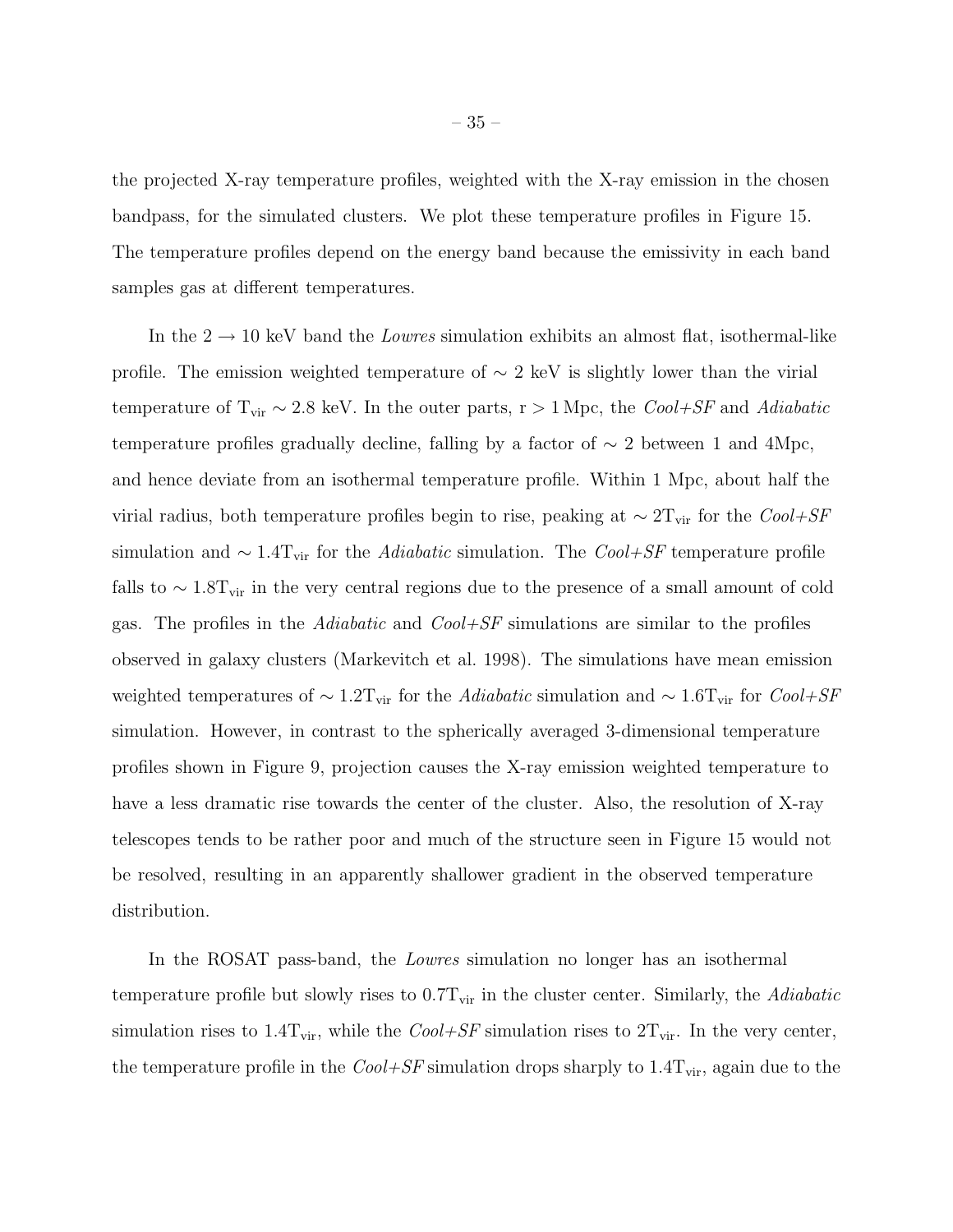presence of cold gas. This decline is more pronounced in the ROSAT band, since it is more sensitive to emission from colder gas (remember that the X-ray spectrum has been filtered with the instrument response of the ROSAT/HRI camera). At r  $\gtrsim 1.4 \text{ Mpc}$ , both the  $Cool+SF$  and Adiabatic simulations follow the temperature profile of the Lowres simulation, but within 1 Mpc both depart significantly, rising to peak temperature of  $\sim 1.4$ T<sub>vir</sub>.

Finite numerical resolution affects the projected X-ray emission weighted gas temperature profile even on scales that are more than  $\sim$  4 times the nominal spatial resolution scale. In the Lowres simulation this extends all the way out to the virial radius. Improving the spatial resolution by a factor of ∼ 6 increases the mean emission weighted temperature of the cluster by almost 60%. Adding cooling and star formation increases the mean temperature by another 30%, to more than 1.5 times the virial temperature, and increases the central temperature by almost 50% over that found in the Adiabatic simulation.

### 5.4. Sunyaev-Zel'dovich Decrement

The bulk and thermal motions of the hot gas that pervades the cluster environment can affect the spectrum of the Cosmic Microwave Background (CMB) via Compton scattering. This induces an anisotropy in the observed CMB distribution, measured as a decrement in the Rayleigh-Jeans temperature of CMB radiation in the direction of the cluster (Sunyaev & Zeldovich 1972). Such Sunyaev-Zel'dovich decrements have been observed in several clusters at radio wavelengths [e.g. Myers et al. (1997)] , and more recently at sub-mm wavelengths (Lamarre et al. 1998), and are proving to be a useful probe of the intracluster medium, as well as offering clues to the values of cosmological parameters (Furuzawa et al. 1998).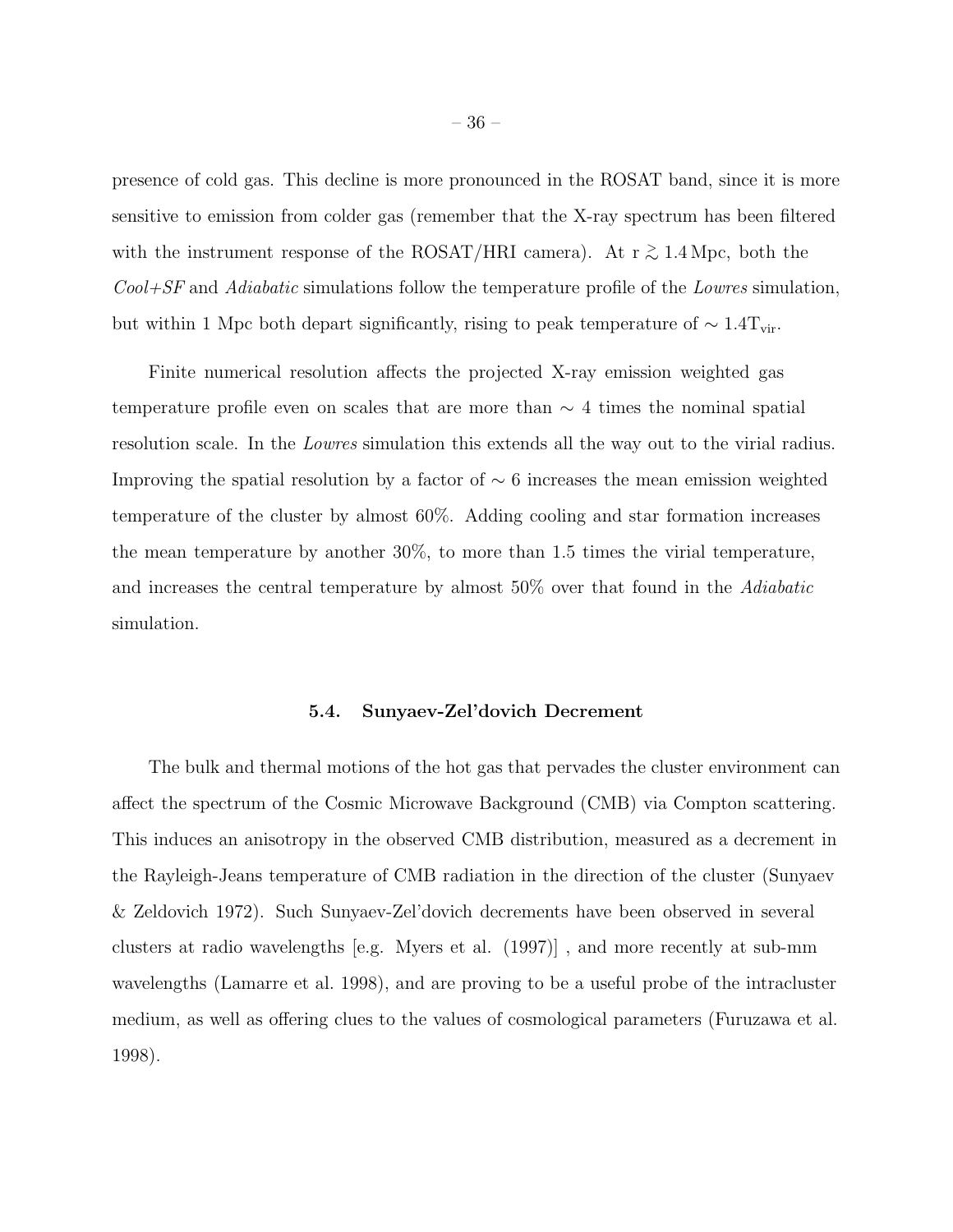The inclusion of a baryonic component in the simulations allows us to investigate the Sunyaev-Zel'dovich decrement in the synthetic clusters. Figure 16 plots the combined local kinematics and thermal Sunyaev-Zel'dovich decrement,  $\Delta T/T$ , as a function of radius (note that we do not consider the kinematic effect due to the bulk cluster motion). This quantity is independent of frequency in the Rayleigh-Jeans region of the spectrum. Each projection axis is the same as those in Figure 12. Only in the very outermost parts of the cluster, beyond the virial radius, does the decrement depend on the viewing angle, although even there the differences, and the Sunyaev-Zel'dovich signal, are small. In the central regions,  $R < 400$  kpc, the individual profiles diverge, with the *Lowres* simulation turning over. Both the  $Cool+SF$  and Adiabatic simulations have decrements that continue to rise. Although the  $Cool+SF$  simulation appears shallower at larger radii, in the very center it peaks, with a central value similar to that of the more gently rising Adiabatic simulation. These features do not depend strongly on the cluster orientation. In the central regions of the cluster, the thermal component dominates the kinematic Sunyaev-Zel'dovich effect by an order of magntude. This is consistent with the small flow velocities ( $\sim 50 \,\mathrm{km \, s^{-1}}$ ) seen in this region.

# 6. Discussion

It is apparent from the previous Sections that both numerical resolution and input physics can affect the evolution of a simulated cluster. Here, we consider the impact of these individually.

# 6.1. Resolution

Examining Figures 1 and 3 one can see that changing the force resolution affects the total mass and dark matter profiles only within about twice the spatial resolution scale.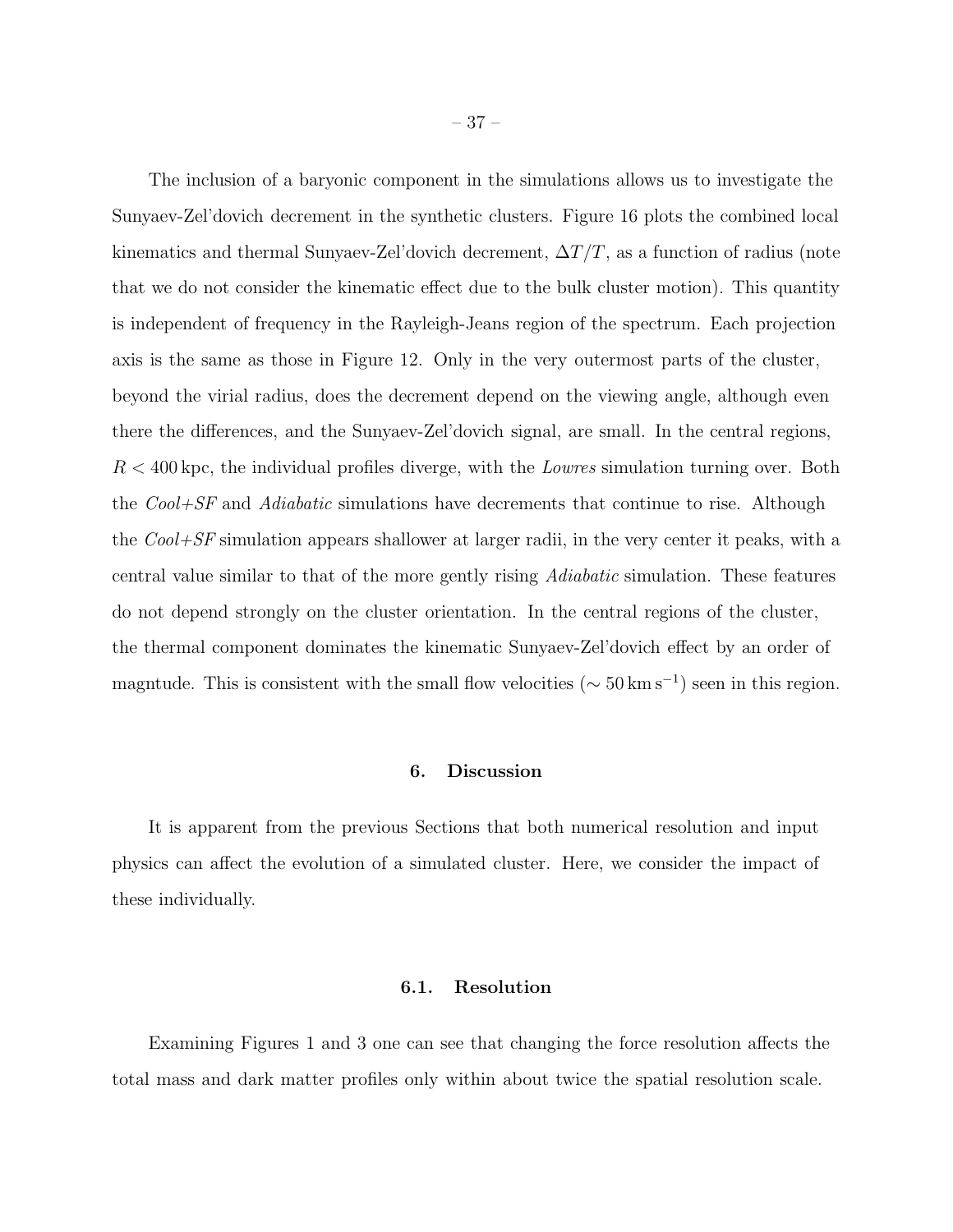The Lowres and Adiabatic simulations have identical profiles beyond that point. The mass profiles of the Lowres simulation show a significant flattening that begins on scales of twice the force resolution. The *Adiabatic* mass profiles continue to rise but also eventually flatten, again on a scale about twice the spatial resolution. The Dark simulation, consisting of only dark matter, has the same spatial resolution as the Adiabatic simulation. Compared to the Hires simulation, which is also a pure dark matter simulation, but with a spatial resolution ten times smaller than the *Dark* simulation, once again both the total mass and dark matter profiles of each simulation are the same until approximately twice the Dark simulation spatial resolution scale, where the Dark simulation mass profiles flatten slightly and depart from the Hires simulation mass profiles. Moore et al. (1998) also find a continual steepening of the mass profile as the spatial resolution is increased in their dark matter only simulations, but the mass profiles eventually converge as the spatial resolution scale became small enough (at fixed mass resolution). However, they also find that the mass profile becomes steeper as the mass resolution is increased, which accounts for some of the differences in the mass profiles of the Dark and Hires simulations.

The degree to which particles can bind together gravitationally is limited by the hardness of gravitational interactions, resulting in deeper potentials for smaller softenings. But mass resolution also plays a part: the smaller the particle mass, the denser the central core can become, steepening the potential. As mentioned in Section 5.1, the steepness of the central core can affect the gravitational lensing characteristics of a cluster of galaxies [e.g. Bartelmann (1996)] and one might draw erroneous conclusions about the expected lensing signature from a model cluster if the mass profile has not converged.

While resolution affects the form of the mass density profile on scales of twice the spatial resolution, the cluster potential, which depends on the integrated mass profile, is modified on much larger scales. Therefore properties that probe the potential, such as the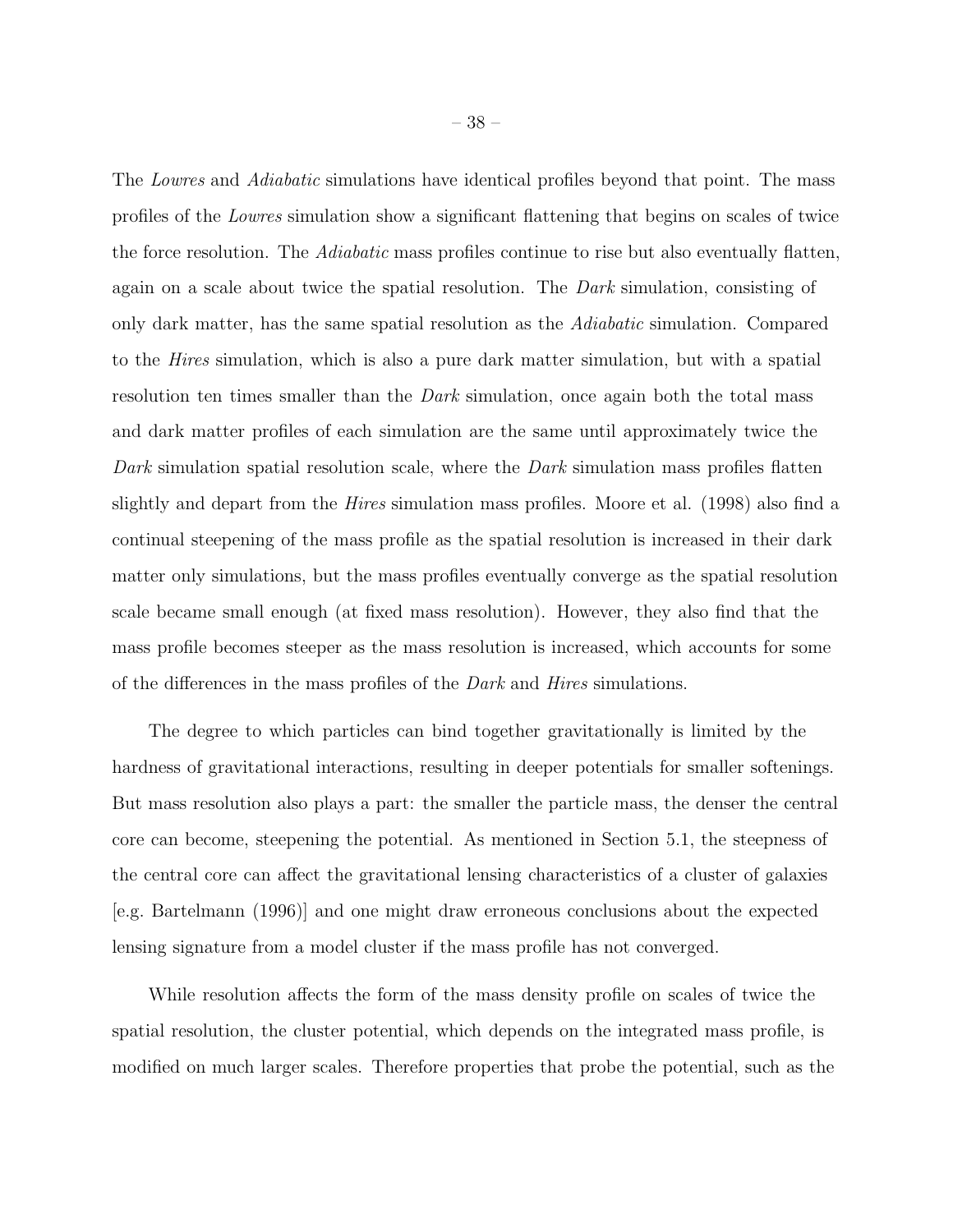circular velocity and the temperature, are affected more globally. In Figure 4, the difference between the central mass profiles of the various simulations leads to different circular velocity curves on scales approaching half the virial radius. The distribution of gas within the cluster environment also depends on the form of the cluster potential. In Figure 9, the shallower cluster potential in the Lowres simulation results in less compressional heating than the higher resolution simulation whose potential is deeper, causing the temperature to be affected out to the virial radius. Finally, the total X-ray luminosity of the cluster also depends on the resolution. The higher resolution Adiabatic cluster has, as expected, a higher X-ray luminosity than the *Lowres* cluster.

# 6.2. The Addition of Baryons

Before discussing the detailed evolution of the baryonic material in these simulations, it is prudent to investigate whether or not the gas is artificially heated by numerical effects, specifically two-body interactions similar to those responsible for heating and subsequent core collapse in stellar systems. Such effects were recently investigated by Steinmetz & White (1997), whose analysis revealed that such heating effects can significantly modify the properties and hence evolution of the gaseous component. The magnitude of this effect depends mainly on the mass of the dark matter particles, although the relative gas particle to dark matter particle mass can mildly influence the cluster evolution. Steinmetz & White (1997) demonstrate that if the mass of the individual dark matter particles is below that of a critical mass, given by  $M_{\text{crit}} \approx 5 \times 10^9 \sqrt{T_6} M_{\odot}$ , where  $T_6$  is the temperature in units of 10<sup>6</sup>K, then spurious heating affects should be unimportant. In the high resolution regions of our simulations, where the temperature is several keV,  $M_{\text{crit}} \sim 4 \times 10^{10} M_{\odot}$ ; the masses employed in the simulation are  $M_{gp} = 1.2 \times 10^9 M_{\odot}$  and  $M_{dp} = 2.2 \times 10^{10} M_{\odot}$ , respectively. We conclude, therefore, that our simulations should be free from spurious two-body gas-dark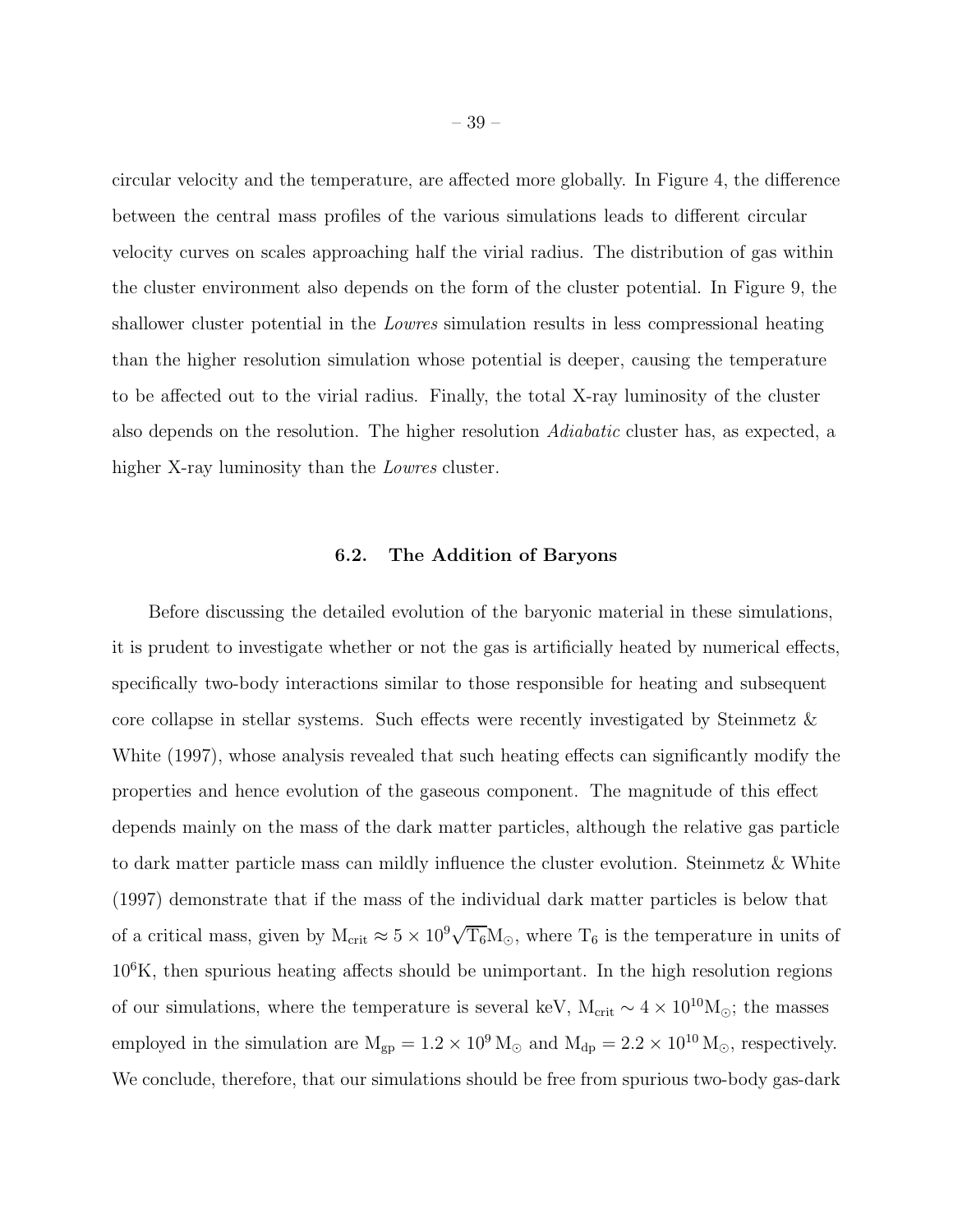matter heating effects.

In comparison to the *Dark* simulation, including a baryonic component in the form of an adiabatic gas (Adiabatic) does not greatly affect the overall properties of the cluster. Looking at Figures 1 and 3, the total mass and the dark matter profiles both have a very similar form outside of a radius a few times the spatial resolution. Within this distance, the mass profiles of the *Adiabatic* simulation rise slightly more steeply than the *Dark* simulation, before flattening. The *Dark* profile continues to rise into the center of the cluster. As with the effects of resolution, this redistribution of matter in the cluster, and hence modification of the cluster potential, influences the evolution of the cluster on scales several times the spatial resolution.

# 6.3. The Addition of Cooling and Star Formation

The inclusion of additional physical processes in the form of cooling and star formation can radically affect the evolution and subsequent properties of a cluster. For example, consider the profiles of the total mass and dark matter distributions (Figures 1 and 3). The Adiabatic simulation flattens as it approaches the center, but the  $Cool+SF$  simulation continues to rise rapidly and has a central peak. Figure 7 indicates that this baryonic core is mainly stellar.

How did the baryons pool into the center? Two possibilities present themselves, both of which may be occurring in the simulated cluster. First, the dense gas at the center of the cluster can dissipate its energy by radiative cooling, collapse to very high density, and form stars – in essence, a "cooling flow" creates a massive central galaxy. Second, dynamical friction and stripping of subclumps as they plunge into the cluster center can deposit *stellar* material into the cluster core (Babul & Katz 1993). Before the cluster itself assembles,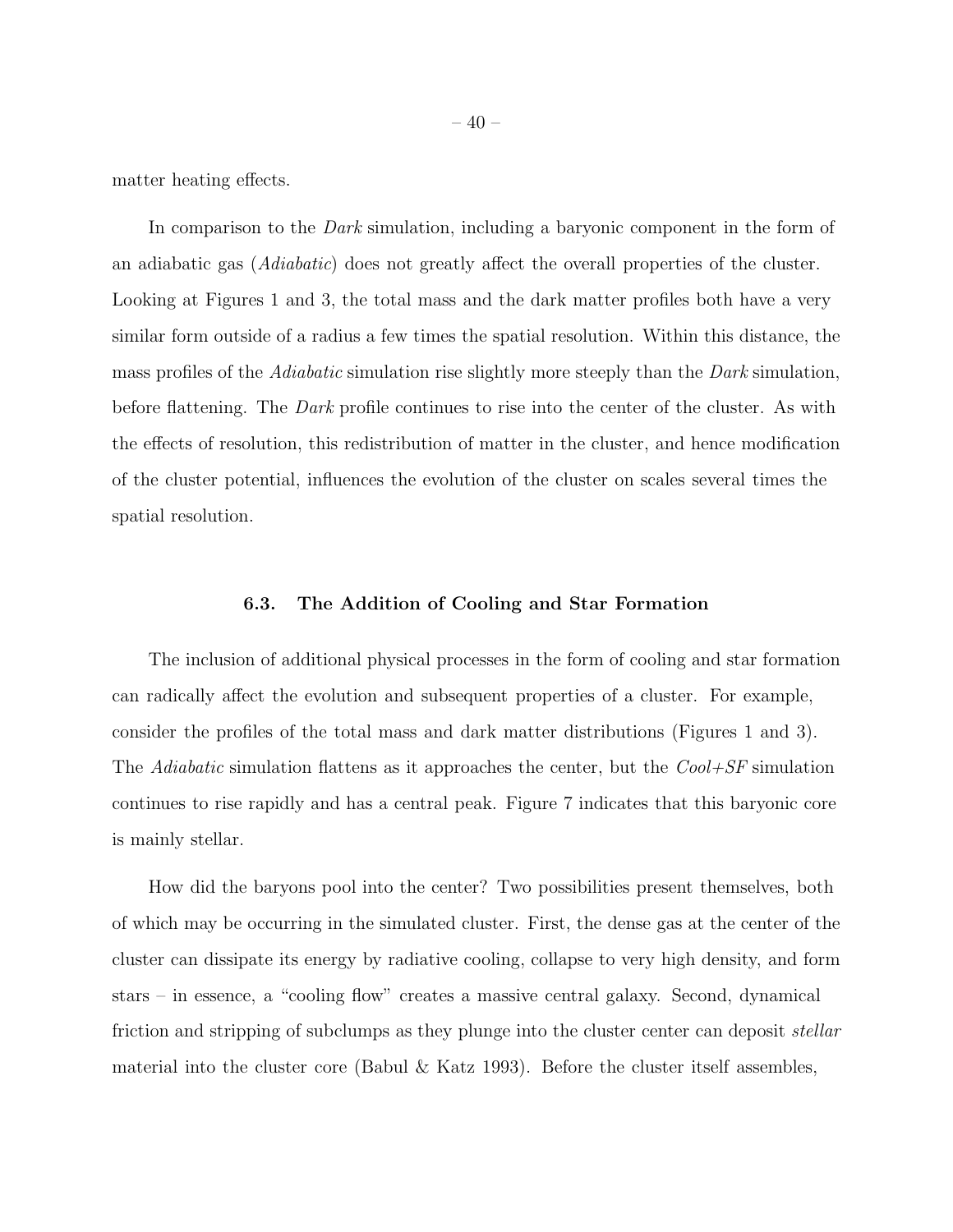cooling allows gas to condense into the centers of "subunits," individual galaxies or galaxy groups. If the gas is cold and dense enough, it turns into stars. As a subunit merges into the cluster its less dense outer parts, comprised mostly of dark matter, are tidally stripped first and deposited further out in the cluster. Dynamical friction drags the dense core of the subunit closer to the cluster center, where eventually the tidal field is strong enough to disrupt it, depositing this baryon rich material deep in the cluster potential well. This process can cause segregation of baryons towards the center of the cluster even if the cooling times in the cluster are long.

To fully differentiate between these possibilities one needs to trace the dynamical evolution of the baryonic material during the formation and subsequent evolution of the cluster. This is beyond the scope of this paper which focuses upon the end-point of the cluster simulations, but will be the subject of a forthcoming article in which the cluster properties will be traced through the earlier simulation outputs. We can, however, address the question of whether or not the  $Cool+SF$  simulation has a cooling flow at the present time. We plot the gas mass accretion rate through spherical shells into the cluster, defined to be  $\dot{M} = 4\pi \rho_{gas}(r) r^2 V_r(r)$ , normalized by the rate required for the cluster to accumulate its mass of gas within the virial radius (e.g.  $\Omega_B M_{vir}$ ) steadily over a Hubble time (i.e.  $\dot{M} \approx 1 \times 10^3 \,\mathrm{M}_{\odot}/\mathrm{yr}$ ) in Figure 17. Each of the simulations has similar rates of accretion, with both the  $Cool+SF$  and Adiabatic simulations having essentially identical profiles into 40 kpc. Since there is no cooling in the Adiabatic simulation, this implies that presently there is no significant cooling flow in the  $Cool+SF$  simulation on a scale  $\geq 40$  kpc. Considering Figure 13, it is within this radius that the X-ray profiles of the  $Cool+SF$  simulations possess an X-ray cusp; when coupled with the increase in the mass accretion in this region, the evidence points towards the  $Cool+SF$  simulation possessing a cooling flow within 40 kpc. This scale is smaller than typical scale of the cooling region [150 kpc of the cooling flow clusters Peres et al. (1998)]. This cooling flow, however, has no significant impact on the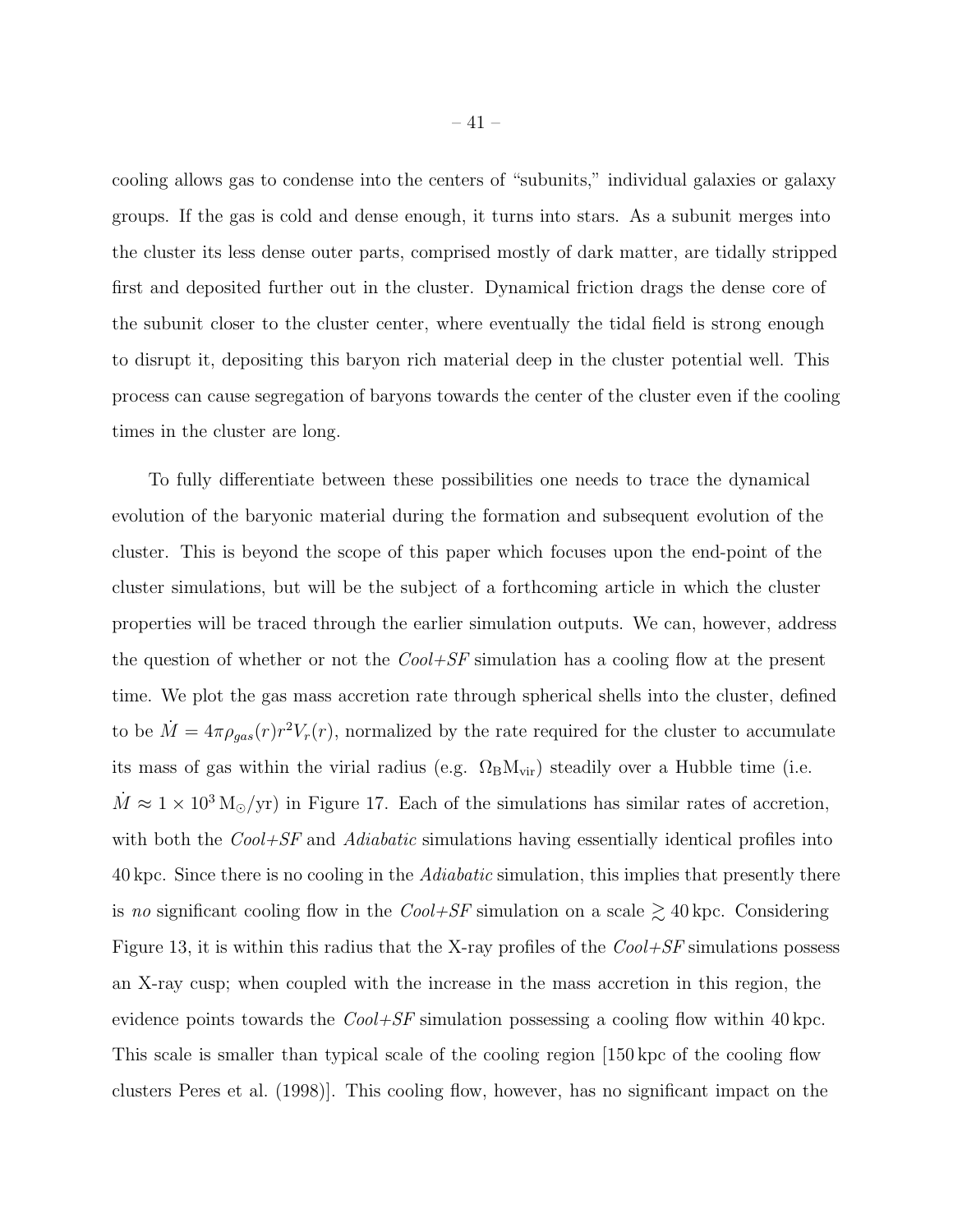inflow of mass on larger scales, suggesting that the latter is the result of recently accreted material being brought to a halt and redistributed with the cluster.

We also examine the radial infall velocity of the gas in the three simulations. In Figure 18 we plot the ratio of the spherically averaged radial infall velocity to the dynamical velocity, defined as  $r/t_{dyn}$  where  $t_{dyn} \equiv (G\bar{\rho}_{tot})^{-1/2}$ . The mean radial infall velocity is approximately 350 km s<sup>-1</sup> at distance of 4 Mpc from the cluster center and scales roughly as  $|V_r| \propto r$  from 4 Mpc to ~ 0.5 Mpc in all three simulations. Therefore, the characteristic time scale for the radially infalling flow over this range in radii is nearly constant at  $t_{flow} \sim 10 \text{ Gyr}$ . For  $r > 3 \text{ Mpc}$ , the flow time is equal to the dynamical time, and the flow can be characterized as gravitational infall. Inward of 3 Mpc, pressure forces begin to affect the flow, and the flow velocity drops below the dynamical velocity. At  $r \sim 0.5$  Mpc, the radial velocity of the flow is only  $\sim 50 \,\mathrm{km\,s^{-1}}$ , and inward of 0.5 Mpc  $|V_r|$  continues to decrease. In Figure 19 we plot the spherically averaged radial velocity of the gas divided by the local adiabatic sound speed, i.e. the Mach number. The flow undergoes a relatively rapid transition from subsonic to mildly supersonic flow in the region  $2.5\,{\rm Mpc} < r < 3.5\,{\rm Mpc},$ suggesting that a weak accretion shock is in this region. This places the shock at a slightly larger radius than that implied by the rise in the gas density profiles. The main differences between the results for the Lowres simulation and the other two simulations are caused by the smaller sound speed in the Lowres simulation. In the very central regions, the Lowres simulation appears to have a radial outflow. This feature is well below the spatial resolution of this simulation and is a numerical artifact.

At ∼ 1 Mpc the radial velocity of the dark matter component in each of the simulations has a strong dip, indicating a more rapid infall of material at this radius caused by a significant clump of material currently merging with the cluster. Closely examining the gas radial infall plots, the gas in both the Lowres and Adiabatic simulations has similarly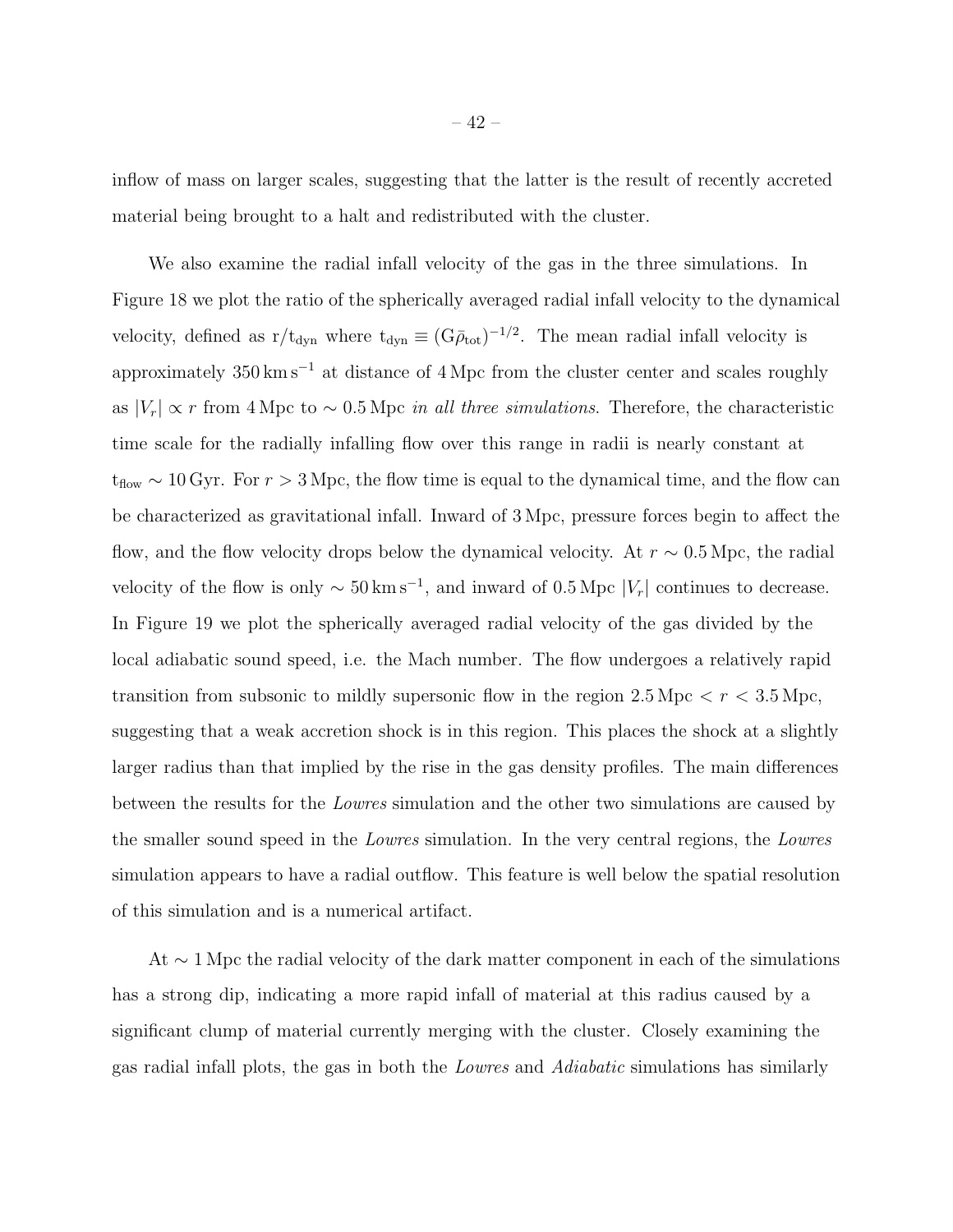enhanced infall velocities at this radius, implying that the infalling clump contains both dark matter and gas. This feature, however, is not present in the gas of the  $Cool+SF$ simulation, as most of the gas in the merging clump has collapsed and turned into stars. Such infalling clumps, coupled with the action of dynamical friction, could represent a primary mode of transport of baryons into the central regions of the cluster.

What causes the differences in the gas temperature profiles between the  $Cool+SF$  and Adiabatic simulations? We conjecture that two processes, either singly or jointly, could be responsible for these differences. First, supernova feedback could have heated the gas. The radial profile of the cumulative baryon fraction (Figure 6) shows that a non-negligible fraction of the baryons is in the form of stars. As a result of long local cooling time scales, the energy injected by the associated supernova explosions might not be radiated away and might heat the gas. The second possibility is an indirect impact of cooling. Cooling allows some of the gas to collapse and form stars, removing its contribution from the pressure support of the intracluster gas. Much of this collapsed, stellar component forms the dense, dynamically significant object in the center of the cluster. The gravity from this object draws in both the dark matter and the gas in the cluster; the drawing in of the former manifests itself as a steepening in the dark matter density profile. The gas would be similarly drawn in but unlike the dark matter would suffer compressional heating. Due to the long cooling time scale, the resultant thermal energy would not be radiated away. There is cooler gas in the central object, as well as in other objects that one would identify as galaxies, but the scale of these objects is much smaller than the scale of the cluster, and cold, dense gas turns into stars.

The radial profiles of the entropy,  $S(r)$ , for the *Adiabatic* and  $Cool+SF$  simulations (see Figure 10) suggests that the major differences in the gas density and temperature profiles for the two clusters (outside the very central core region) are caused by compressional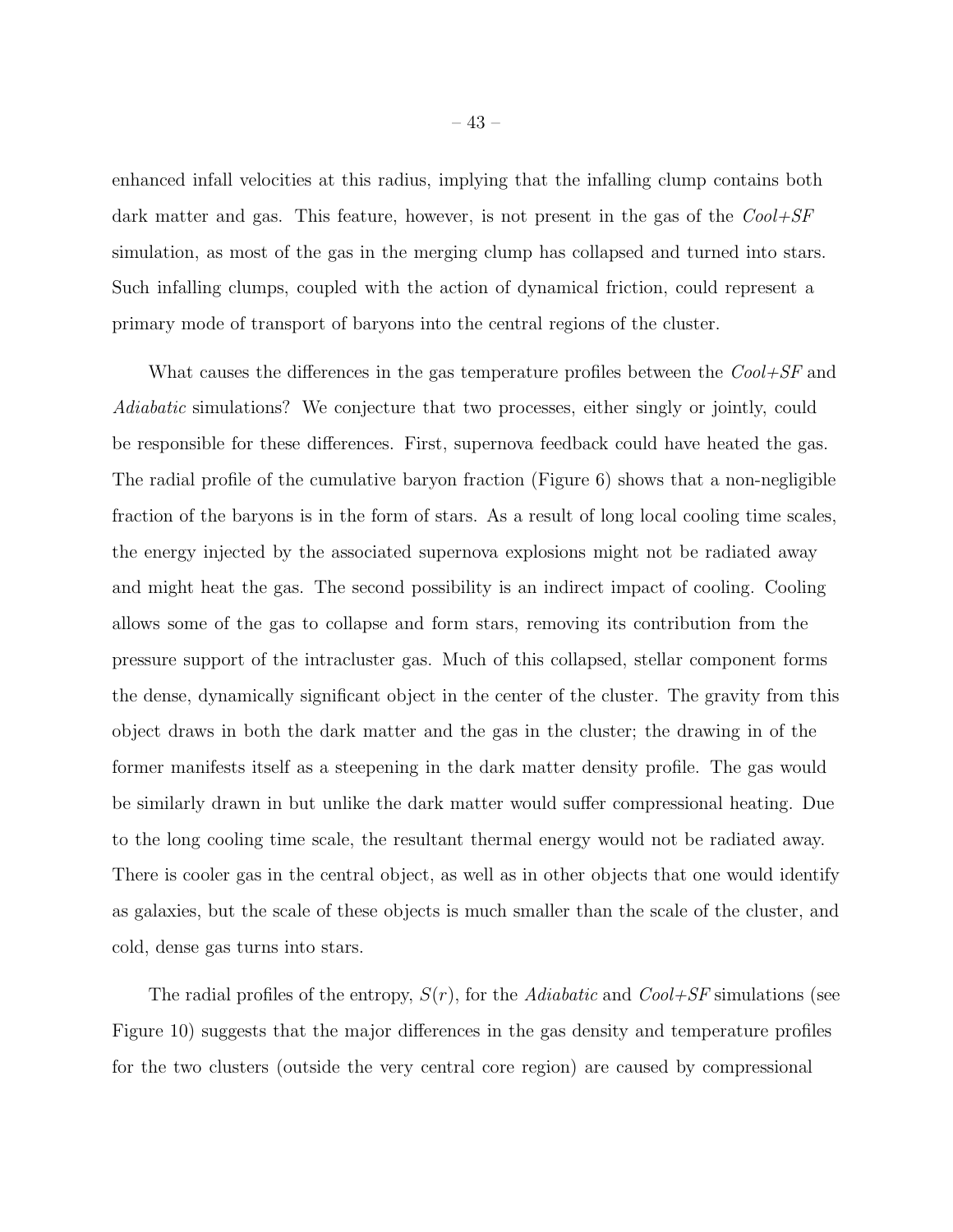heating of the gas being drawn adiabatically into the deep central potential rather than by supernova heating. It is as if a given mass (gas) shell at some radius  $R_1$  and entropy  $S\Delta M_g$  in the Adiabatic simulation has simply been moved to a radius R<sub>2</sub> < R<sub>1</sub> in the  $Cool+SF$  simulation. To verify that this is indeed the case, we determined the mean entropy per unit mass  $\iint S(r) dM_g(r)/M_g(r < r_{vir})$  between the clustercentric radius R and the virial radius, as a function of the gas mass in the same volume. This quantity is unaffected by star formation. Under the above hypothesis, the results for the  $Cool+SF$ and Adiabatic simulations should be indistinguishable. As shown in Figure 20 this is indeed the case, and the results for the Lowres simulation are the same. Since the mean entropy per unit mass of the intracluster gas in all three simulations is essentially the same, supernova feedback, present only in  $Cool+SF$  simulation, cannot be significantly affecting the intracluster medium. The differences in the gas density, gas temperature, and specific entropy profiles are caused by the differences in the nature of the potential wells and by the gas responding adiabatically to establish hydrostatic equilibrium in these potentials. Hence one can understand the distribution of gas in the various simulations in terms of individual shells of gas behaving adiabatically. This does not imply, however, that the intracluster gas has a uniform entropy distribution (e.g. Figure 10). The entropy profile depends on the accretion history of the gas, including the strength of shocks.

The gas distributions within the simulations presented here can be described by a polytropic equation of state with  $\gamma \approx 1.1$ -1.2. Such a conclusion was also reached for a sample of nearby X-ray emitting clusters using ASCA observations (Markevitch et al. 1998). In their study of cluster mass estimates using gravitational lensing and X-ray methods, Miralda-Escudé & Babul (1995) found that the assumption that the intracluster gas is isothermal (as was thought at that time) results in a discrepancy between the two mass estimates, while the assumption that the gas was polytropic with  $\gamma \approx 1.1$  resolves the discrepancy. The similarity between these observational results and our simulations is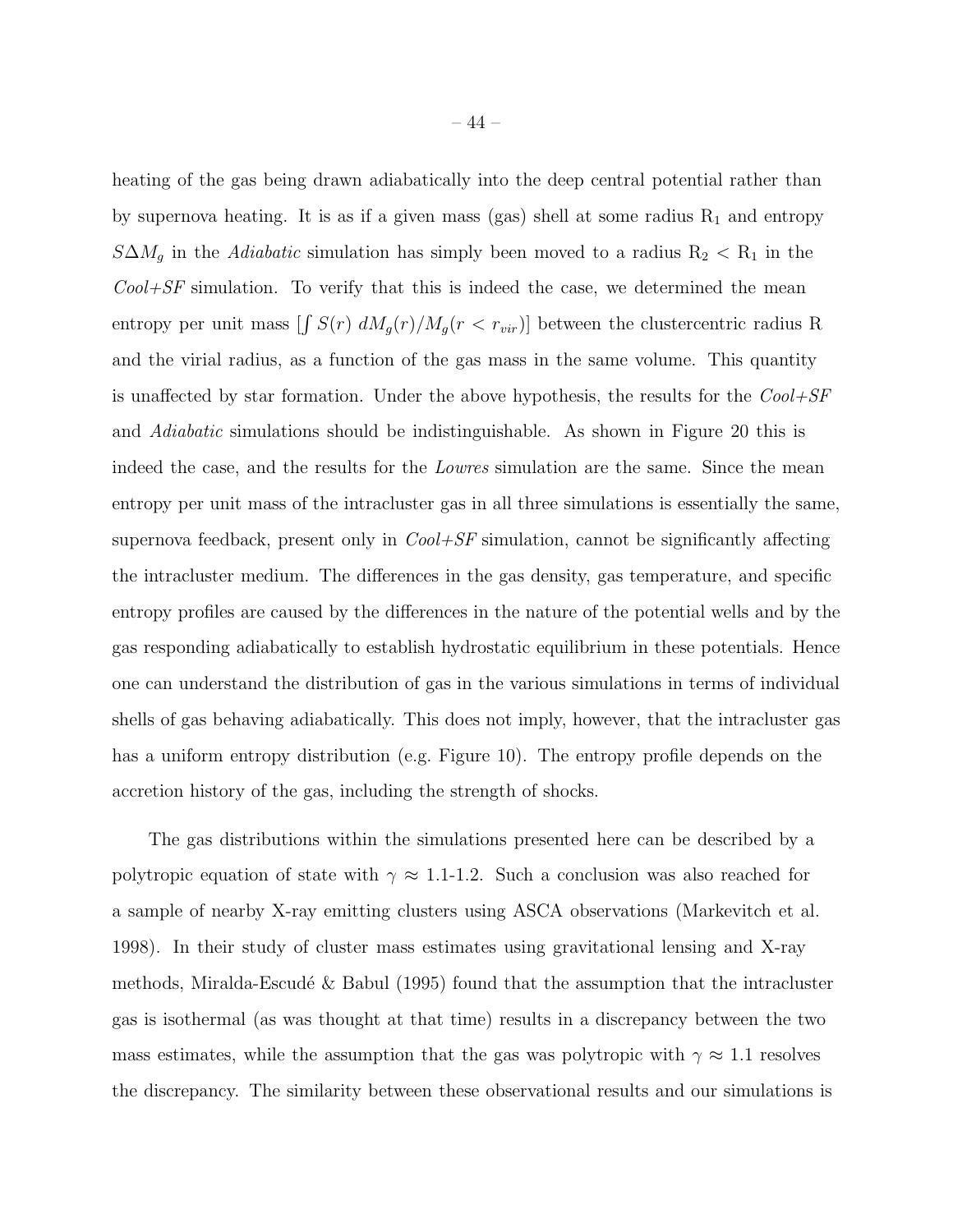encouraging. The polytropic nature of the gas appears to be a robust result, since it occurs in all three simulations even though they differ in their resolution and in the included physical processes. We will further investigate the origin of such a distribution in our next paper, where we study the physics of cluster formation by examining the history of the dark matter and gas properties through the course of the simulation.

Unlike simple gravitational physics and the hydrodynamics of an adiabatic gas, the behavior of a gas that cools and forms stars could depend on the prescription one uses to model these processes in a simulation. Although the prescription used in the  $Cool+SF$ simulation may not be a completely accurate description of star formation, the analysis presented here shows that cooling and star formation cannot be neglected. Consider, for example, the X-ray flux from a simulated cluster. The X-ray luminosity for the  $Cool+SF$ simulation is  $L_x \sim 3 \times 10^{43} \text{erg s}^{-1}$ , about three times that measured for the Virgo cluster of galaxies (which the simulation was chosen to represent). This contrasts with the simulations of a  $7 \times 10^{14}$  M<sub>☉</sub> cluster by Suginohara & Ostriker (1998), who find an X-ray flux of  $7.4 \times 10^{45}$  erg s<sup>-1</sup> with a temperature of only 3 keV. Clusters with this temperature are observed to have a much smaller flux, by more than a factor of 10 (David et al. 1993). While the Suginohara & Ostriker (1998) simulations and the  $Cool+SF$  simulation presented here both allow gas to cool, theirs did not include star formation. Star formation turns cooler, dense gas into stars and removes it as a significant source of X-rays, and it appears that this additional physics goes a long way to repairing the discrepancy between predicted and observed X-ray properties found by Suginohara & Ostriker (1998). Therefore we do not require additional heating via conduction or an excessively high supernova rate to reproduce observed X-ray luminosities. However, while the reasonable X-ray properties of our simulated clusters are encouraging, it is also clear that these properties depend in detail on the resolution and physics of the simulation. In the  $Cool+SF$  simulation, the reasonable X-ray luminosity has been achieved through the removal of some of the X-ray emitting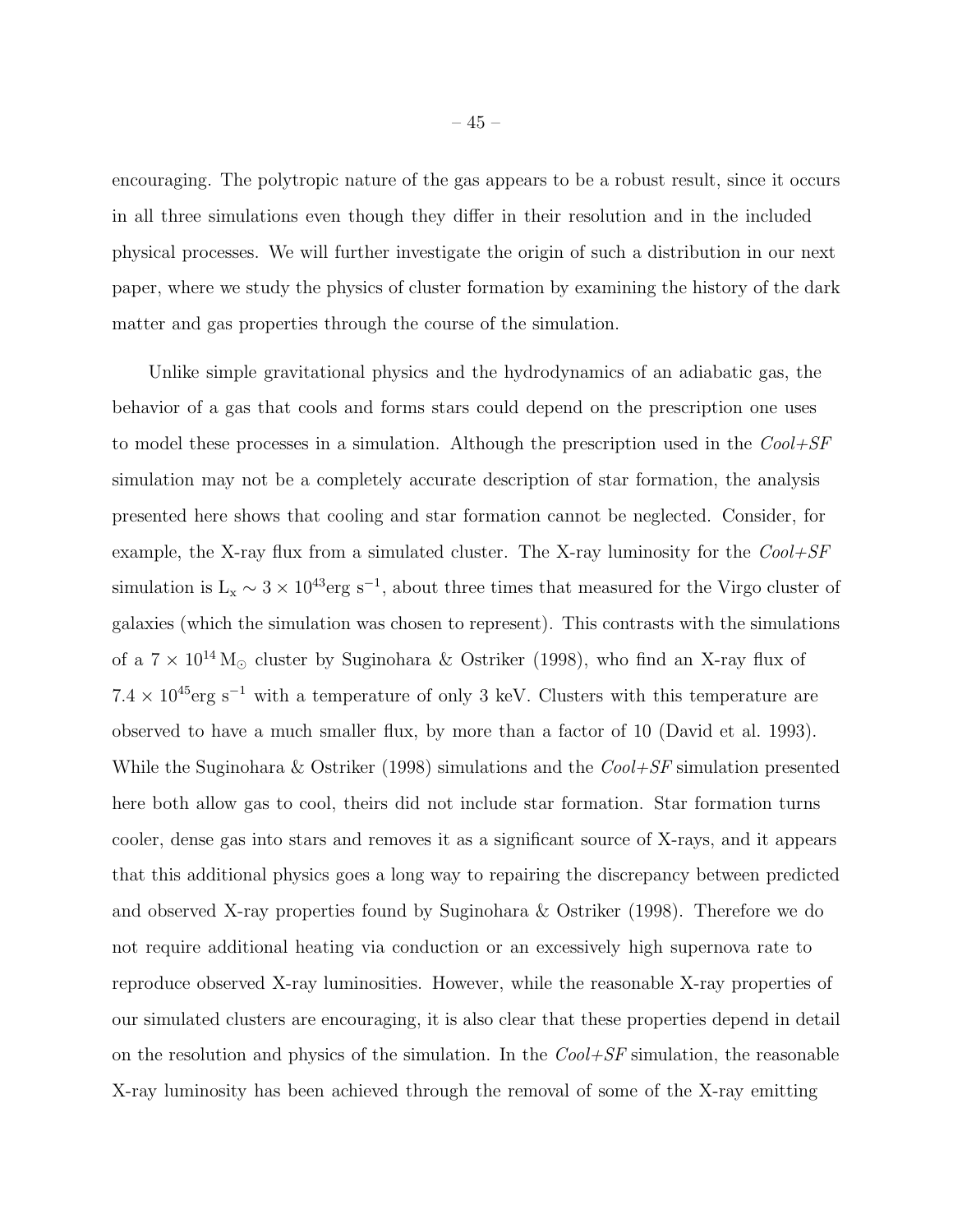gas by conversion into stars. The fraction of baryons in stellar form, however, is 30% as opposed to the observed  $\sim 10\%$  and even then, Cool+SF cluster has the largest total X-ray luminosity.

In previous simulations of clusters that have included cooling, but not the subsequent formation of stars, the pooling of gas into the cluster core has resulted in the formation of a bright central X-ray peak approximately 200 kpc in extent (Katz & White 1993; Suginohara & Ostriker 1998). As demonstrated here, the addition of star formation and supernova feedback into the baryonic component reduces the brightness and the size of the X-ray cusp but does not eliminate its formation. In our simulation, the X-ray cusp is the result of stellar baryons forming a central object massive enough to influence the dark matter profile significantly. On the basis of the X-ray surface brightness profile, the  $Cool+SF$  cluster most closely resembles the XD clusters studied extensively by Jones and Forman (1984). X-ray cusps are seen in ∼ 70% of observed clusters, with the enhanced central emission interpreted as being due to a cooling flow (Peres et al. 1998). While the  $Cool+SF$  simulation does exhibit a central X-ray cusp as well as evidence for a cooling flow in the central 40 kpc, the flow has no significant impact on the kinematics beyond 40 kpc.

Even with the inclusion of cooling and star formation, simulated clusters of galaxies may not truly resemble 'real' galaxy clusters. However, this does not imply that the complex processes associated with baryonic matter can be neglected in numerical studies of galaxy clusters. If simulations with cooling and star formation do not reproduce the observed properties of galaxy clusters, it may be because a much more sophisticated treatment of cooling is required, both in physical modeling or numerical treatment, or it may be that the simulations neglect other important processes like magnetic fields permeating the intracluster medium or feedback from AGN. A similar conclusion was also reached by Suginohara & Ostriker (1998).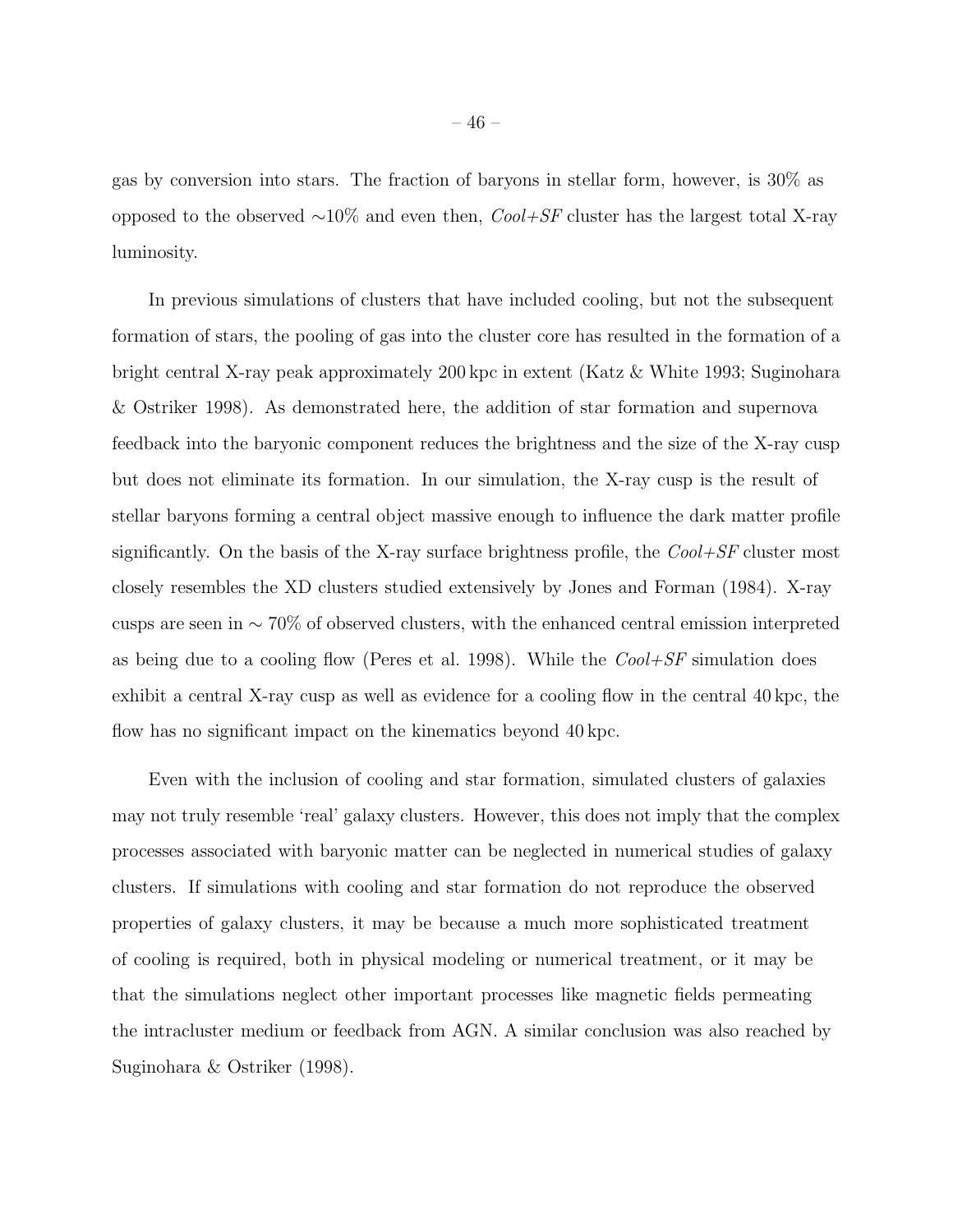# 7. Conclusions

- Moore et al. (1998) demonstrated that changing the resolution of a simulation results in a change in the slope of the density profile within the spatial resolution scale. We confirm this for the simulations presented here and similarly find that the central density profile is approximately  $\rho \propto r^{-1.4}$ . With the inclusion of cooling and star formation, however, the form of the mass profile is radically different, having a very steep central cusp. The combination of this deeper central potential well and the reduction in gas density in the cluster's outer parts (because of conversion to stars) affects many of the cluster's physical and observable properties. Also, we find that our lower resolution simulation does not properly capture the central density profile, illustrating that sufficient resolution is required to obtain convergent results.
- The scaling of the three-dimensional gas temperature with gas density is similar to that deduced by Markevitch et al. (1998) for a sample of nearby X-ray clusters. This result appears to be independent of the details of the simulation. The gradient in the observed temperature profile depends on projection effects (as well as on the resolution of the X-ray telescope).
- The X-ray surface brightness profile and total luminosity depend sensitively on both resolution and physics. In the simulation where gas cools and forms stars, a bright central X-ray cusp develops in the X-ray surface brightness profile. The total X-ray luminosity is reasonable for a Virgo-like cluster; however, the fraction of baryons in the form of stars is 30%, which is higher than typical fraction in observed clusters by a factor of ∼ 3. Central X-ray cusps are observed in ∼ 70% of galaxy clusters and are interpreted as being due to cooling flows (Peres et al. 1998). While a flow is apparent in the  $Cool+SF$  simulation, its scale ( $\sim 40 \,\text{kpc}$ ) is smaller than those typically seen in observed galaxy clusters (∼ 150 kpc). Based on the X-ray surface brightness profile,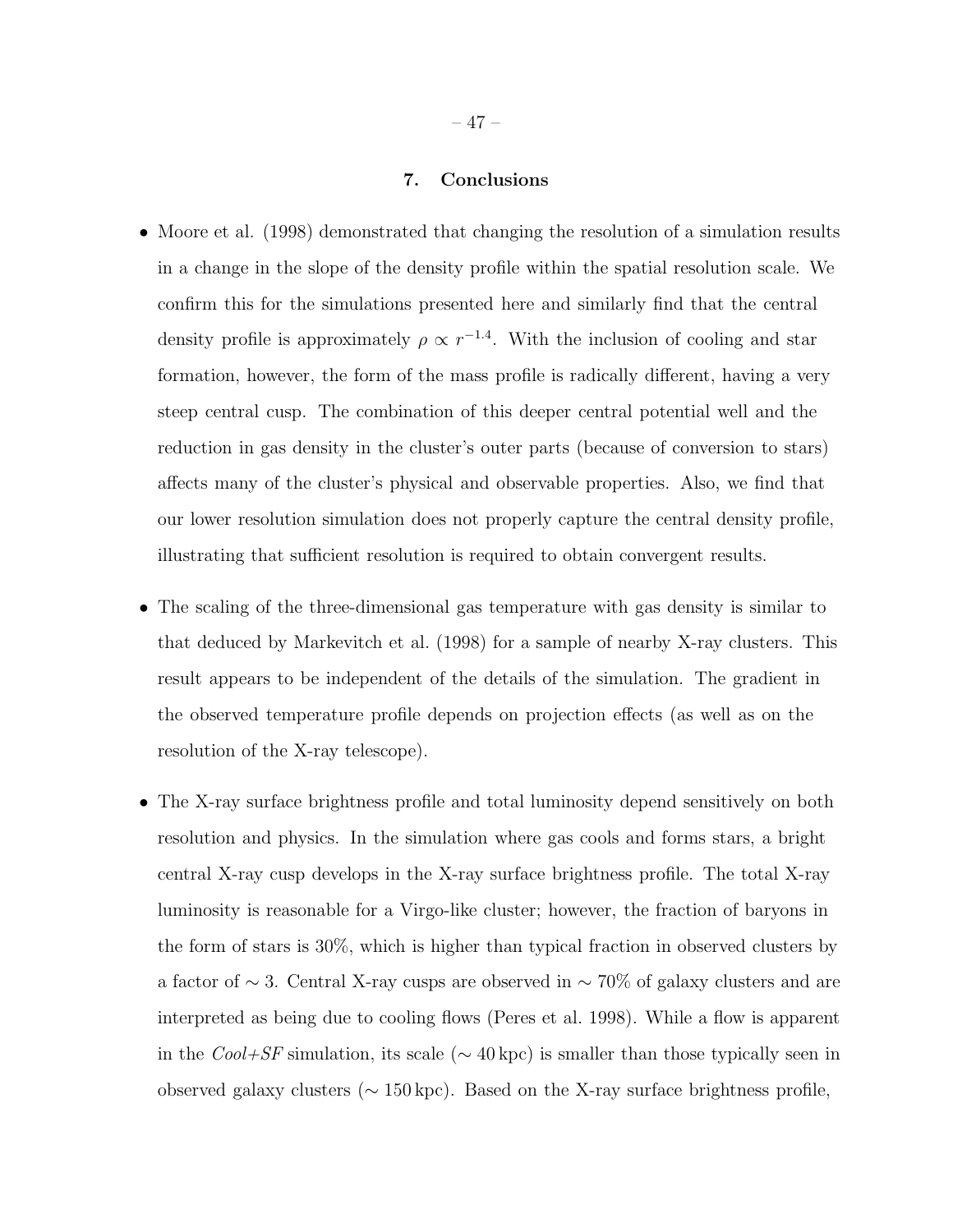the Cool+SF cluster most closely resembles an XD cluster.

- The fitting of  $\beta$ -models, a common practice in cluster mass determinations from X-ray data, is sensitive to the radial range over which the fit is made. In our simulations, the best fitting model out to beyond the virial radius has  $\beta \sim 1$ , but a fit over the restricted radial range typically observed yields  $\beta \sim 0.7$ . This suggests that the observed discrepancy between  $\beta$  measured from cluster X-ray surface brightness distributions and that determined from X-ray temperatures and cluster dynamics may be resolved if the fit to the observed X-ray surface brightness profile could be extended to large radii.
- The gravitational lensing characteristics of a galaxy cluster, such as the radial positions and widths of giant arcs and the distribution of weakly lensed images, depend on the core radius, central value, and slope of the projected mass distribution (e.g. Hammer 1991), rather than on the total cluster mass. We find, due to the non-spherical nature of the clusters in our simulations, that these properties also depend on cluster orientation with respect to an observer. Hence, the mass distribution inferred from an analysis of the gravitational lensing characteristics would also depend on the viewing angle. The X-ray profile, however, does not depend strongly on the viewing angle. This might help to partially explain the observed discrepancy between cluster masses derived from gravitational lensing techniques and those derived from X-ray analyses (e.g Allen 1998). The increased central concentration in simulations with radiative cooling and star formation may rescue some cosmological models that otherwise fail to reproduce the observed incidence of cluster arcs (cf. Bartelmann et al. 1998).
- Due to computational limitations, simulations of cluster formation that have included a baryonic component have usually treated it as a simple adiabatic gas. Given that gas in clusters must have undergone cooling, collapse and processing into stars, is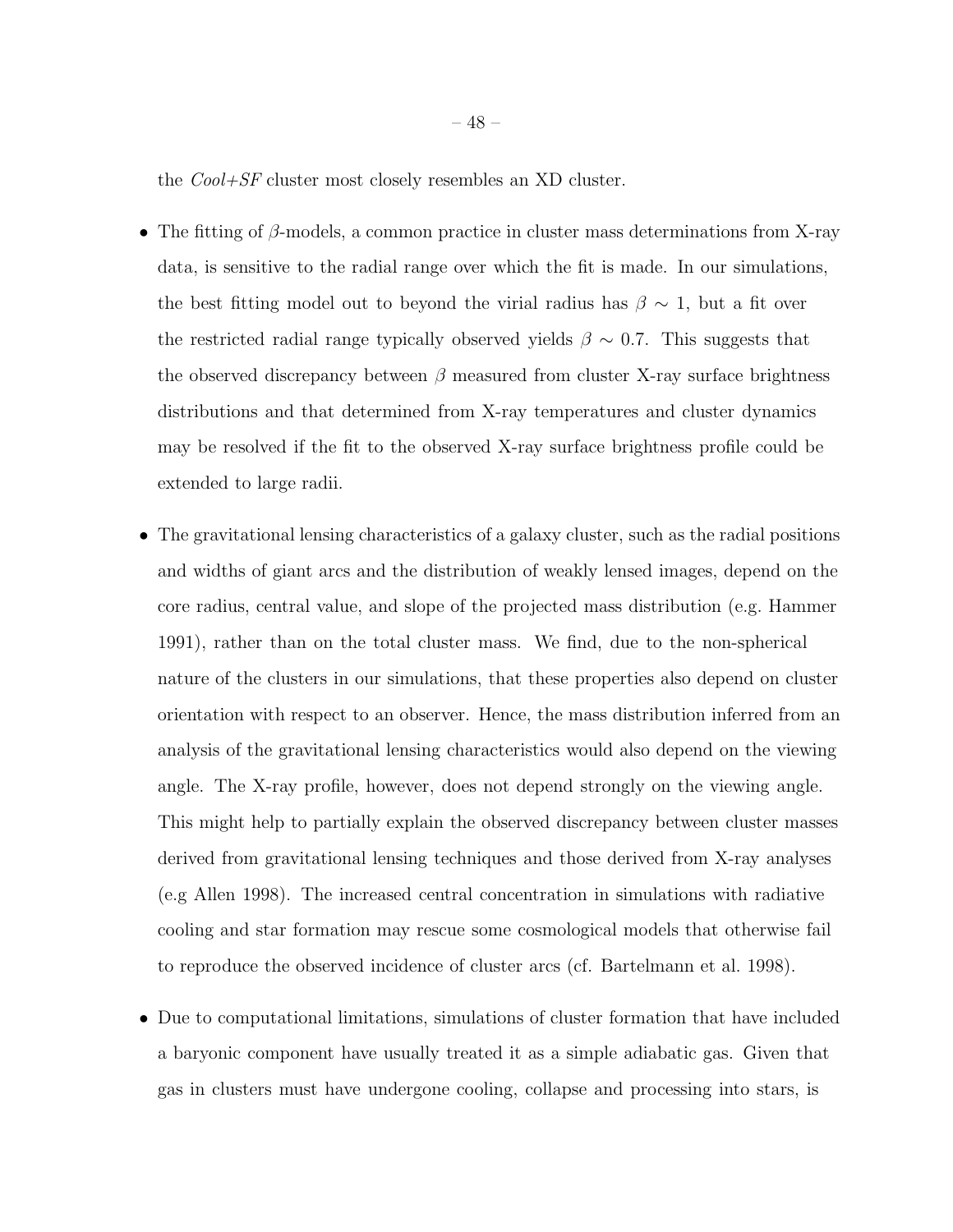this assumption of adiabaticity valid? Within our prescription both cooling and star formation proceed rapidly, resulting in very little cold gas pervading the cluster environment. The remaining hot gas continues to behave as an adiabatic fluid (Figure 20). However, ignoring these processes does not result in the same cluster evolution. Significant differences exist in all cluster properties for the *Adiabatic* and  $Cool+SF$  simulations. In the latter, as gas enters the forming cluster its density rises, so it cools efficiently and turns into stars. The reduction in pressure support in the central regions causes more gas to pool into the center and undergo cooling. This modification of pressure support, coupled with the increasing central density caused by the accumulation of stars, dramatically influences many of the cluster properties on scales out to the virial radius. It is important to note, therefore, that while the prescription used in the simulations presented here may not completely describe the cooling and subsequent star formation in galaxy clusters, the effects of these processes cannot be neglected if one wishes to draw physical inferences from numerical simulations.

# 8. Acknowledgments

We would like to thank J. M. Gelb and E. Bertschinger for their N-body simulations, and J. Raymond for discussions on the details of his plasma code. We would also like to thank George Lake and Eric Linder for useful discussions and the anonymous referee for useful comments and suggestions that improved the clarity of the paper. This work was supported in part by the NCSA and SDSC supercomputing centers, by NASA Astrophysics Theory Grants NAGW-2422, NAGW-2523, NAG5-3111, NAG5-3820, NAG5-4242, and NAG5-4064, by NASA LTSA grant NAG5-3525, by NASA HPCC/ESS grant NAG 5-2213, and by the NSF under grant ASC 93-18185, as well an NSERC Research grant. GFL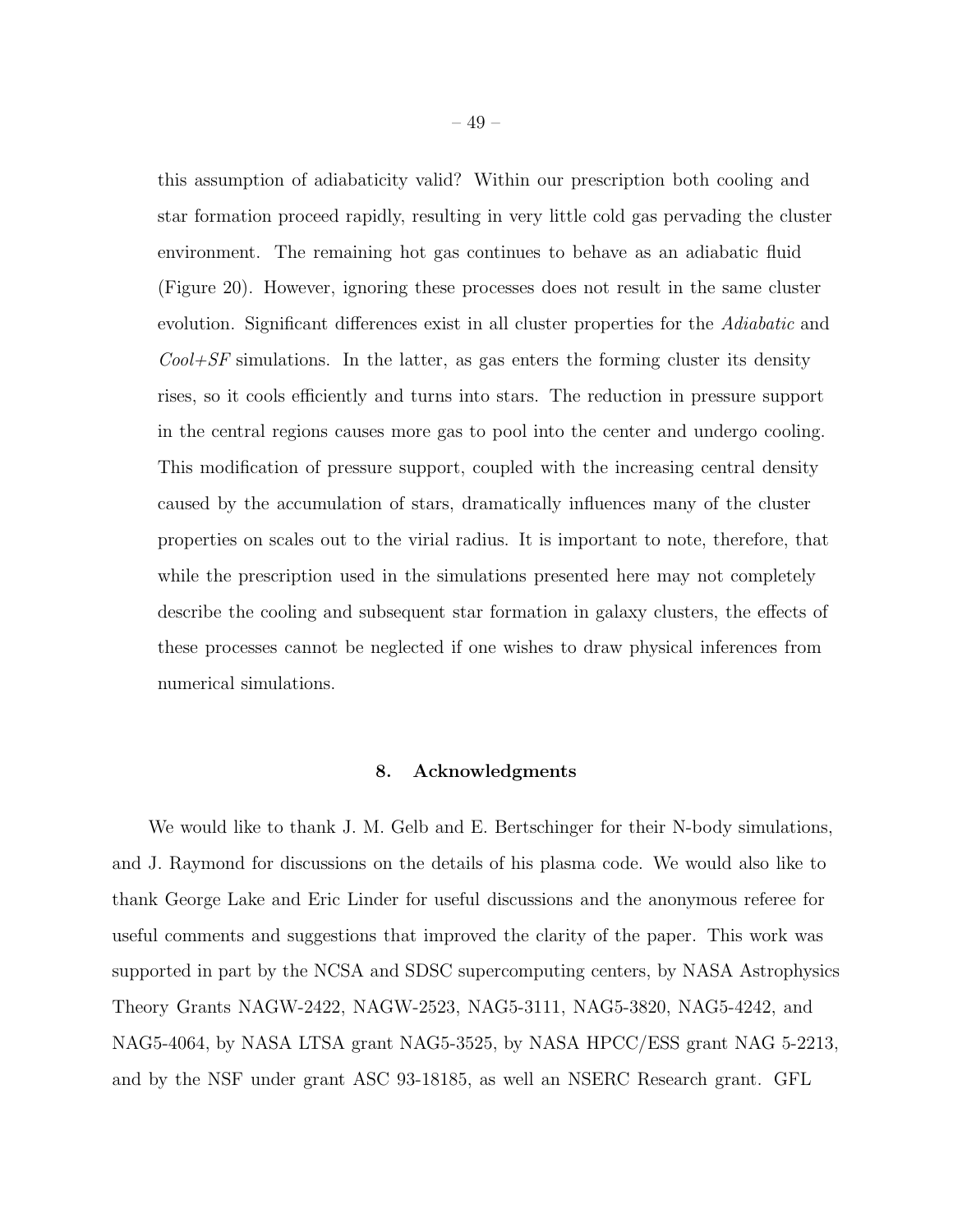acknowledges support from a Pacific Institute of Mathematical Sciences Fellowship. AB acknowledges the hospitality of the University of Washington.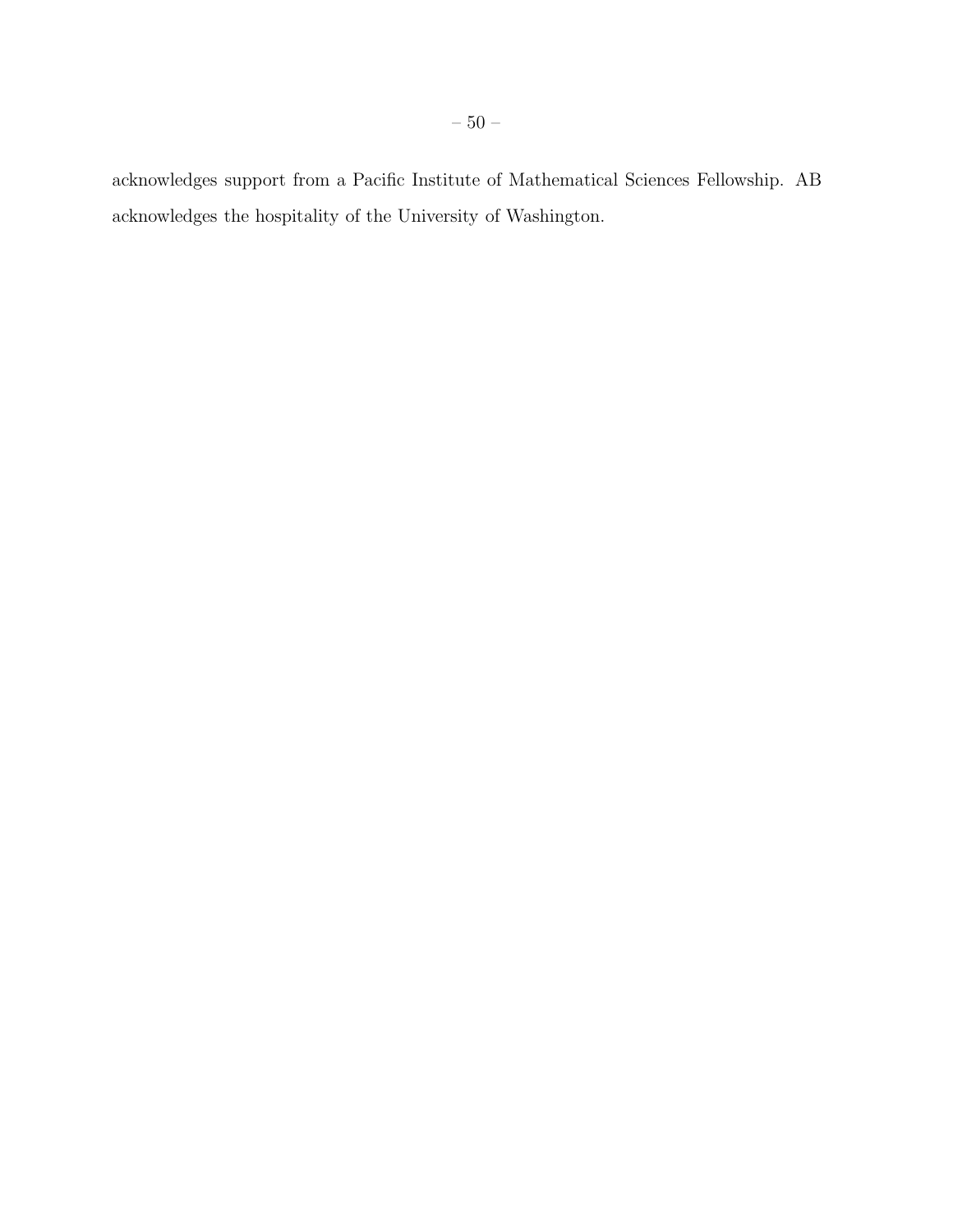### REFERENCES

- Allen, S. W. 1998, MNRAS 296, 392
- Babul, A. & Katz, N. 1993, ApJ 406, L51
- Bahcall, J. N. & Lubin, L. M. 1994, ApJ 426, 51
- Barnes, J.E. & Hut, P. 1986, Nature, 324, 446
- Bartelmann, M. 1996, A&A 313, 697
- Bartelmann, M. & Steinmetz, M. 1996, MNRAS 283, 431
- Bartelmann, M., Huss, A., Colberg, J. M., Jenkins, A. & Pearce, F.R. 1998, A&A 330, 1
- Bryan, G. L. & Norman, M. L. 1998, ApJ 495, 80
- Carlberg, R. G., Yee, H. K. C., Ellingson, E., Abraham, R., Gravel, P., Morris, S. & Pritchet, C. J. 1996, ApJ, 462, 32
- Cen, R. & Ostriker, J. P. 1994, ApJ 429, 4
- Cen, R. & Ostriker, J. P. 1999, ApJ 514, 1
- Cen, R., Kang, H., Ostriker, J. P. & Ryu, D. 1995, ApJ 451, 436
- David, L. P., Slyz, S., Jones, C., Forman, W., Vrtilek, S. D. & Arnaud, K. A. 1993, ApJ 412, 479
- Edge, A. C. & Stewart, G. C. 1991, MNRAS 252, 414
- Eke, V. R., Navarro, J. F. & Frenk, C. S. 1998, ApJ 503, 569
- Evrard, A. E. 1990, ApJ 363, 349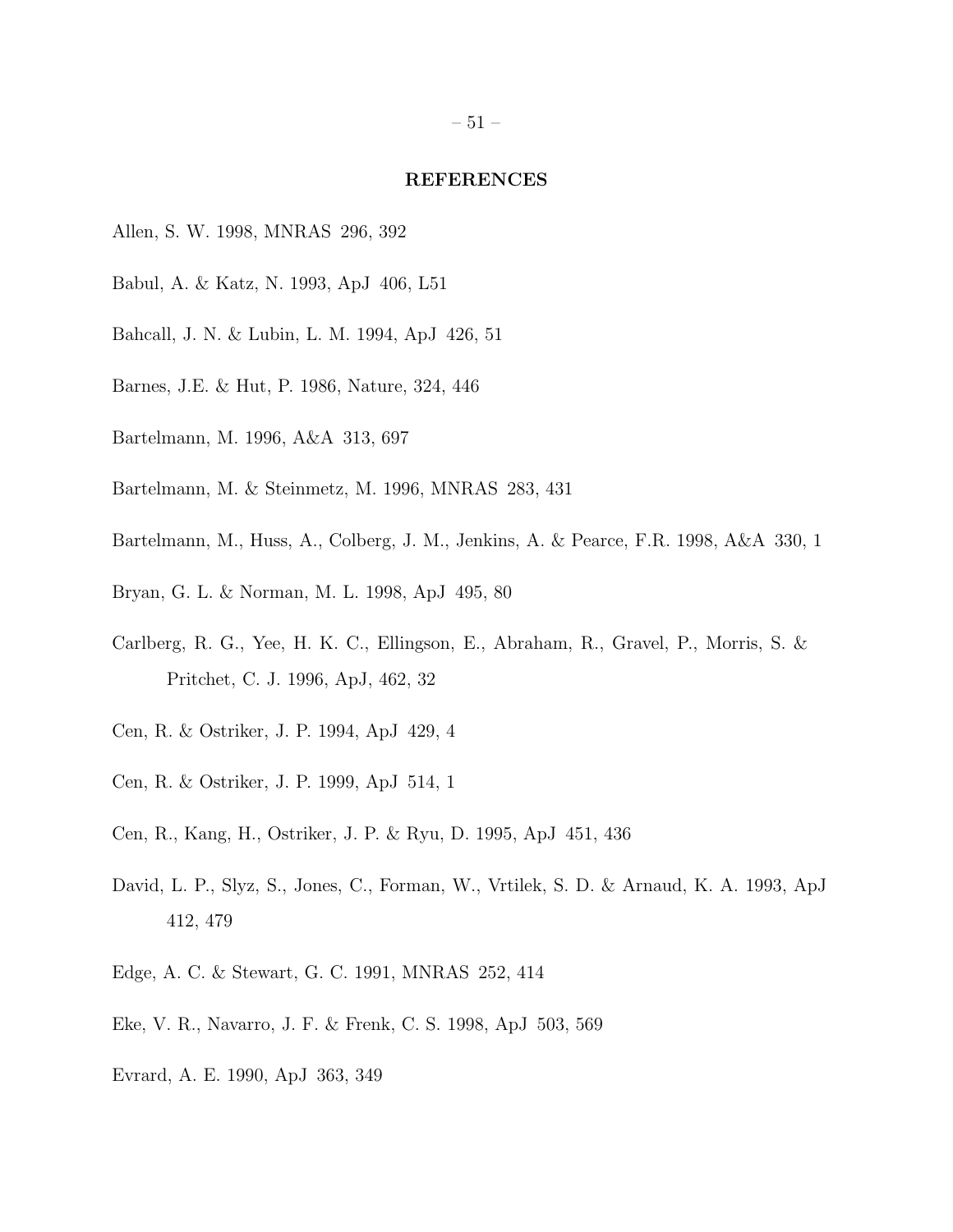- Fabian, A. C. 1994, ARA&A 32, 277
- Furuzawa, A., Tawara, Y., Kunieda, H., Yamashita, K., Sonobe, T., Tanaka, Y. & Mushotzky, R. 1998, ApJ 504, 35
- Gelb, J. M. 1992, Ph.D. Thesis, M.I.T.
- Gelb, J.M. & Bertschinger, E. 1994, ApJ, 436, 467
- Ghigna, S., Moore, B., Governato, F., Lake, G., Quinn, T. & Stadel, J. 1998, MNRAS, 399, 146
- Gingold, R.A. & Monaghan, J.J. 1977, MNRAS, 181, 375
- Hammer, F. 1991, ApJ 383, 66
- Hernquist, L. 1987, ApJS, 64, 715
- Hernquist, L. & Katz, N. 1989, ApJS 70, 419
- Jones, C. & Forman, W. 1984, ApJ 276, 38
- Jones, C. & Forman, W. 1999, ApJ, 511, 65
- Katz, N. & White, S. D. M. 1993, ApJ 412, 455
- Katz, N., Weinberg, D. H. & Hernquist, L. 1996, ApJS 105, 19
- Lamarre, J. M. et al. 1998, ApJ 507, L5
- Lucy, L. 1977, AJ, 82, 1013
- Markevitch, M., Forman, W. R., Sarazin, C. L. & Vikhlinin, A. 1998, ApJ 503, 77
- Miralda-Escudé, J. & Babul, A. 1995, ApJ 449, 18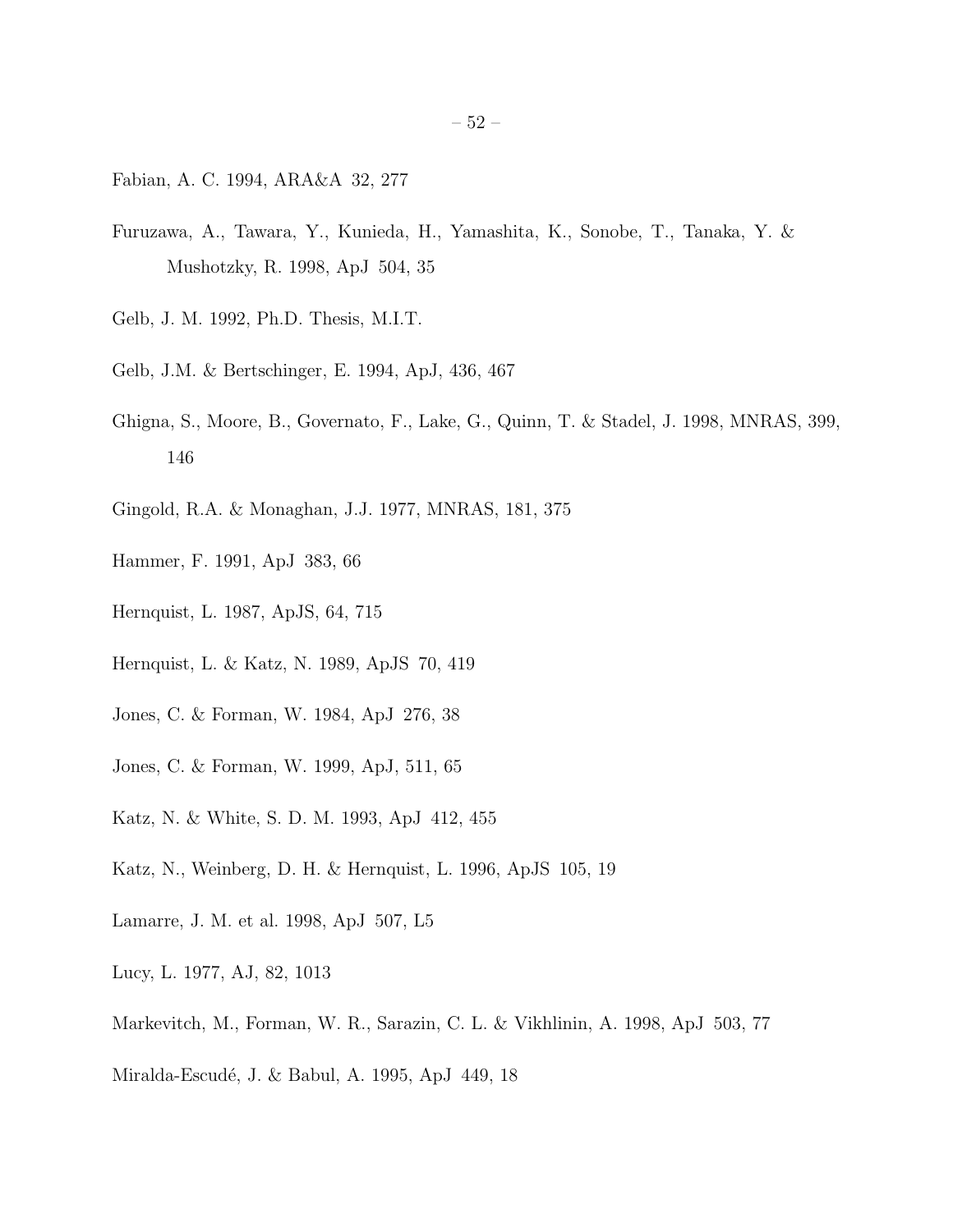- Metzler, C. A. & Evrard, A. E. 1994, ApJ 437, 564
- Moore, B., Governato, F., Quinn, T., Stadel, J. & Lake, G. 1998, ApJ 499, 5
- Moore, B., Quinn, T., Governato, F., Stadel, J. & Lake, G. 1999, astro-ph/9903164
- Mushotzky, R. F. & Loewenstein, M. 1997, ApJ 481, 63
- Myers, S. T., Baker, J. E., Readhead, A. C. S., Leitch, E. M. & Herbig, T. 1997, ApJ 485, 1
- Navarro, J. F., Frenk, C. S. & White, S. D. M. 1995, MNRAS 275, 720
- Navarro, J. F., Frenk, C. S. & White, S. D. M. 1997, ApJ 490, 493
- Pearce, F. R., Thomas, P.A. & Couchman, H. M. P. 1994, MNRAS 268, 953
- Peebles, P. J. E. 1970, AJ 75 13
- Peres, C. B., Fabian, A. C., Edge, A. C., Allen, S. W., Johnstone, R. M. & White, D. A. 1998, MNRAS 298, 416
- Quinn, T., Katz, N., Stadel, J. & Lake, G. 1998, ApJ, submitted, astro-ph/9710043
- Raymond, J. C. & Smith, B. W. 1997, ApJS 35, 419
- Schindler, S. & Böhringer, H. 1993, A&A  $269, 83$
- Schindler, S. & Müller, E. 1993, A&A 272, 137
- Stadel, J. & Quinn, T. 1999, in preparation
- Steinmetz, M. & White, S. D. M. 1997, MNRAS 288, 545
- Suginohara, T. & Ostriker, J. P. 1998, ApJ 507, 16
- Sunyaev, R. & Zeldovich, Y. B. 1972, Comments Astrophys. Space Phys., 4, 173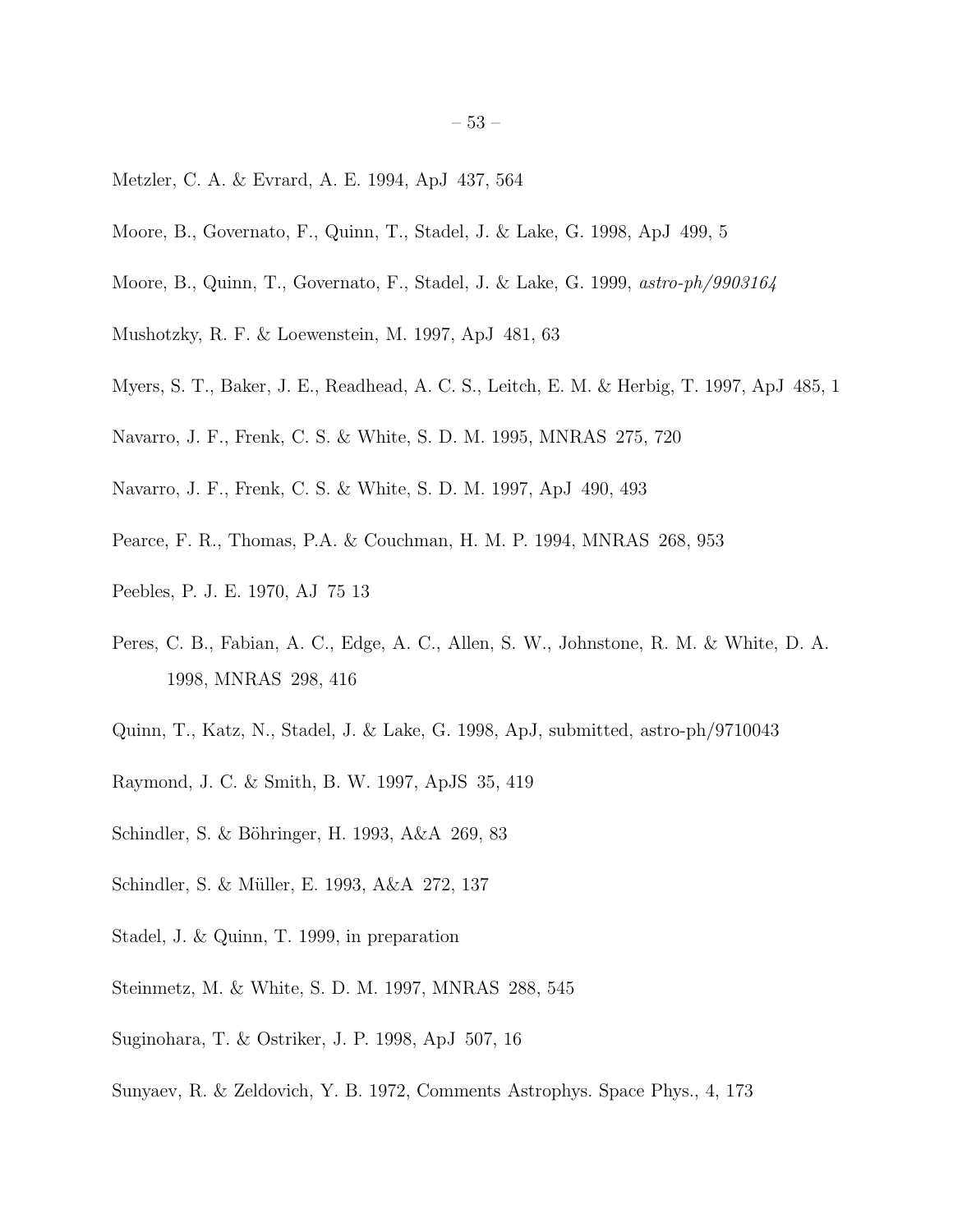- Tsai, J. C., Katz, N. & Bertschinger, E. 1994, ApJ 423, 553
- Thomas, P. A. & Couchman, H. M. P. 1992, MNRAS 257, 11
- Tremaine, S., Henon, M. & Lynden-Bell, D. 1986, MNRAS 219, 285
- Walker, T.P., Steigman, G., Schramm, D.N., Olive, K.A. & Kang, H.S 1991, ApJ, 376, 51

This manuscript was prepared with the AAS I4T<sub>E</sub>X macros v5.0.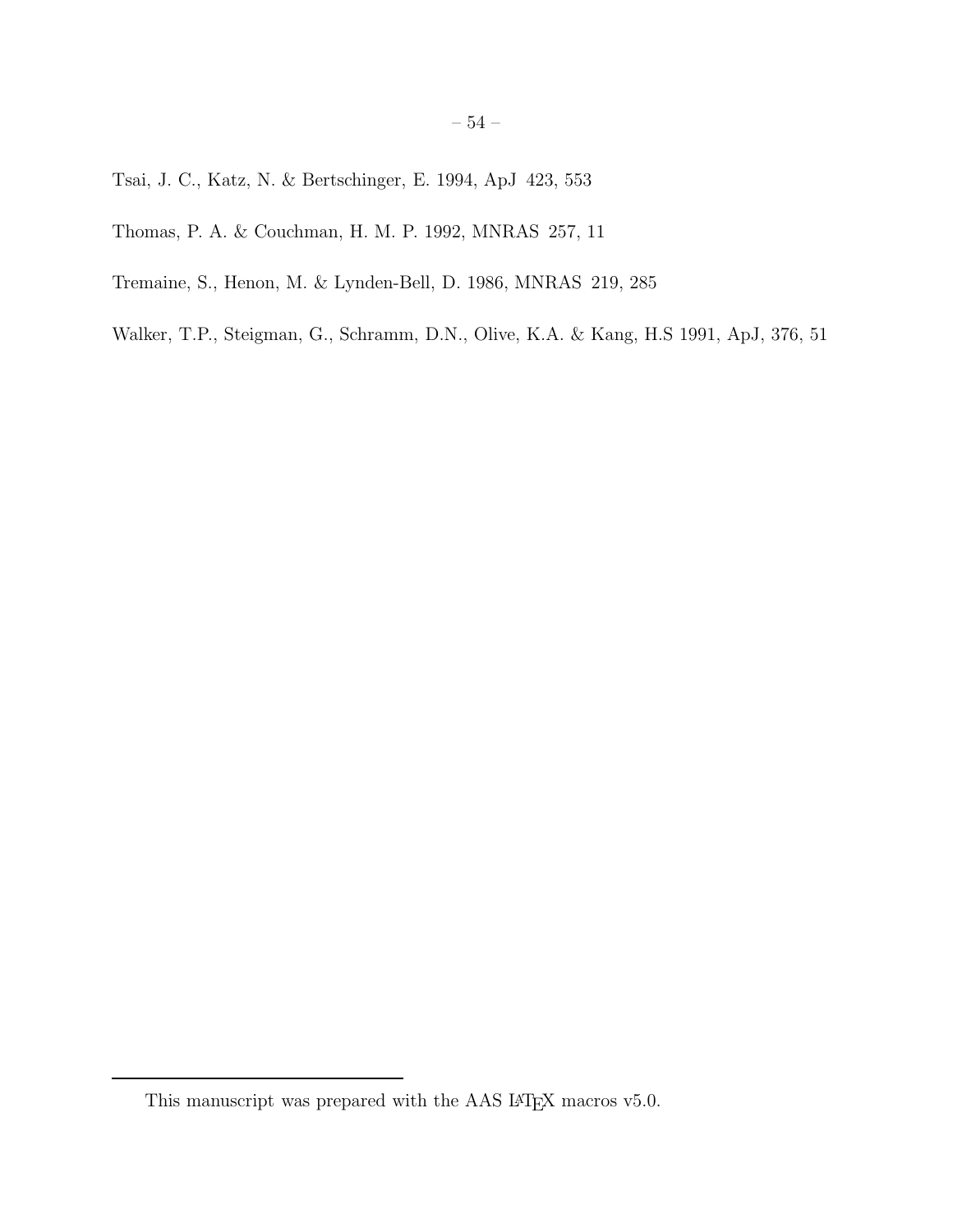Fig. 1.— The radial dependence of the density of all matter, both the dark and baryonic components, in each of the simulations presented in this paper. The bars along the x-axis indicate the spatial resolution for the medium and low resolution simulations. The equivalent bar for Hires lies off the left of the figure. The heavy bars that cross the individual curves indicate the radius within which each cluster has only 32 particles.

Fig. 2.— The difference between the distributions in Figure 1 and the model given by Equation 1.

Fig. 3.— As in Figure 1, but plotting the radial dependence of only the dark matter density in each of the simulations. Again, the bars along the x-axis indicate the softening lengths for the medium and low resolution simulations, while the heavy bars indicate the radius within which the cluster has only 32 particles.

Fig. 4.— The radial dependence for the circular velocity in each of the cluster simulations. The bars along the x-axis indicate the spatial resolution for the medium and low resolution simulations. The thick solid line in this figure shows the circular velocity of a halo with an NFW profile.

Fig. 5.— The radial dependence of the gas density in each of the simulations. The bars along the x-axis indicate the softening lengths for the medium and low resolution simulations and the heavy bars crossing the curves indicate the radius within which the simulation has only 32 particles.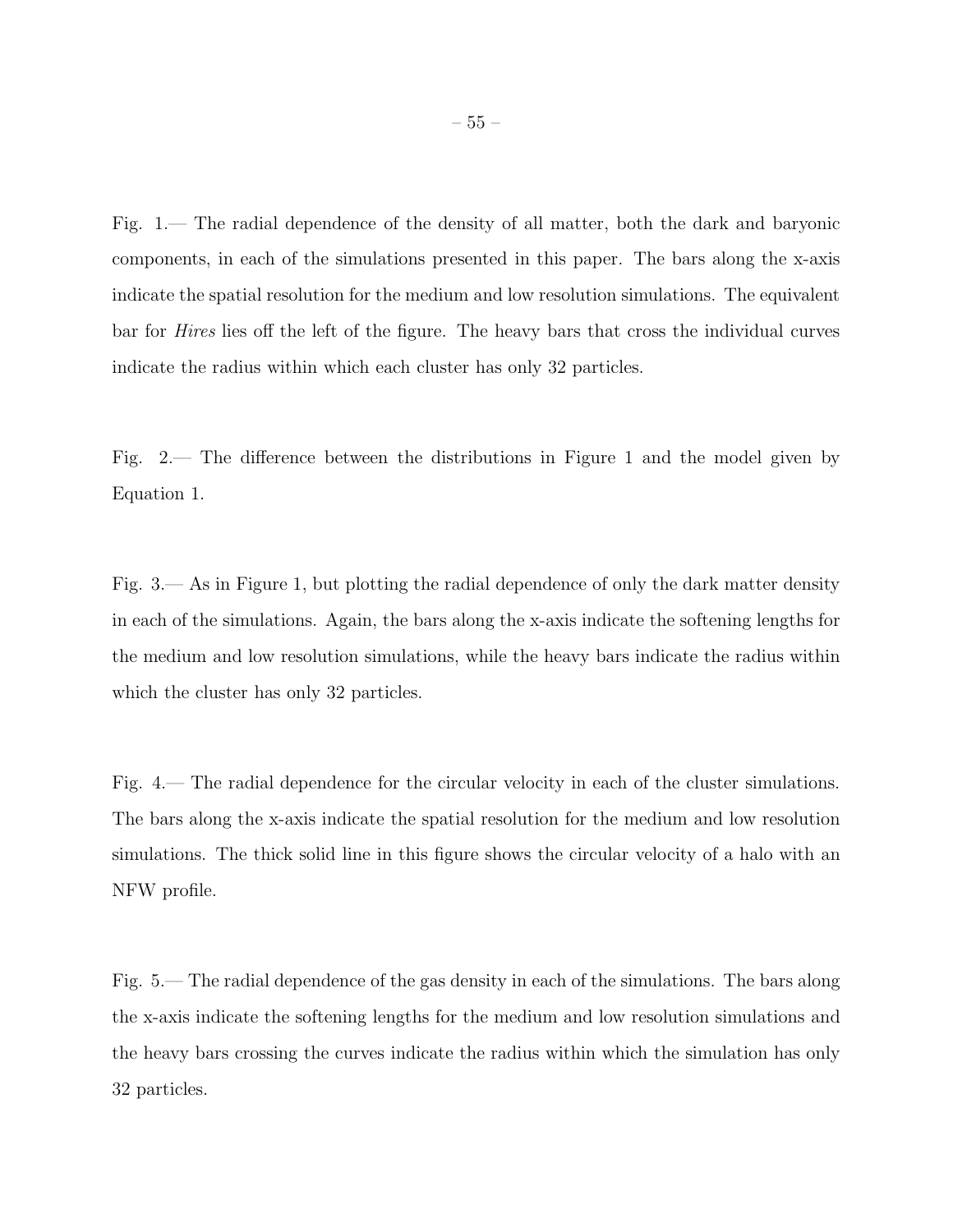Fig. 6.— The radial dependence of the cumulative baryon fraction in each of the simulations. The two solid lines represent the  $Cool+SF$  simulation: the total baryonic content of stars and gas (top line) and only gas (bottom line). The bars along the upper x-axis indicate the spatial resolutions of the low and medium resolution simulations. The central cusp in the Lowres simulation is well within the 32 particle resolution limit.

Fig. 7.— The distribution of the various baryonic components in the  $Cool+SF$  simulation. Here, the density is in units of the critical density and the black line represents the total baryonic mass. The central peak is comprised mainly of stars (dark grey line), although hot gas (lighter grey line) becomes the dominant baryonic component beyond ∼ 130 kpc. Other than a peak at the very center of the cluster, there is very little cold  $(T < 10^{6.5}$ K) gas, represented by the lightest grey line, in the cluster. This has been converted into stars.

Fig. 8.— The cooling time scale for the intracluster gas in the three simulations with baryonic component. Note the change of scale from logarithmic to linear at 1Mpc. The sharp spikes apparent in the  $Cool+SF$  simulation are knots of cold, collapsed gas. This gas is being processed into stars and represents galaxies.

Fig. 9.— As in Figure 1 but plotting the radial dependence of the gas temperature in each of the simulations. The bar in the upper left-hand corner indicates the softening length for the low resolution simulation. The horizontal line shows the virial temperature of the cluster  $(T_{\rm vir} \sim 2.8 \text{ keV}).$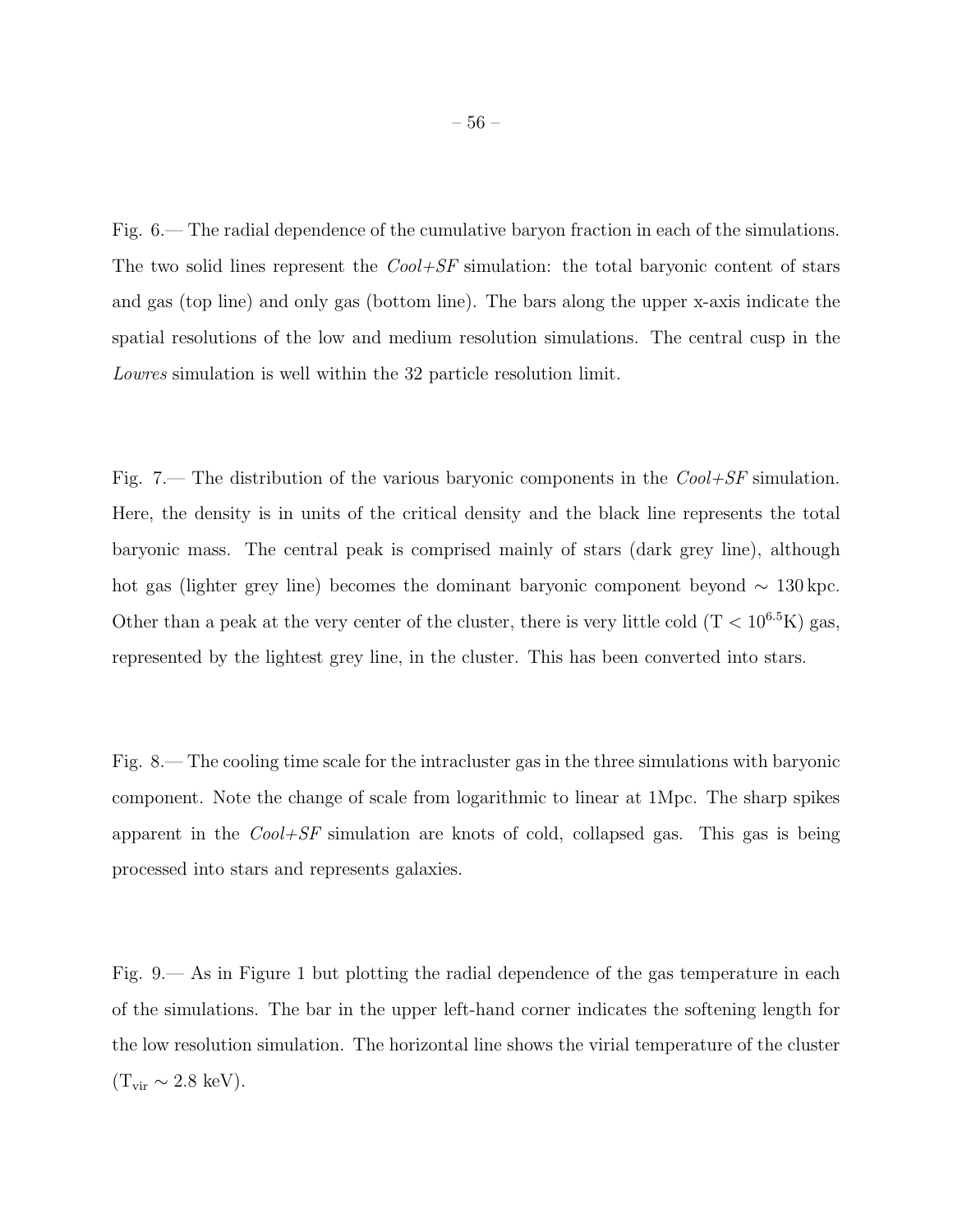Fig. 10.— As in Figure 1, presenting the radial dependence of the gas entropy (top) and dark matter (bottom) per unit mass in each of the simulations. The bars along the x-axis indicate the softening length for the low and high resolution simulations. Note the change in scale from logarithmic to linear at 1Mpc.

Fig. 11.— A comparison of the gas and dark matter entropy distributions for each of the simulations with gas. Each presents the gas (thin line) and dark matter (thick line) entropy for *Cool+SF*, *Adiabatic* and *Lowres* simulations.

Fig. 12.— Each panel plots the projected surface mass density versus radius. The left-hand panels plot the total mass in the simulations, while the right-hand panels plot only the dark matter. The  $X, Y$  and  $Z$ 's denote the projection axes, which are aligned with the coordinate axes of the simulation. The overdensity is with respect to integrating a uniform density of  $\Omega = 1$  through a line-of-sight of 4Mpc, the size of the box from which these projections were made.

Fig. 13.— The projected X-ray emission: the left-hand panel shows the flux radiated into  $4\pi$  steradians in the 2  $\rightarrow$  10 keV band and the right-hand panel shows the flux in the ROSAT/HRI  $(0.1 \rightarrow 2.4 \text{ keV})$  band. This band is "windowed" with the normalized response function of the HRI instrument.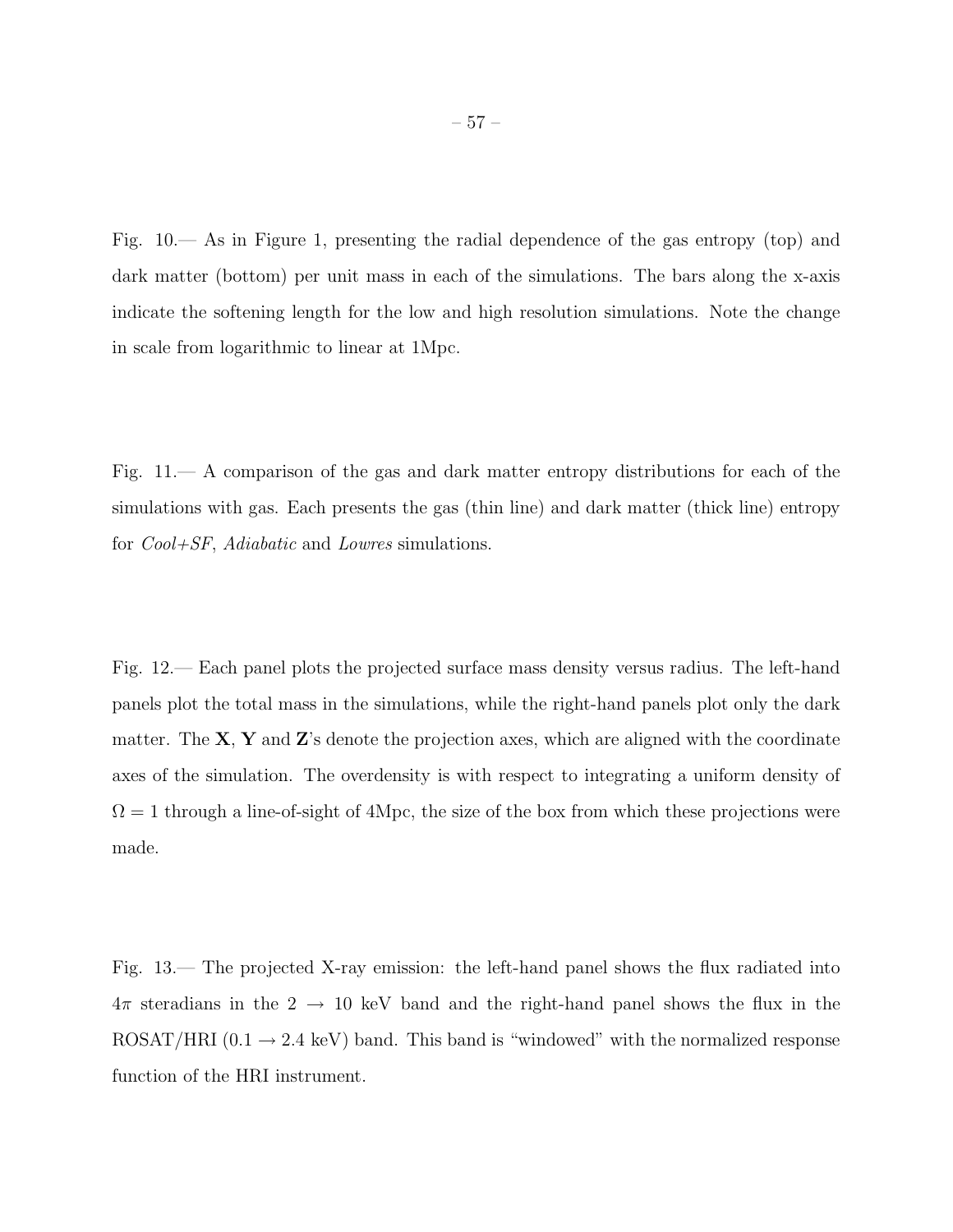Fig. 14.— The 2→10 keV X-ray surface brightness profiles for the  $Cool+SF$  (left) and *Adiabatic* (right) simulations; each panel displays the  $X, Y$  and  $Z$  cluster projections. The thick solid line in each panel plots the best fit  $\beta$ -model (eq. 6) over a restricted range from 50 kpc to 750 kpc, similar to that employed with real X-ray data, while the dot-dashed lines plots the best fit  $\beta$ -model over the full range of the data. To avoid the effects of the X-ray peaks in the cluster center and at the positions of galaxies on the mean profile of the  $Cool+SF$  simulation, we use only the circled points in the fits. The best fit values for  $(\beta, r_c)$ for the Cool+SF simulation are (0.97, 218kpc) and (0.63, 72kpc) for the full and restricted range respectively. The corresponding values for the Adiabatic simulation are (1.07, 211kpc) and (0.77, 106kpc).

Fig. 15.— Like Figure 13 but plotting the projected X-ray emission weighted temperature profiles.

Fig. 16.— The projected Sunyaev-Zel'dovich decrement for the various cluster simulations.

Fig. 17.— The mass accretion rate of gas through spherical shells into the cluster normalized by the accretion rate required to accumulate the mass of gas within the cluster virial mass at the present time  $(2.05 \times 10^{13} M_{\odot})$  in a Hubble time. Note the change of scale from logarithmic to linear at 1Mpc.

Fig. 18.— The spherically averaged radial infall velocity of the gas divided by the local dynamical velocity, which we define as  $r/t_{dyn}$ . Note the change of scale from logarithmic to linear at 1Mpc.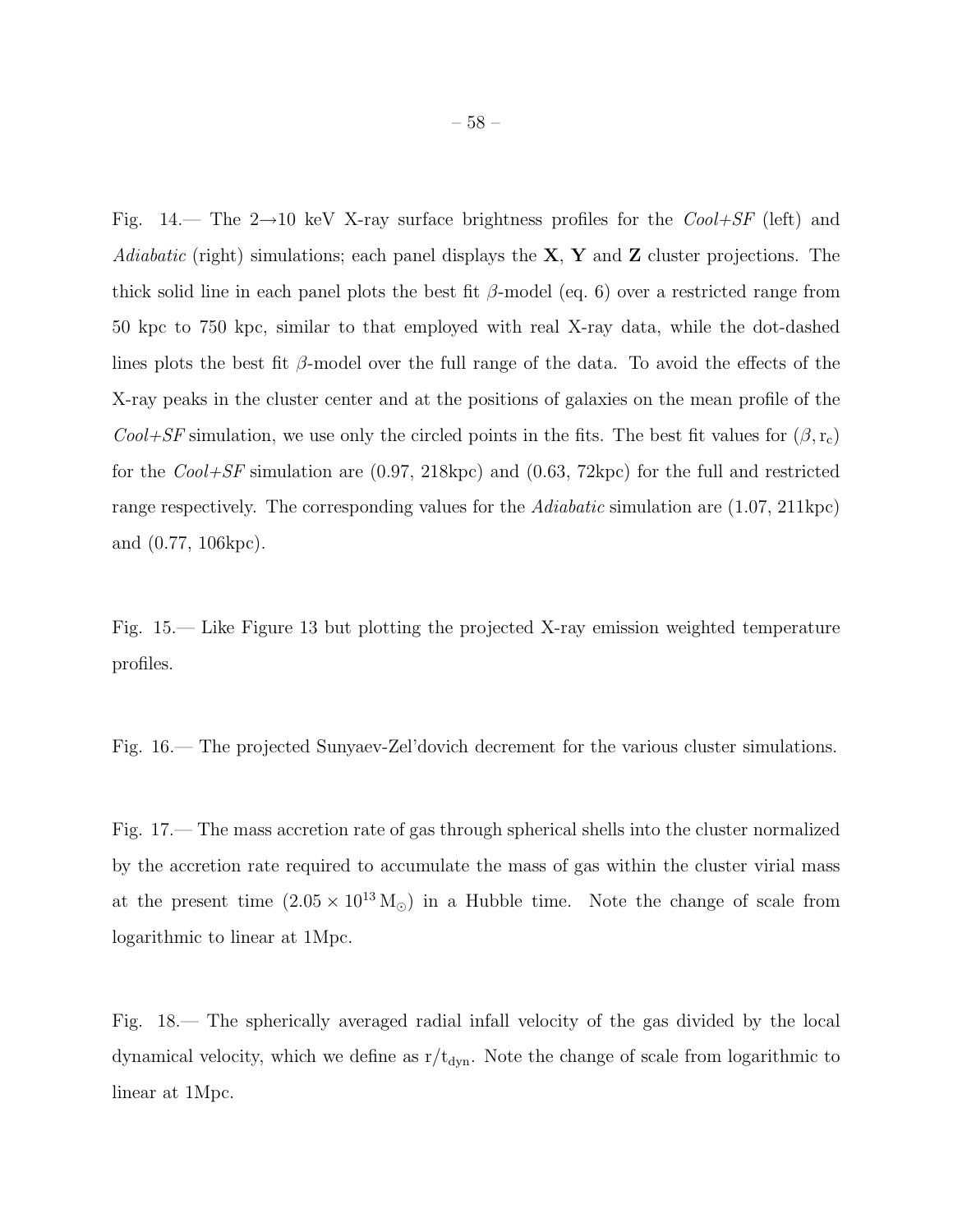Fig. 19.— The spherically averaged radial infall velocity of the gas in units of the local sound speed. Beyond the virial radius a weak shock is present. Note the change of scale from logarithmic to linear at 1Mpc.

Fig. 20.— The total entropy in the cluster as a function of gas mass between a radius r and the virial radius. Both axes have been normalized by the mass of gas within the virial radius.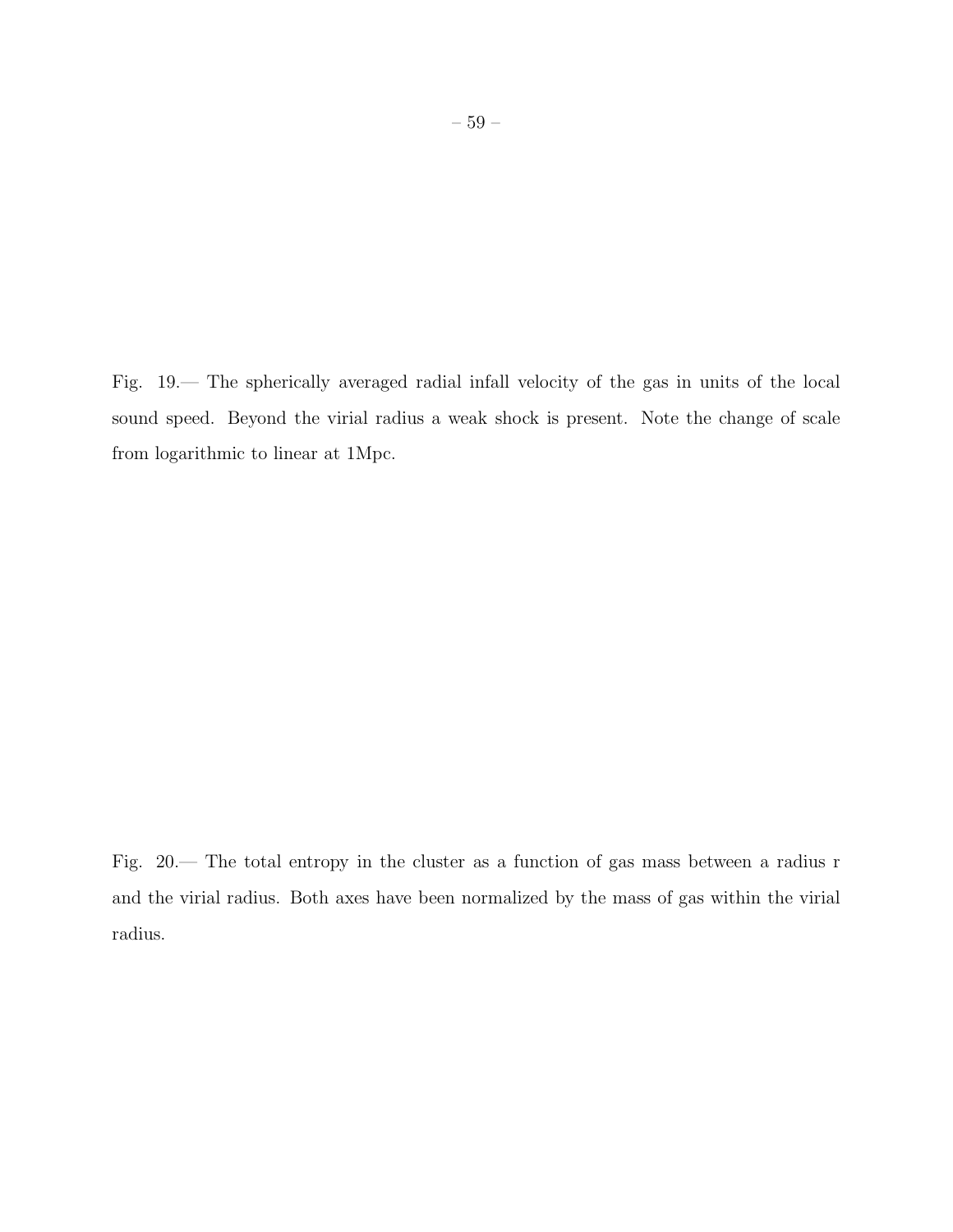| Ref. | Spatial $(h^{-1}$ kpc) | $\text{Dark}(h^{-1} M_{\odot})$ | Virial $(h^{-1} M_{\odot})$ | $\operatorname{Gas}(h^{-1} M_{\odot})$ | Cool / Star | $M_{\text{clust}}(h^{-1} M_{\odot})$ |
|------|------------------------|---------------------------------|-----------------------------|----------------------------------------|-------------|--------------------------------------|
| (a)  | 150                    | $3.0\times10^{13}$              | $5.6 \times 10^{12}$        | $3.4\times10^{12}$                     | N           | $1.2 \times 10^{15} (< R_A)$         |
| (b)  | 14                     | $4.8 \times 10^{11}$            | $4.5 \times 10^{9}$         | $4.8 \times 10^{10}$                   | Y/N         | $1.0\times10^{14} (< R_{200})$       |
| (c)  | $270h$ p $\,$          | $1.1 \times 10^{14} h$          | $3.3{\times}10^{13}h^3$     | $2.2 \times 10^{11} h$                 | N           | $1.85 \times 10^{15} h(< R_{200})$   |
| (d)  | 40                     | $3.8 \times 10^{12}$            | $1.1 \times 10^{11}$        | $4.2 \times 10^{11}$                   | Y/N         | $5.9\times10^{14} (< R_{200})$       |
| (e)  | 628                    | $1.2\times10^{11}$              | $4.1 \times 10^{14}$        | $1.2{\times}10^{10}$                   | $\mathbf N$ | many                                 |
|      |                        |                                 |                             | $(2.1\times10^{12})$                   |             |                                      |
| (f)  | 78                     | $2.0\times10^{12}$              | $7.9\times10^{11}$          | $2.2\times10^{11}$                     | N           | $4.7 \times 10^{14} (< R_{400})$     |
| (g)  | 50p                    | $9.4\times10^{11}$              | $2.1 \times 10^{11}$        | $9.4 \times 10^{10}$                   | $\mathbf N$ | $2.5 \times 10^{14} (< R_{200})$     |
| (h)  | 50                     | $4.8 \times 10^{12}$            | $2.1 \times 10^{11}$        | $2.6 \times 10^{11}$                   | $\mathbf N$ | $3-20 \times 10^{14} (< R_{500})$    |
| (i)  | 98                     | $1.6{\times}10^{10}$            | $1.6 \times 10^{12}$        | $1.7\times10^{9}$                      | N           | many                                 |
|      |                        |                                 |                             | $(3.0\times10^{11})$                   |             |                                      |
| (j)  | 14p                    | $2.3 \times 10^{12}$            | $4.5 \times 10^{9}$         | $2.6\times10^{11}$                     | N           | $1.0\times10^{15} (< R_{200})$       |
| (k)  | 66                     | $8.0 \times 10^{11}$            | $4.8{\times}10^{11}$        | $4.9 \times 10^{11}$                   | Y/N         | $> 1.2 \times 10^{14} (< R_A)$       |

Table 1. A summary of previous numerical studies of galaxy clusters.

Note. — All values are for clusters at z=0. Physical, rather than comoving, resolution scales are denoted by a p; corresponding virial mass scales as  $(1+z)^3$ . The studies are: (a) Evrard (1990); (b) Katz & White (1993); (c) Schindler & Böhringer (1993); Schindler & Müller (1993); (d) Thomas & Couchman (1992); (e) Cen & Ostriker (1994); (f) Metzler & Evrard (1994); (g) Navarro et al. (1997); (h) Bartelmann & Steinmetz (1996); (i) Bryan & Norman (1998); (j) Eke et al. (1998); (k) Suginohara & Ostriker (1998).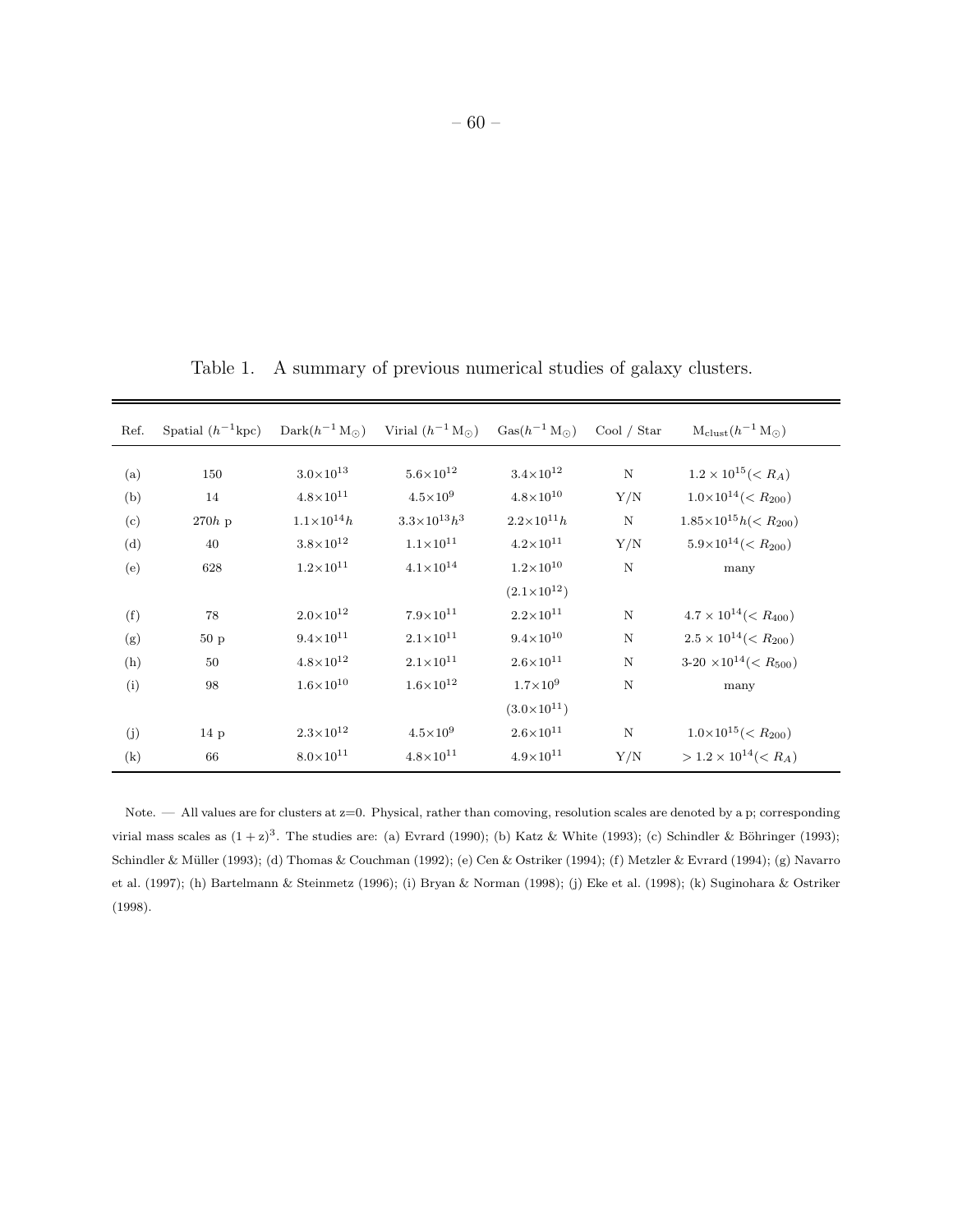| Name         | Spatial $(h^{-1}kpc)$ | Dark Matter $(h^{-1} M_{\odot})$ | Virial $(h^{-1} M_{\odot})$ | Gas $(h^{-1} M_{\odot})$ | $\mathrm{Cool}/\mathrm{Star}$ | $n_{\rm dark}/n_{\rm gas}/n_{\rm star}$ | $n_{time steps}$ |
|--------------|-----------------------|----------------------------------|-----------------------------|--------------------------|-------------------------------|-----------------------------------------|------------------|
| Dark         | 14                    | $3.7 \times 10^{11}$             | $4.6 \times 10^{9}$         | NΟ                       | NO.                           | 18134/0/0                               | 2400             |
| $Cool+SF$    | 14                    | $3.5 \times 10^{11}$             | $4.6\times10^{9}$           | $1.9\times10^{10}$       | <b>YES</b>                    | 18221/11582/6987                        | 2400             |
| Adiabatic    | 14                    | $3.5 \times 10^{11}$             | $4.6\times10^{9}$           | $1.9 \times 10^{10}$     | NO                            | 18290/17017/0                           | 2400             |
| Lowres       | 200                   | $3.5 \times 10^{11}$             | $1.3 \times 10^{13}$        | $1.9 \times 10^{10}$     | NO                            | 17884/17708/0                           | 2400             |
| <b>Hires</b> | 1.4                   | $1.4\times10^{10}$               | $4.6\times10^{6}$           | NO.                      | NO.                           | 494486/0/0                              | 10000            |

Table 2. <sup>A</sup> summary of the various resolutions of the simulations presented in this paper.

Cluster Vital Statistics:  $M_{\text{clus}} = 2.1 \times 10^{14} h^{-1} M_{\odot}$ ,  $R_{\text{vir}} = 1 h^{-1} Mpc \& V_{\text{circ}}(R_{\text{vir}}) = 1000 \text{ km s}^{-1}$ 

Note. — Quantities are defined as in Table 1. Although we quote  $h^{-1}$  units to be consistent with Table 1, remember that  $h = 0.5$  and that the "spatial resolution" is *twice* the gravitational softening length. The final column refers to the number of particles, and their type, within the virial radius.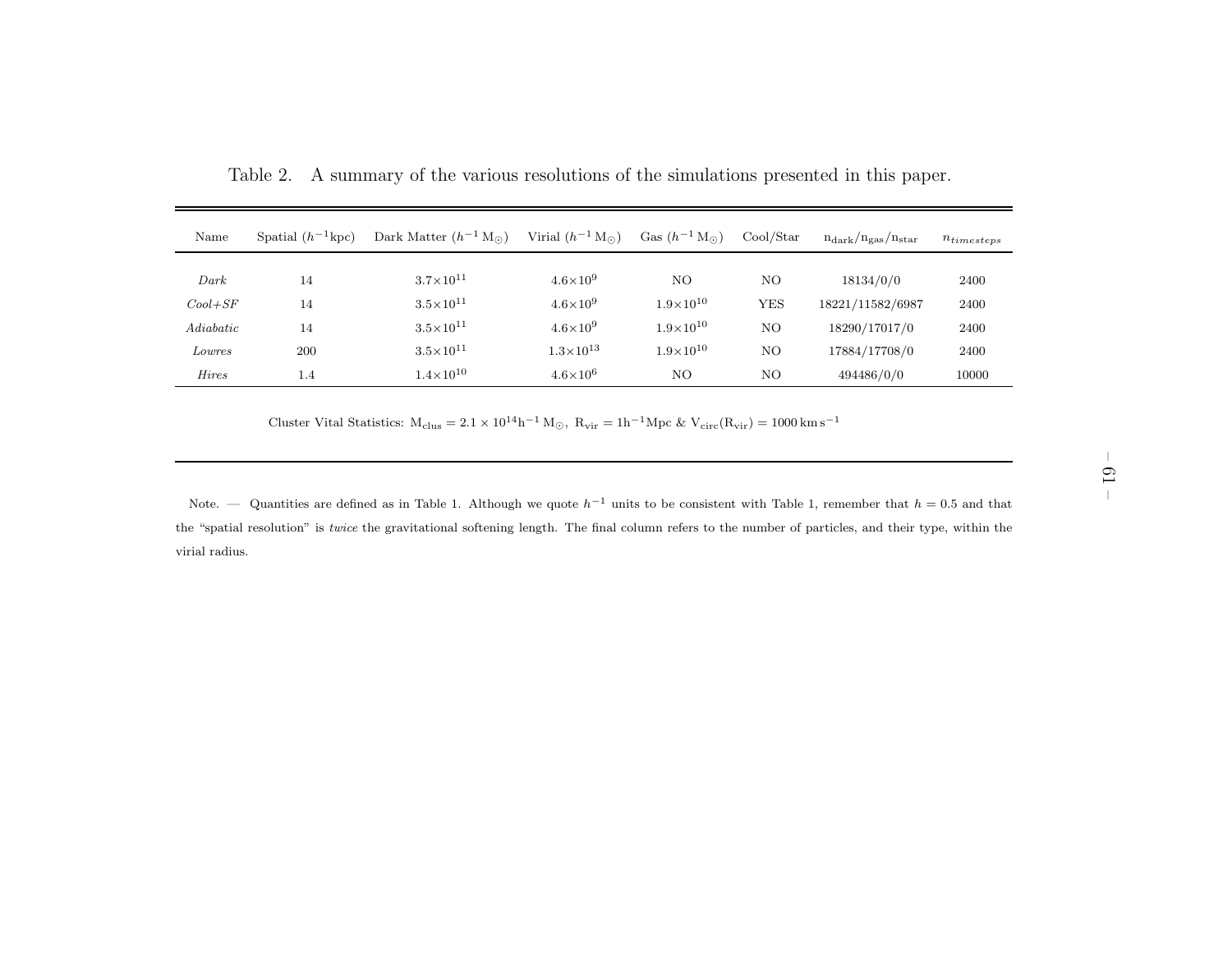| Name        | $L_{\rm x}(10^{43} \text{erg s}^{-1})$ $\langle T_x \rangle$ (keV) |      |  |
|-------------|--------------------------------------------------------------------|------|--|
| $Cool + SF$ | 3.14                                                               | 4.41 |  |
| Adiabatic   | 2.58                                                               | 3.43 |  |
| Loures      | 0.88                                                               | 2.16 |  |

Table 3. Cluster X-ray properties

Note.  $-$  A summary of the X-ray properties, in the 2→10 keV energy band, for the simulated clusters presented in this paper. The temperature is the mean emission weighted temperature averaged over a circle of radius of the virial radius (change this to twice or half the virial radius does not significantly alter either the X-ray flux or emission weighted temperature for the simulated cluster). The cluster virial temperature is 2.8 keV.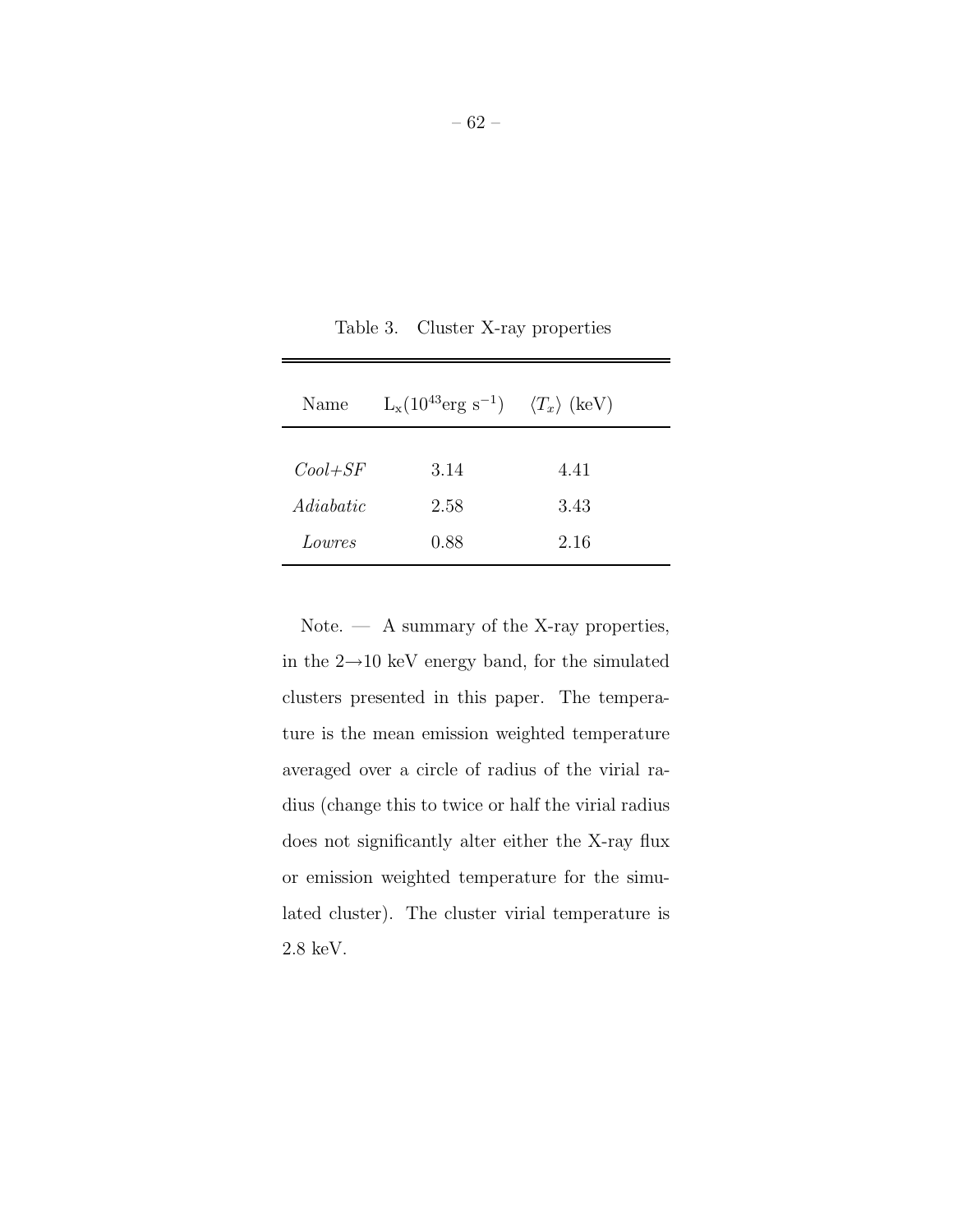

Radius (Mpc)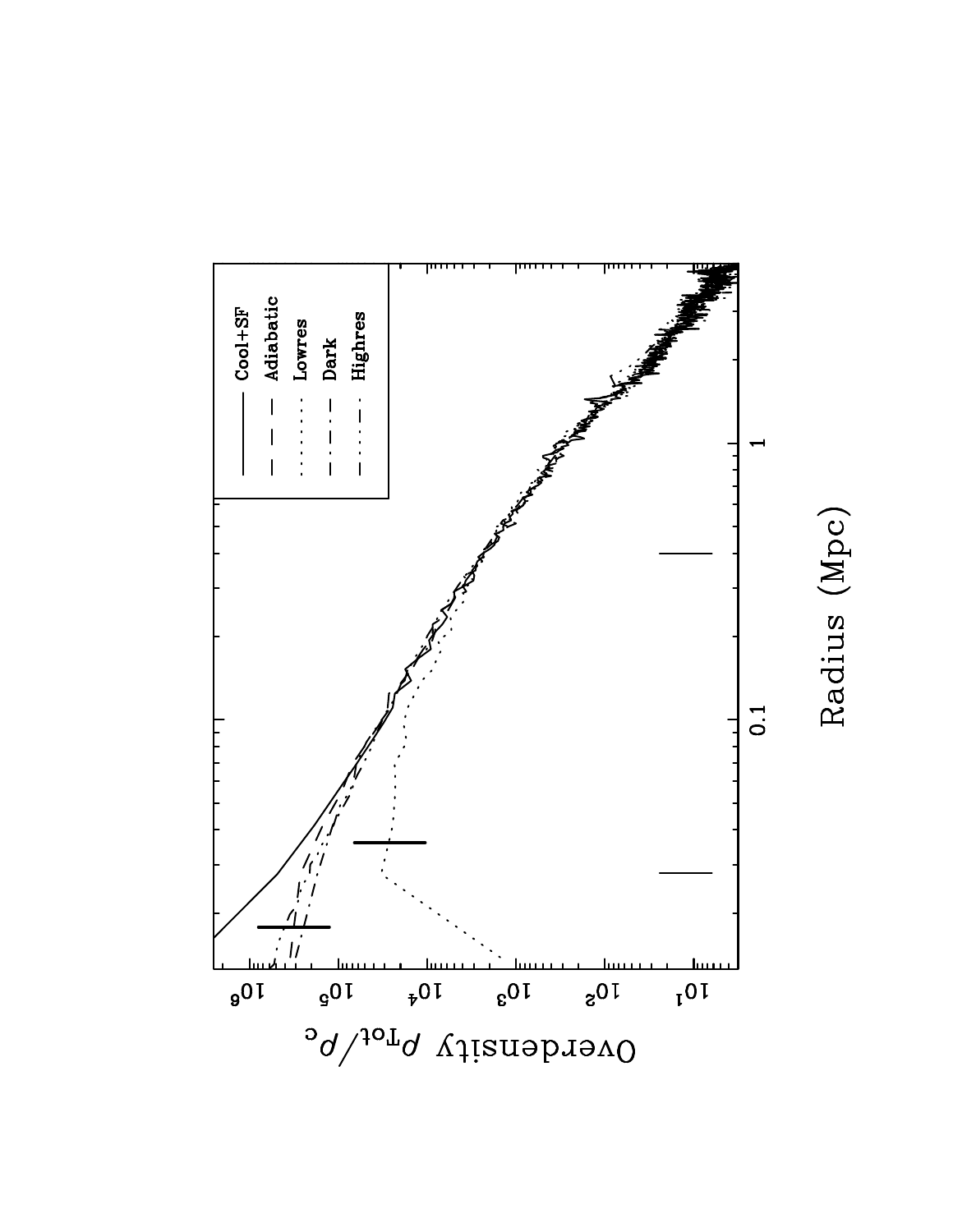

Radius (Mpc)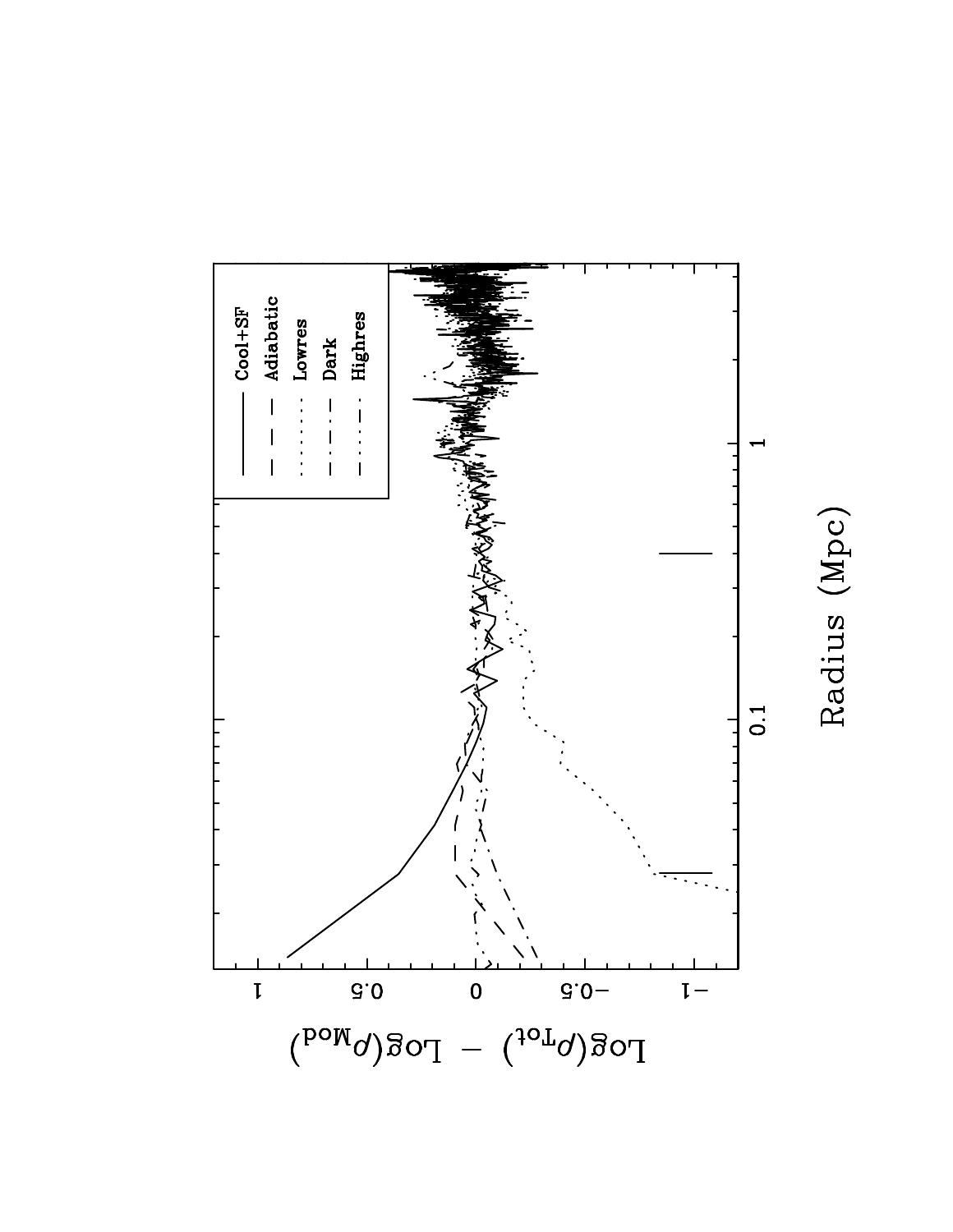

Radius (Mpc)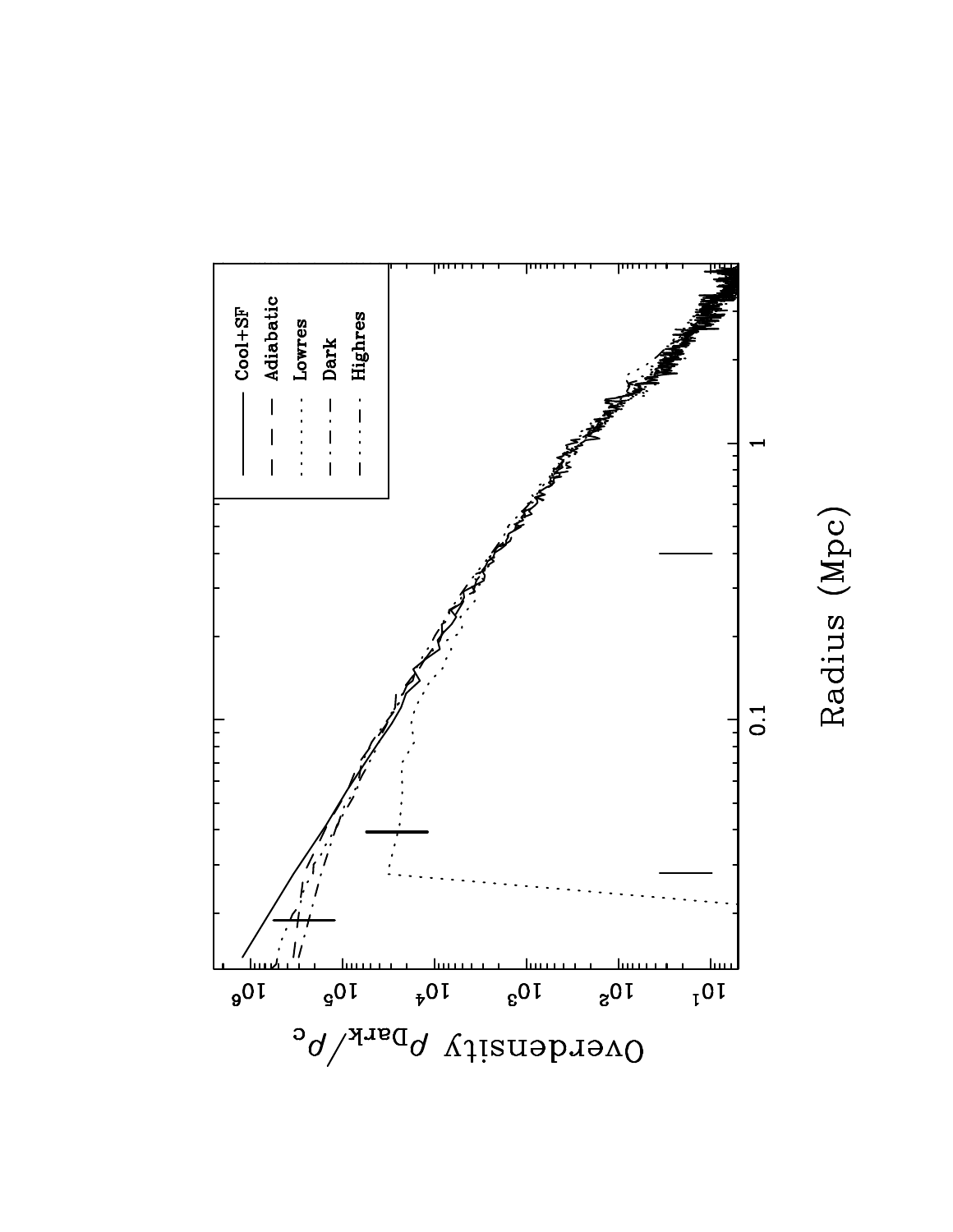

Circular Velocity  $\operatorname{V}_{\operatorname{circ}}$  (km/s)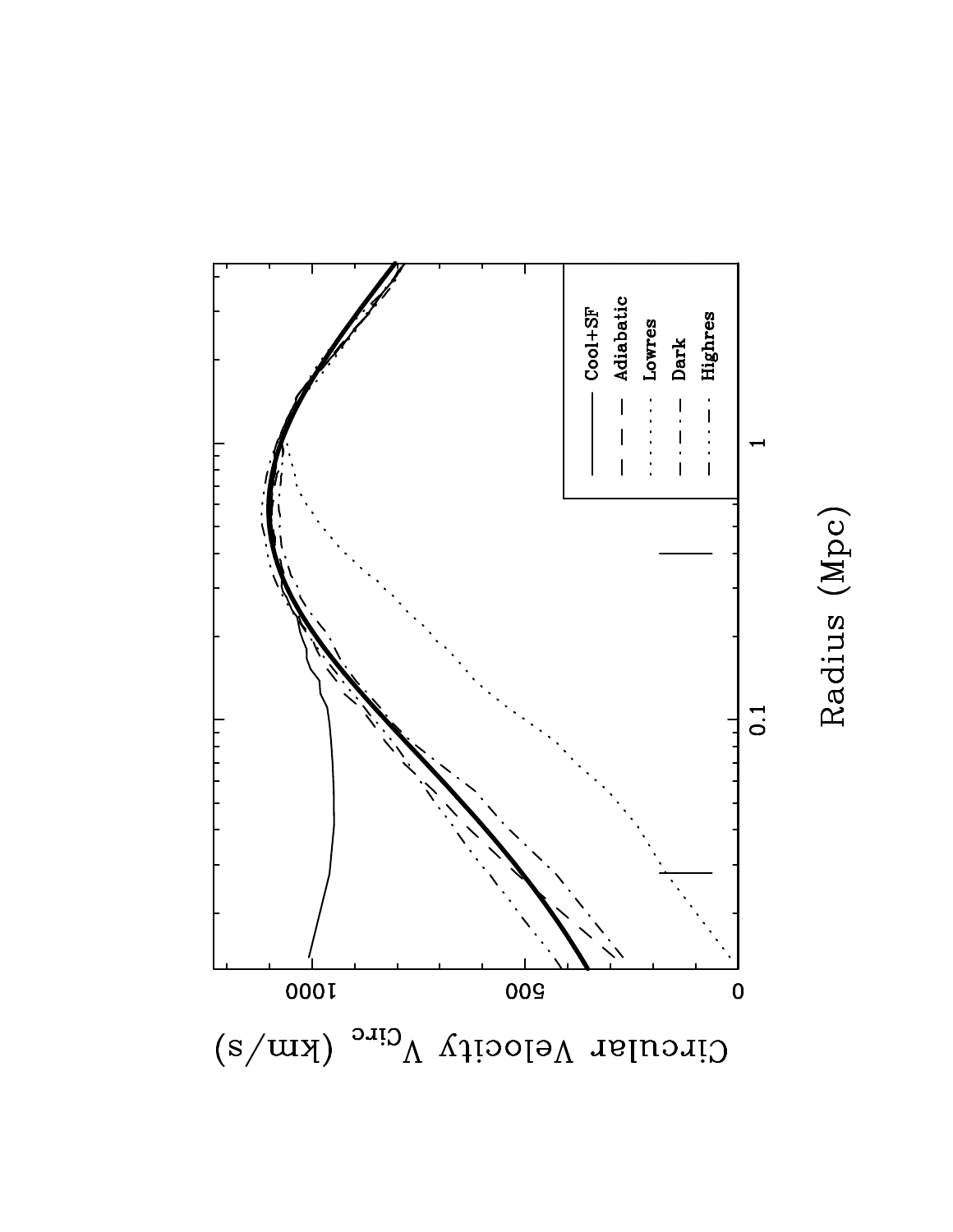

Radius (Mpc)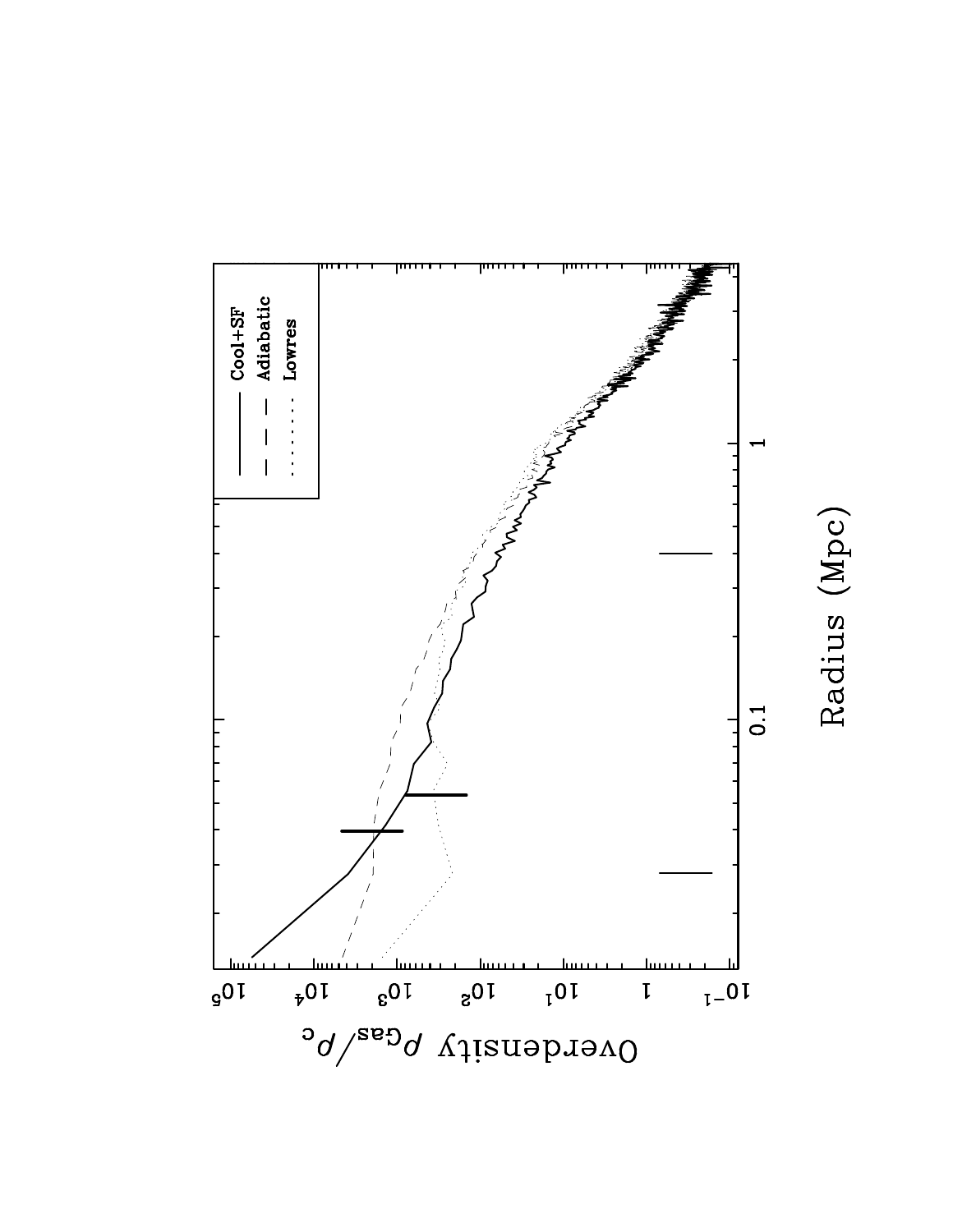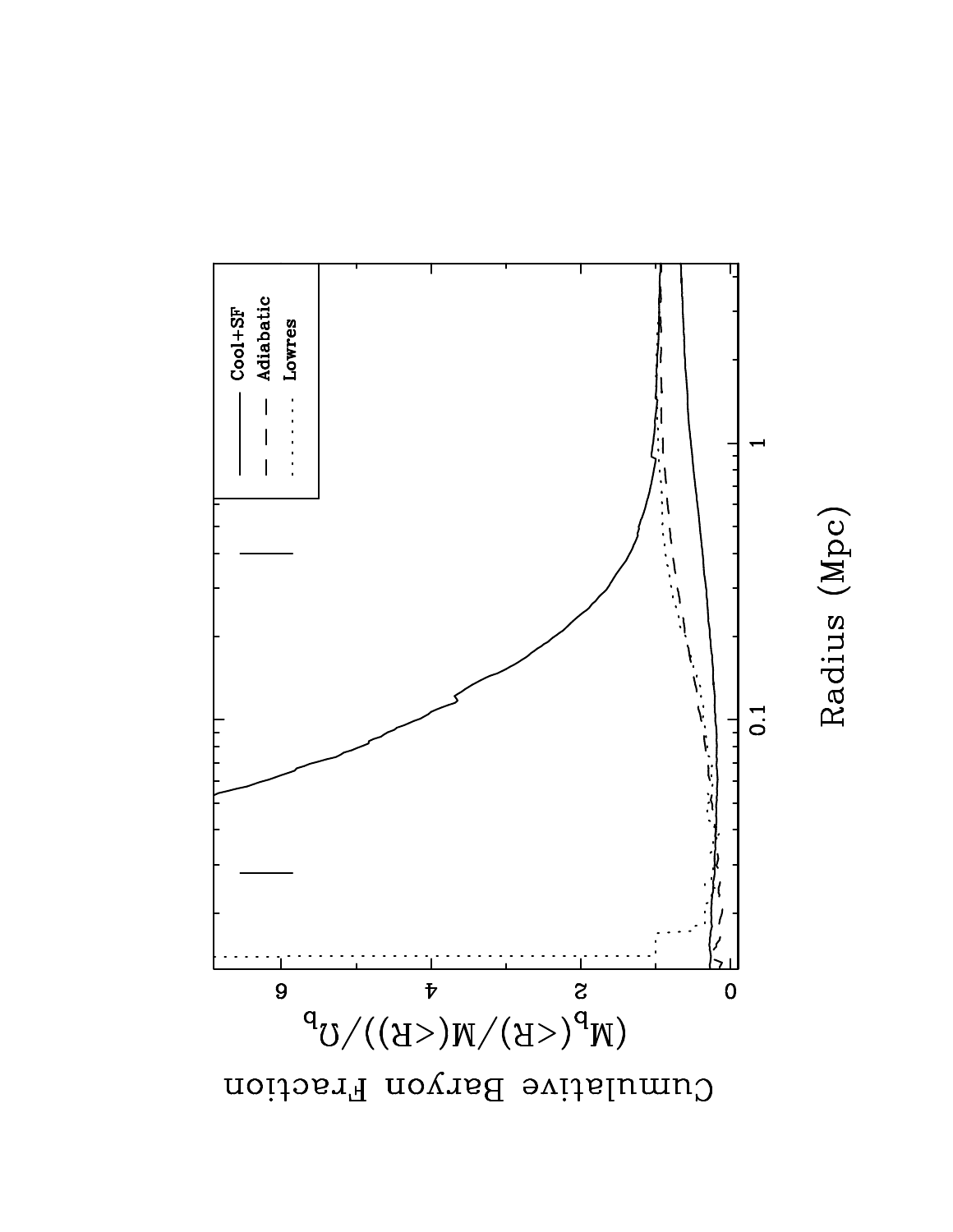

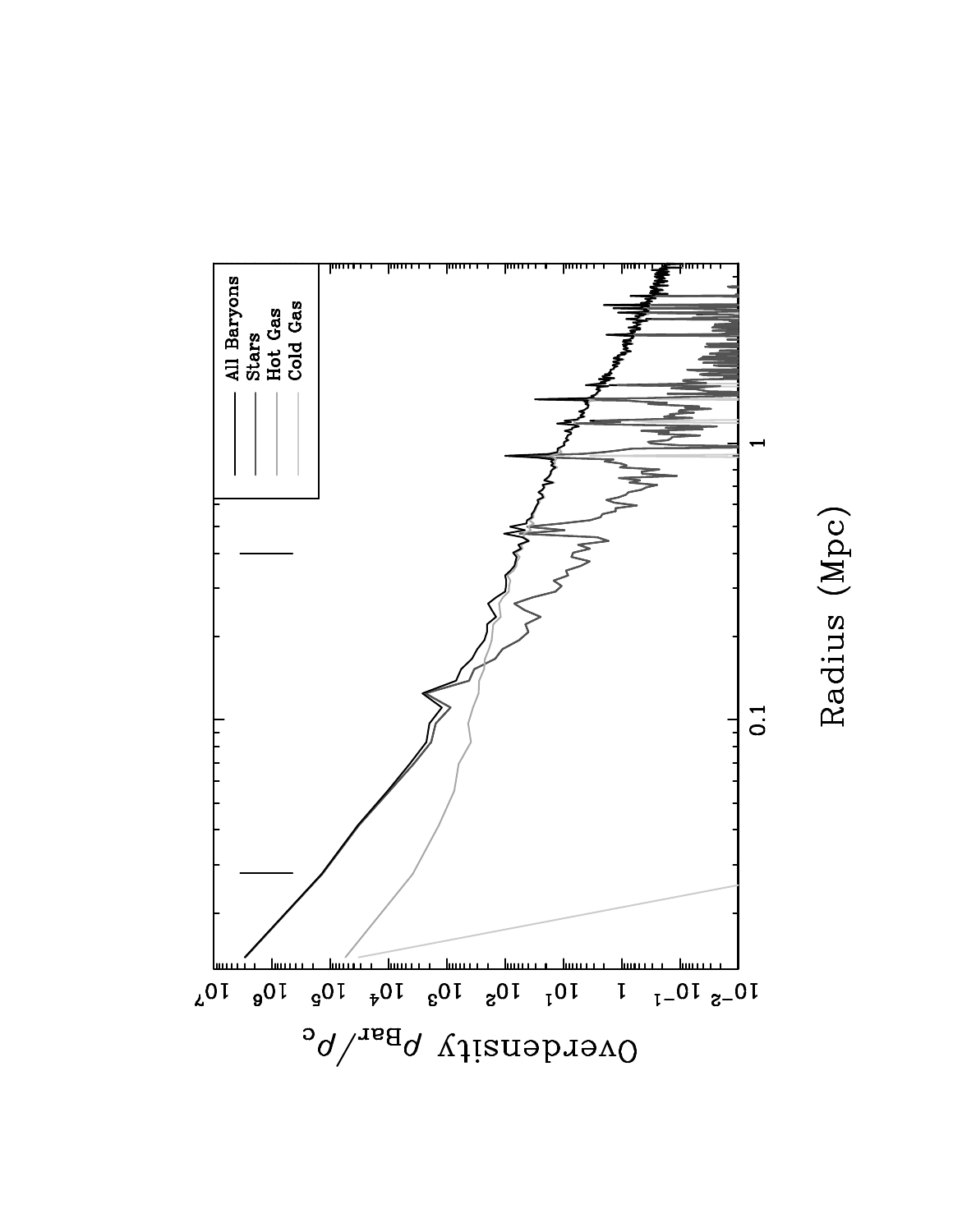

Radius (Mpc)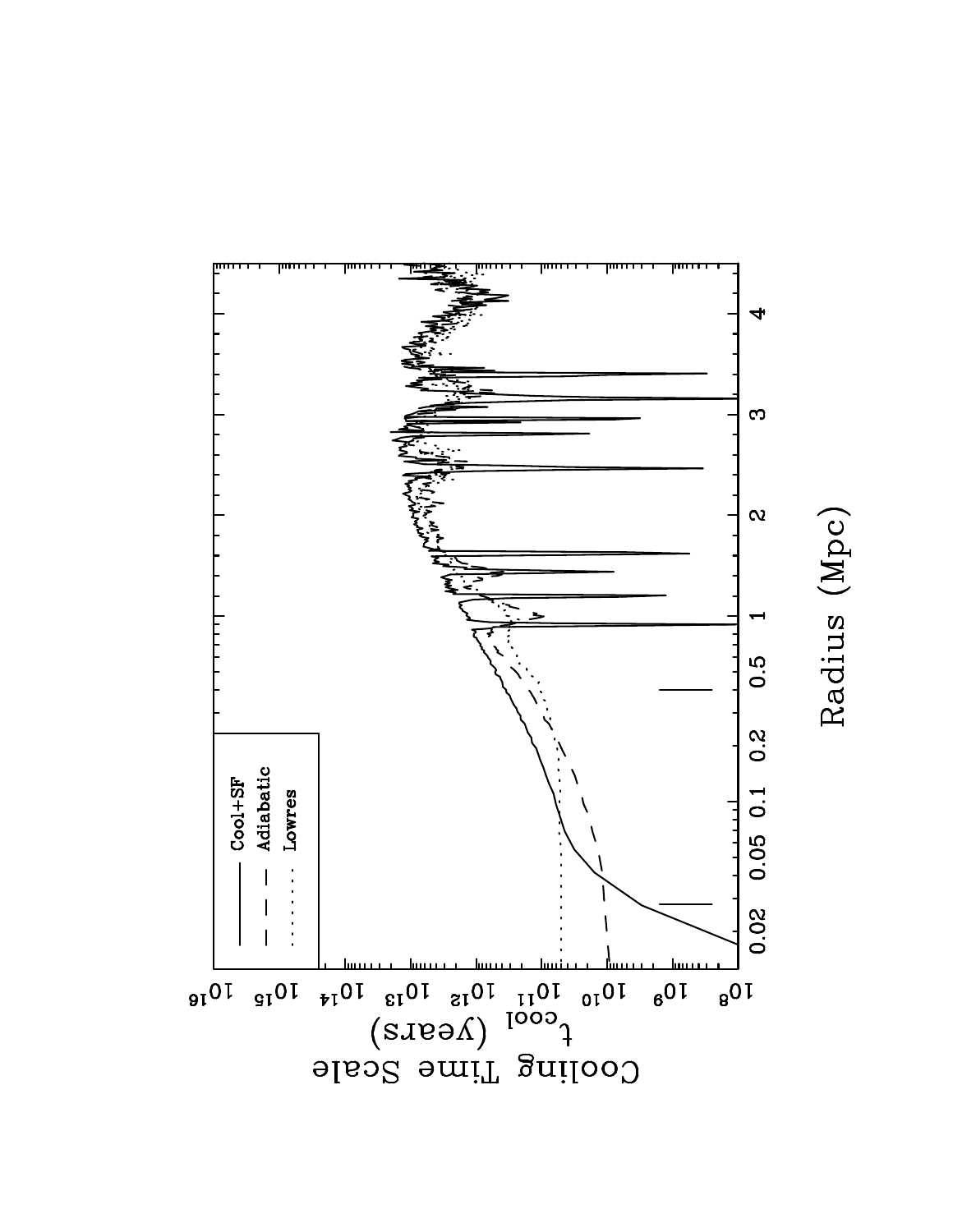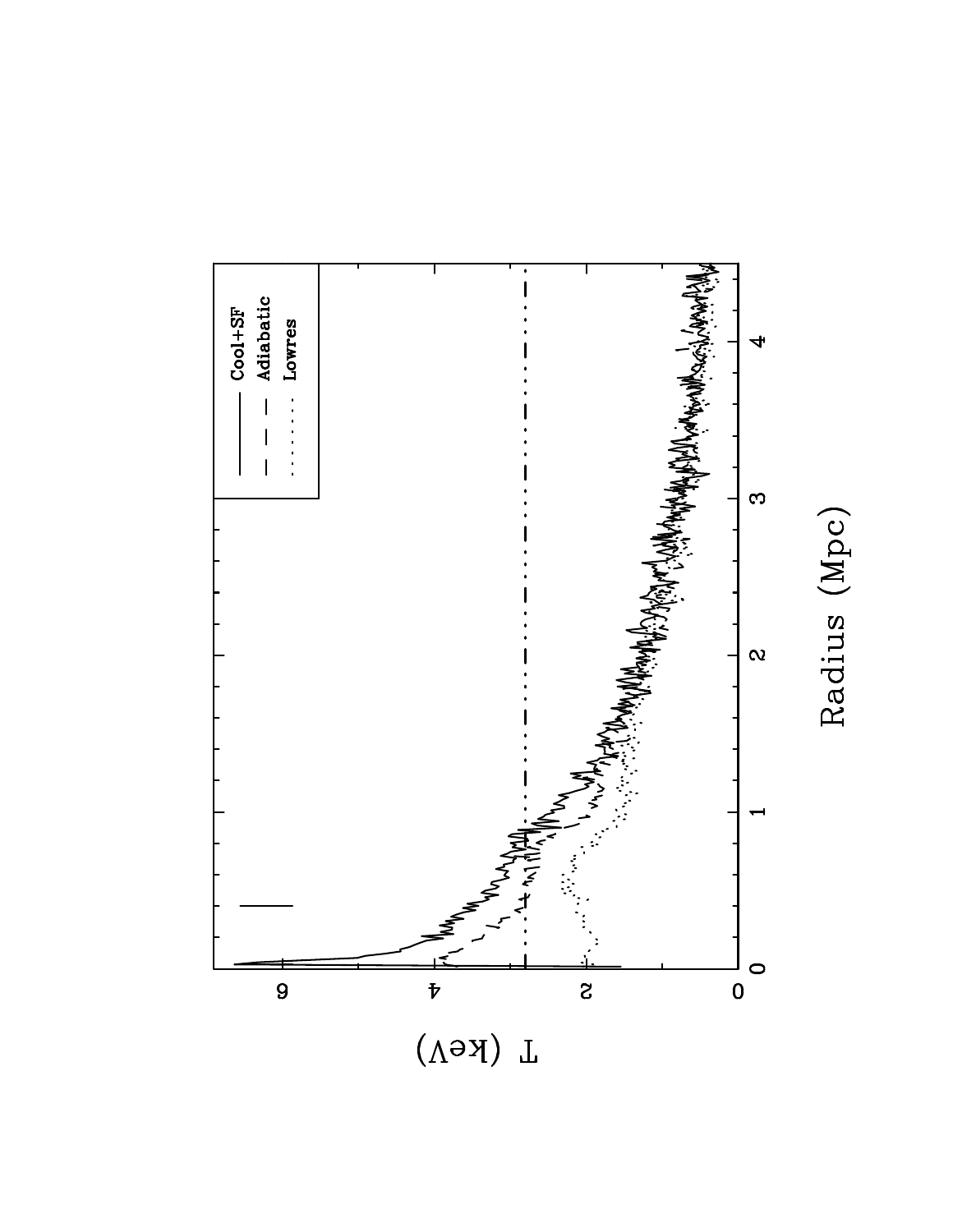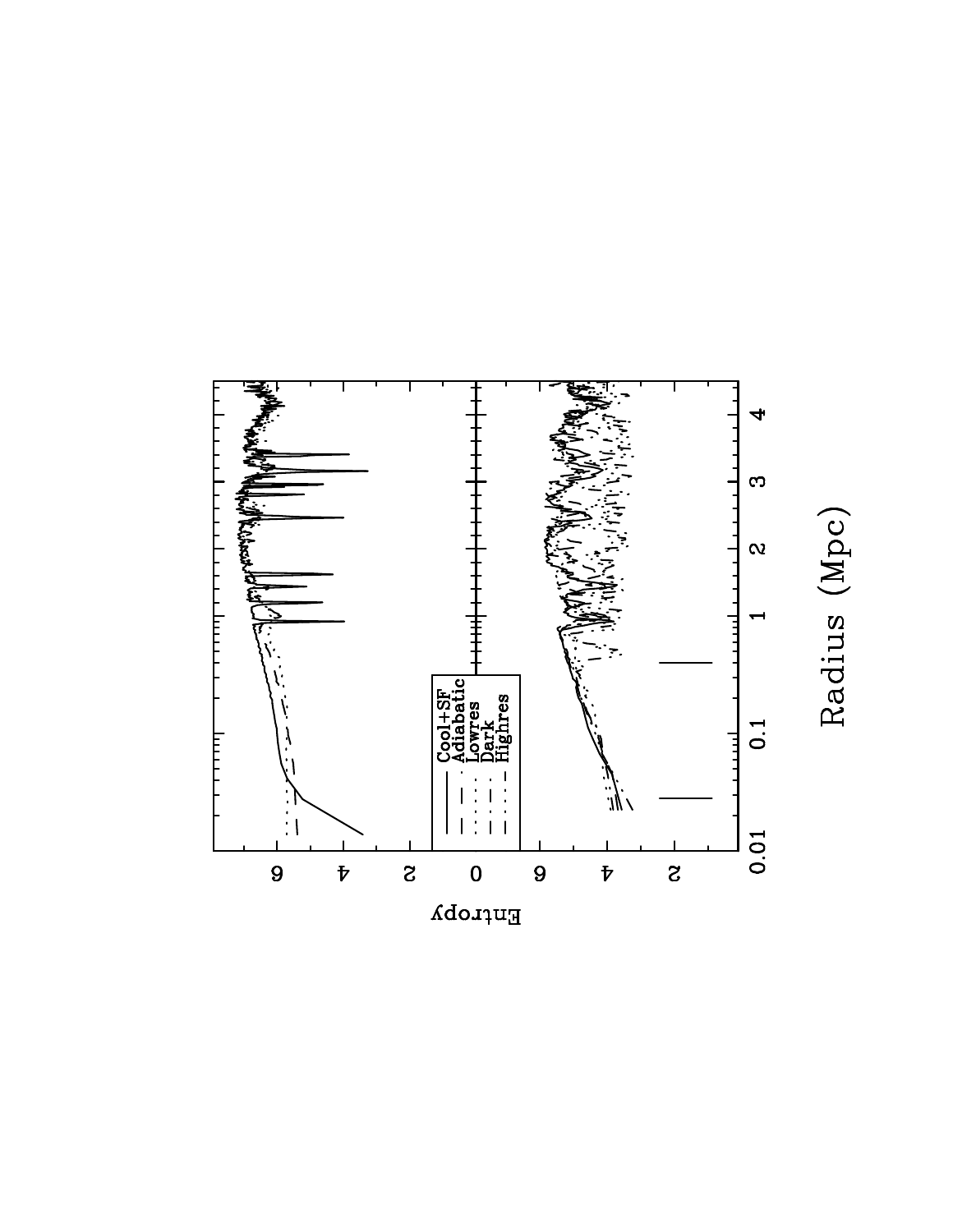

Entropy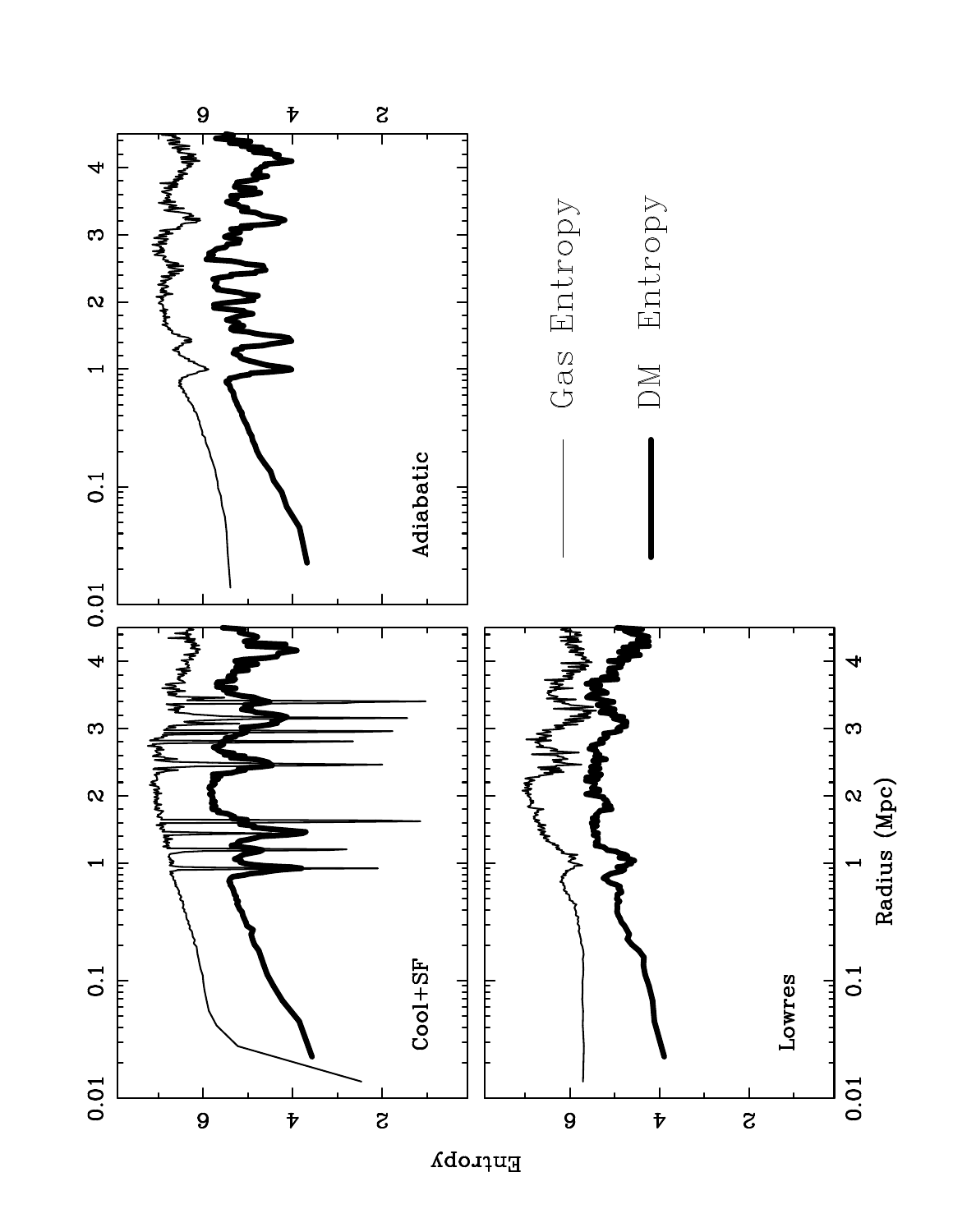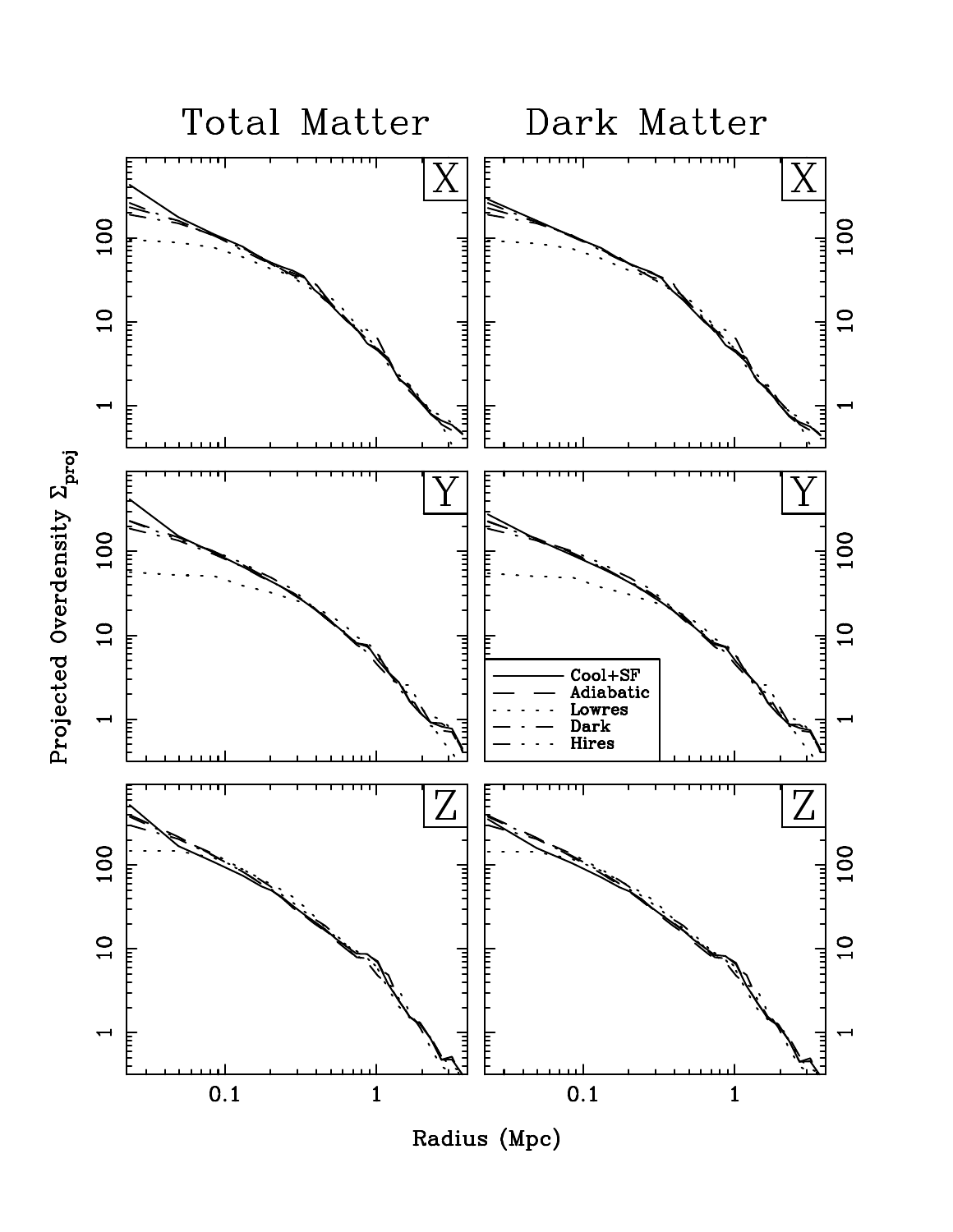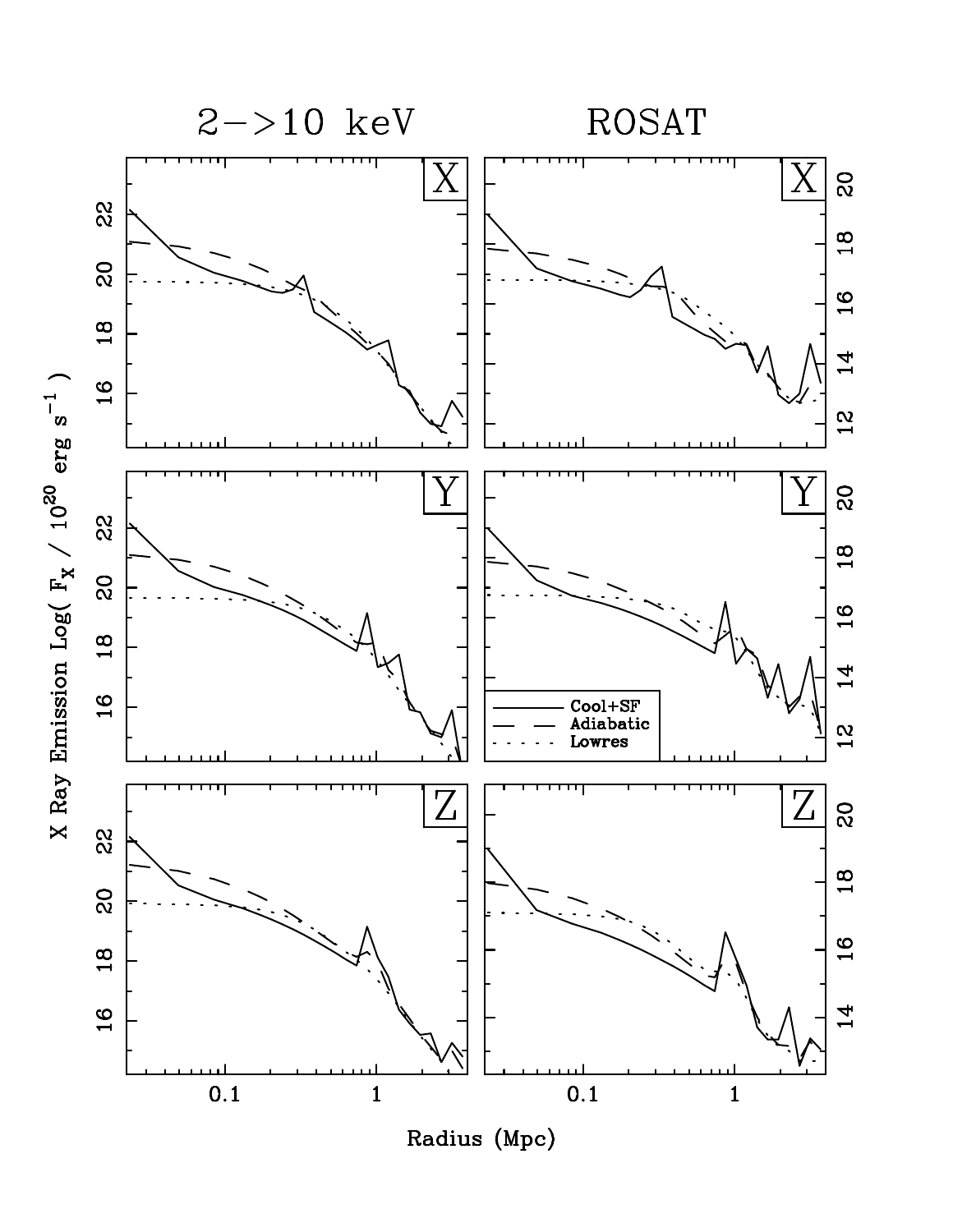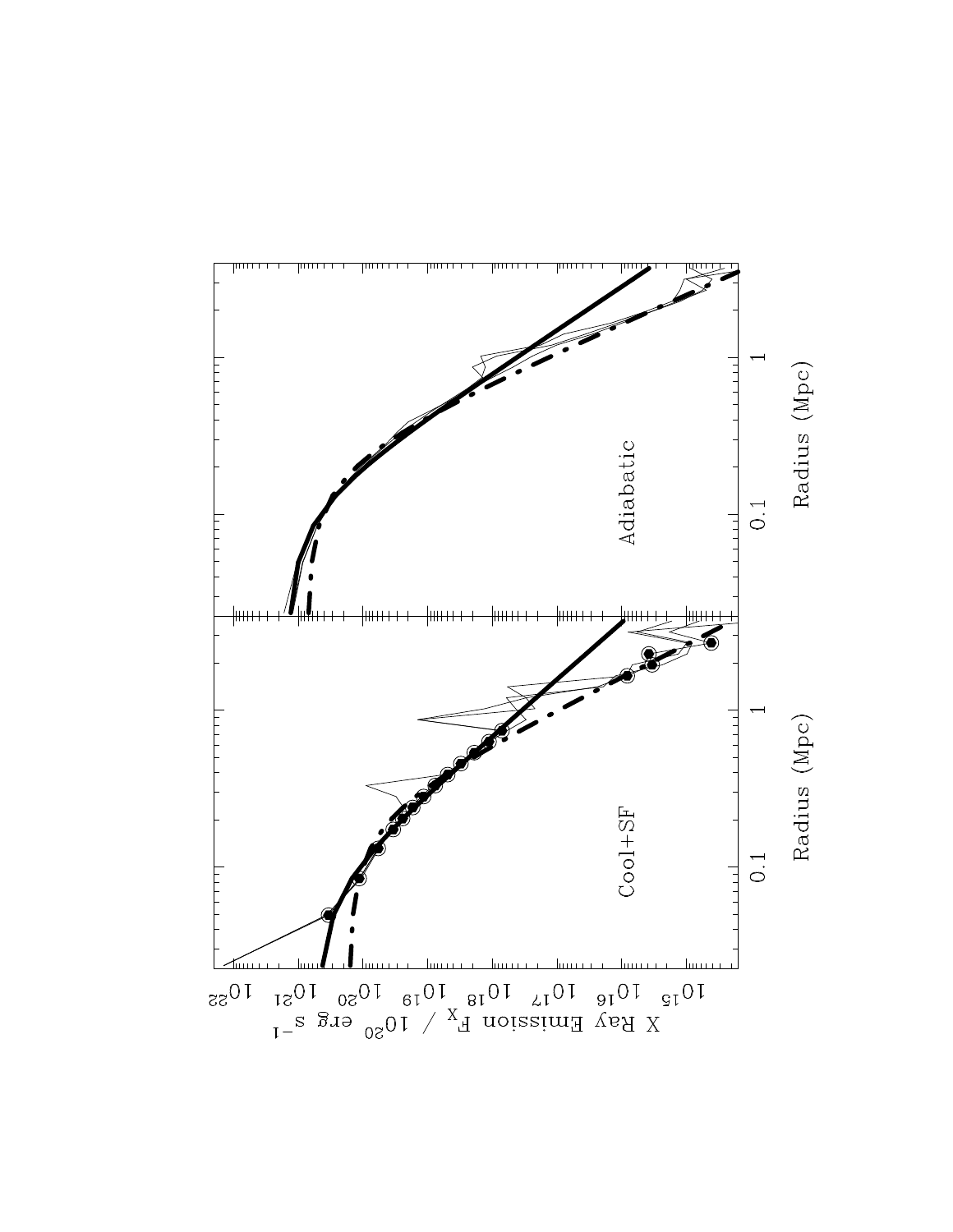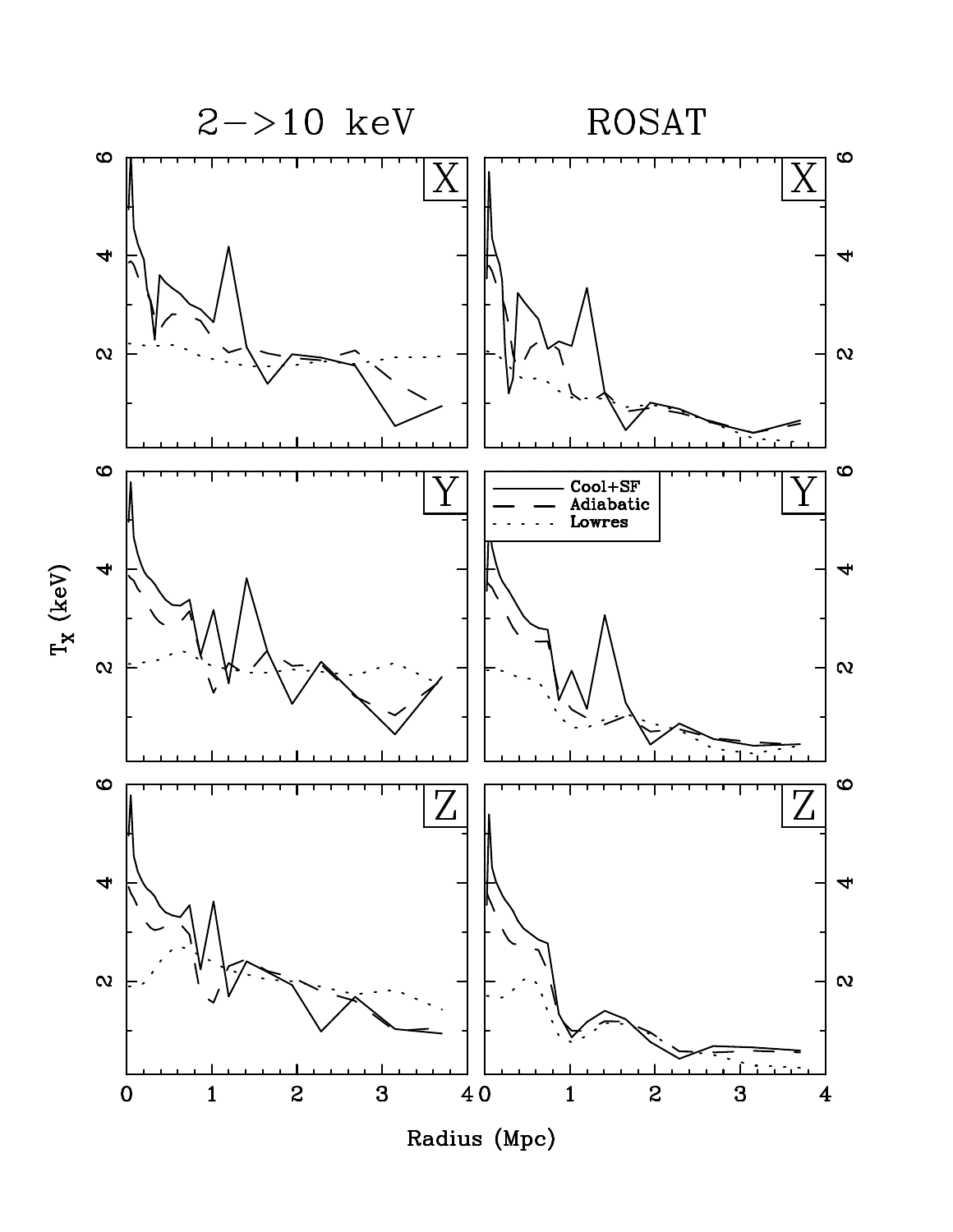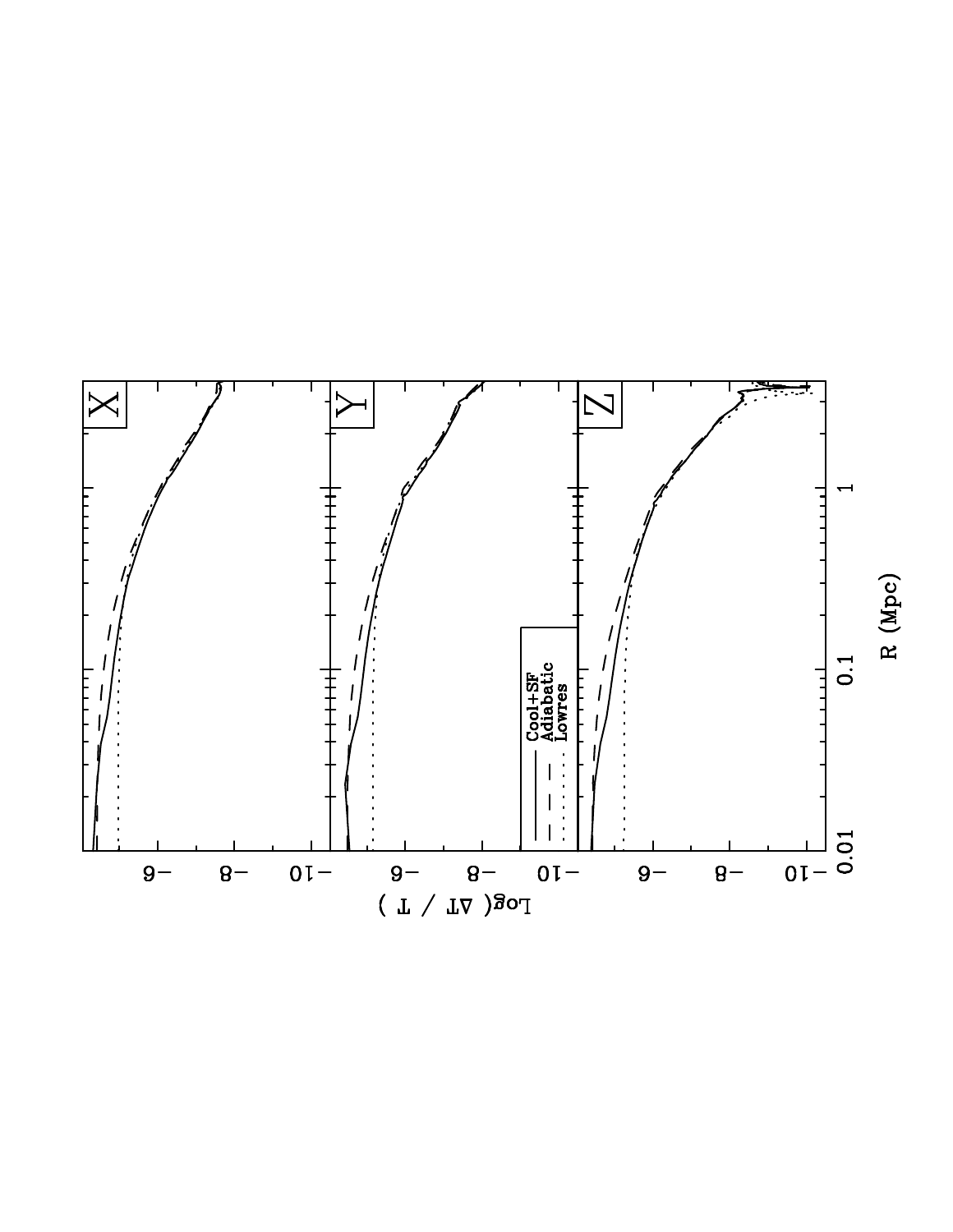

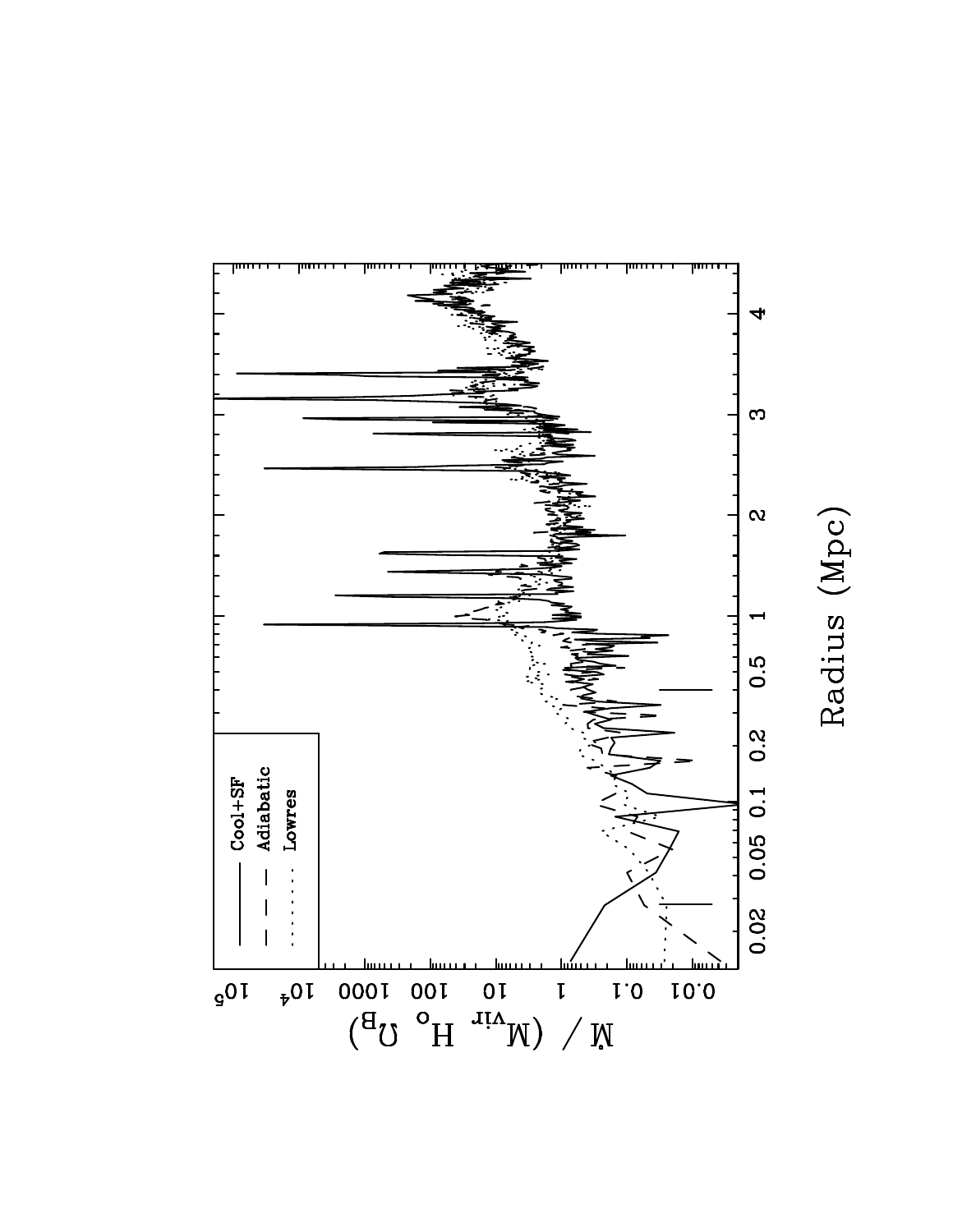

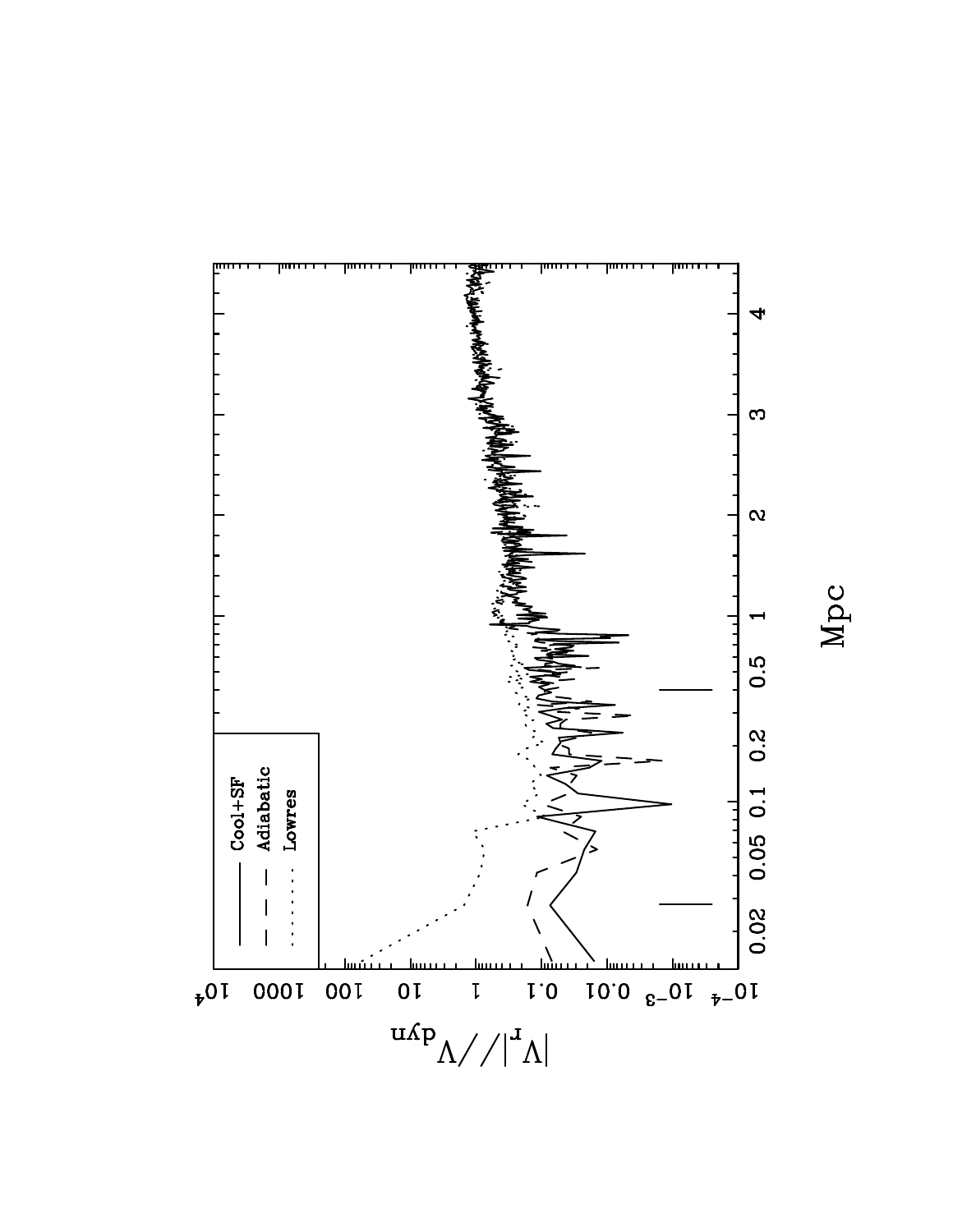